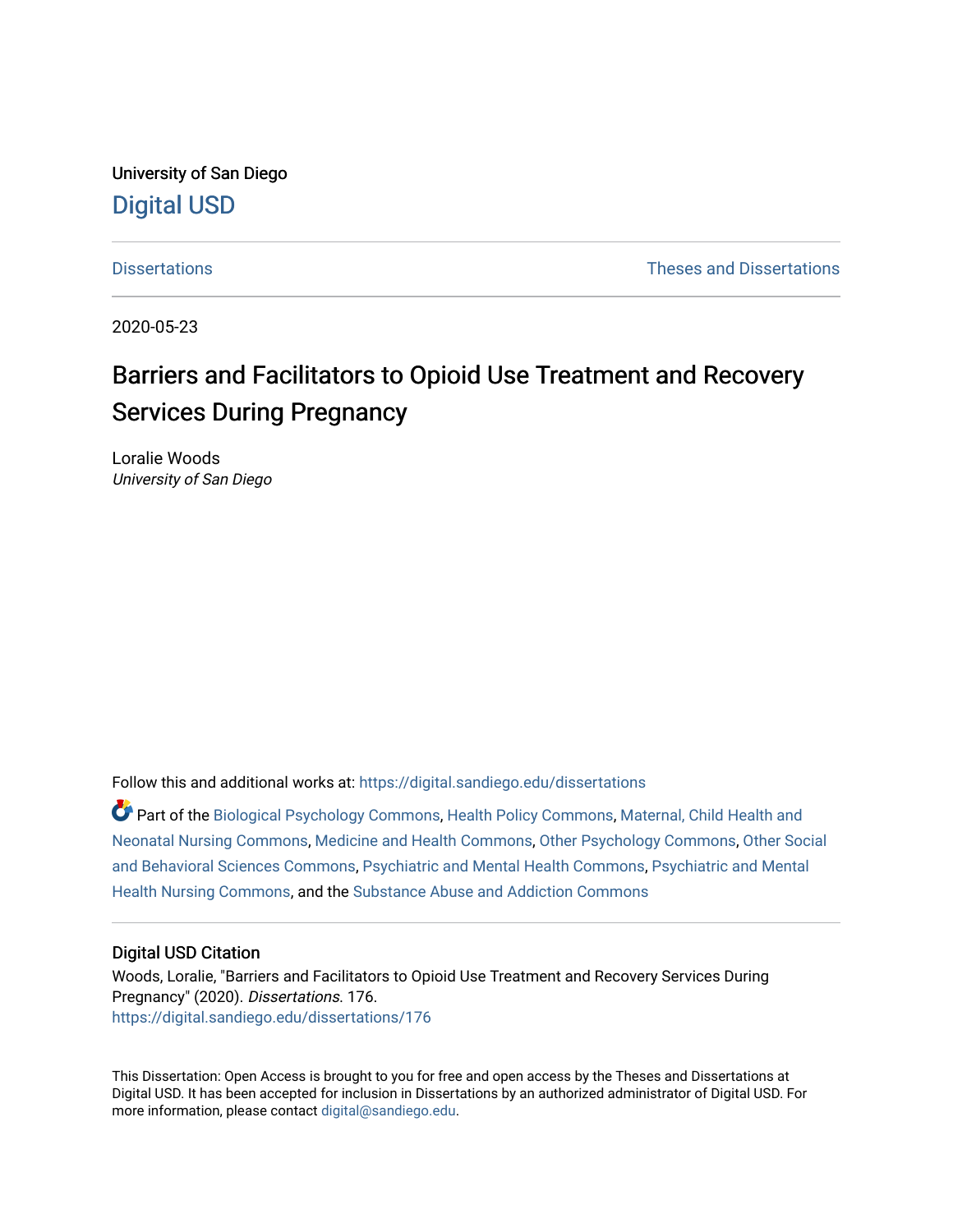# UNIVERSITY OF SAN DIEGO Hahn School of Nursing and Health Science DOCTOR OF PHILOSOPHY IN NURSING

Barriers and Facilitators to Opioid Use Treatment and Recovery Services During Pregnancy

By

Loralie Woods

# A dissertation presented to the FACULTY OF THE HAHN SCHOOL OF NURSING AND HEALTH SCIENCE UNIVERSITY OF SAN DIEGO

In partial fulfillment of the Requirements for the degree DOCTOR OF PHILOSOPHY IN NURSING May 2020

Dissertation Committee

Cynthia D. Connelly, PhD, RN, FAAN Chairperson

Jane M. Georges, PhD, RN Member

Semira Semino-Asaro, PhD, RN Member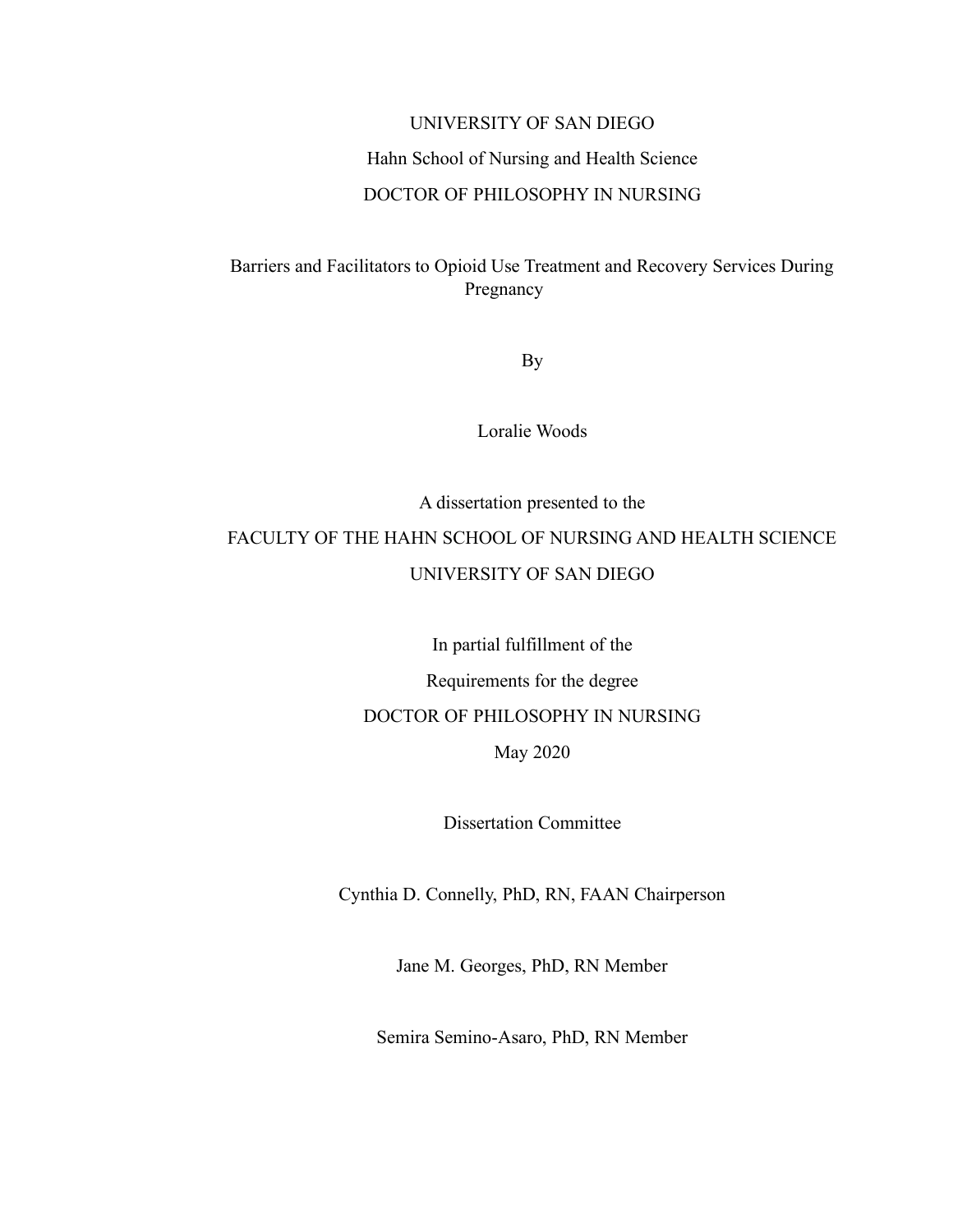UNIVERSITY OF SAN DIEGO Hahn School of Nursing and Health Science DOCTOR OF PHILOSOPHY IN NURSING

CANDIDATE'S

NAME: LORALIE WOODS

# TITLE OF DISSERTATION: BARRIERS AND FACILITATORS TO OPIOID USE TREATMENT AND RECOVERY SERVICES DURING **PREGNANCY**

**DISSERTATION** COMMITTEE:

> Cynthia D. Connelly, PhD, RN, FAAN Chairperson

 $\mathcal{L}_\text{max}$  and  $\mathcal{L}_\text{max}$  and  $\mathcal{L}_\text{max}$  and  $\mathcal{L}_\text{max}$ 

Jane M. Georges, PhD, RN Committee Member

Semira Semino-Asaro, PhD, RN Committee Member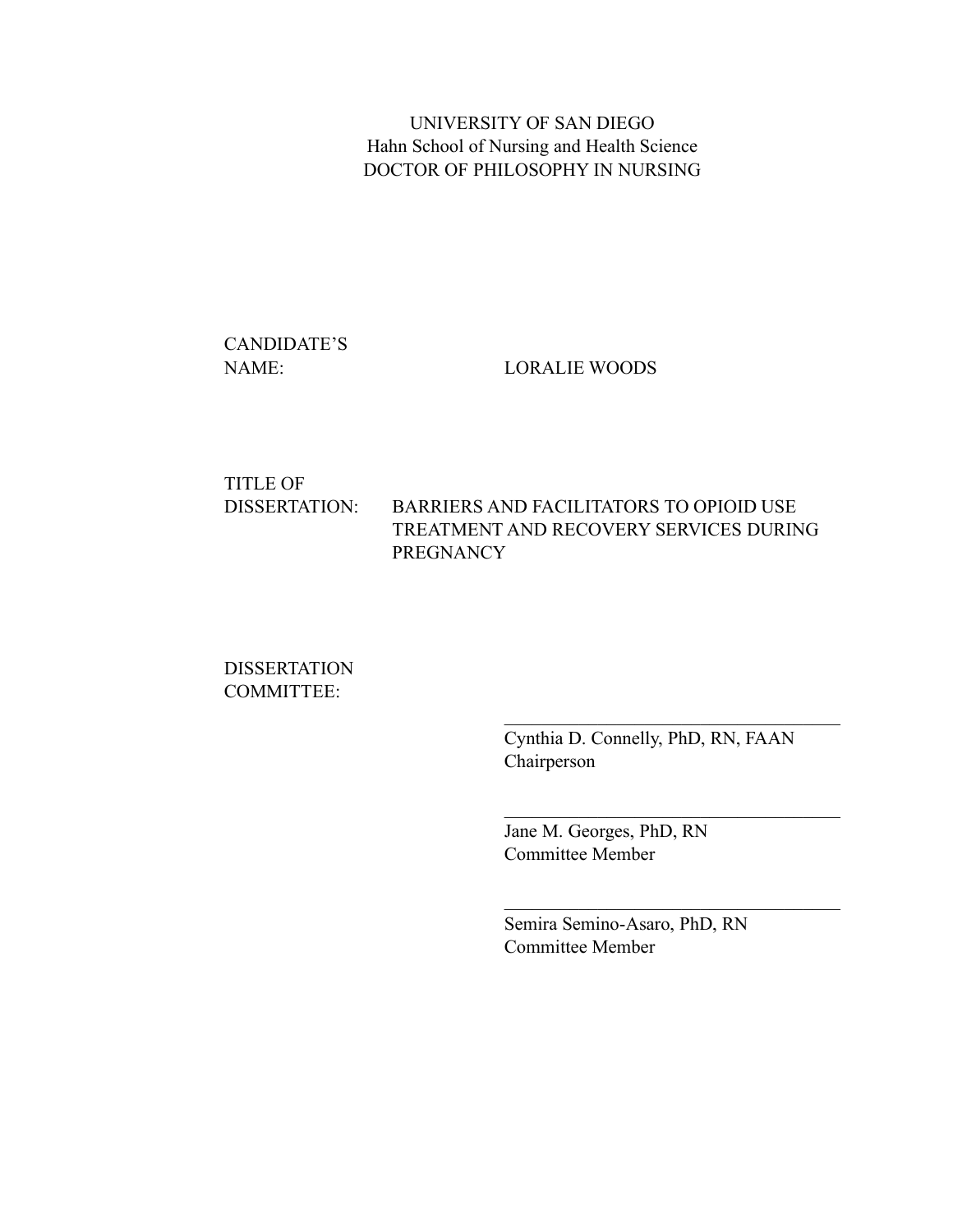#### **Abstract**

**Purpose:** To identify barriers and facilitators to opioid use treatment and recovery services among pregnant and nonpregnant women who misuse opioids.

**Background:** Over 130 Americans die daily after overdosing on opioids. Women have not been immune from opioid use disorders (OUDs), with a 4-fold increase from 1999- 2010. The prevalence of opioid use among pregnant women increased from 1.5 per 1,000 hospital deliveries to 6.5. Although the annual National Surveys on Drug Use and Health (NSDUH) has provided information on risk factors for OUD related to socioeconomic and demographic factors, no studies using this data have identified barriers to opioid use treatment among pregnant and nonpregnant women.

**Specific aims**: (1) describe demographic characteristics (age, race/ethnicity, education, marital status, health insurance, employment, income, geographic location, and treatment setting), clinical characteristics (health status, mental health status, and substance use), and opioid use treatment and recovery services among pregnant and nonpregnant women who misuse opioids, (2) examine the relationships among demographic characteristics, clinical characteristics, perceived need for treatment, and facilitators/barriers to opioid use treatment and recovery services among pregnant and nonpregnant women who misuse opioids, (3) identify factors associated with increased odds of opioid use treatment among pregnant women who misuse opioids.

**Method:** A cross-sectional correlational study using 2016 to 2018 NSDUH data. Sample included 122 pregnant and 3305 nonpregnant women who misused opioids. Descriptive statistics and bivariate analysis examined the variables between the groups of women.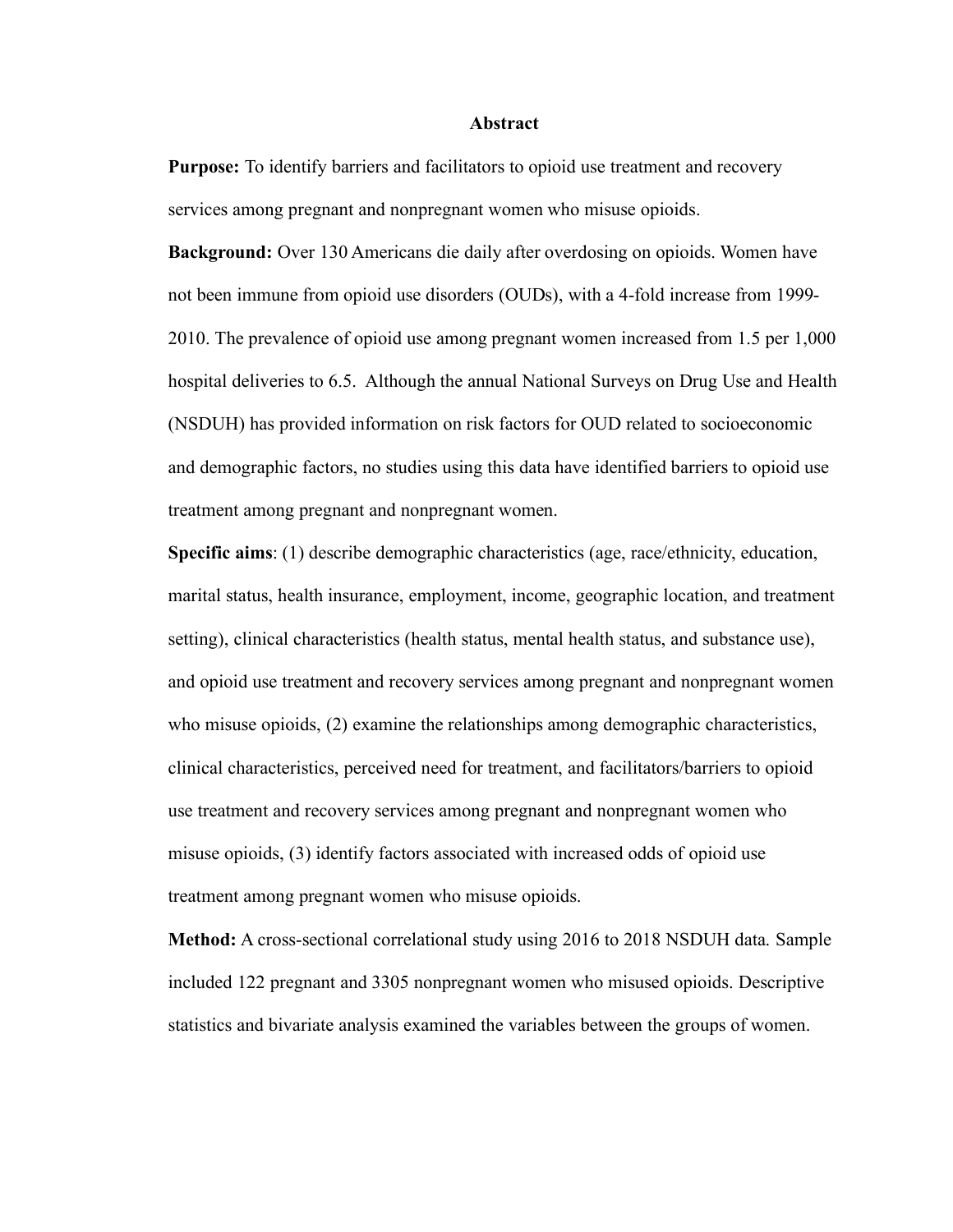**Results:** The sample (n=3427) women who misused opioids, 67.3% were 18-25 years old and 64.8% were non-Hispanic white. Both groups worked full time (36%), earned between \$20,000 and \$49,000 per year (34%), and never married (66.5%). Significant associations were noted among; age  $(\chi$ 2=25.406, p=<0.001), race/ethnicity (LR=17.721, p=<0.007), geographic location ( $\chi$ 2=7.585, p=<0.023), health insurance (LR=13.909, p=<0.016), tobacco use within the past year ( $\chi$ 2=7.058, p=008), and alcohol use within the past month ( $\chi$ 2=76.783, p=<0.001).

**Implications:** Study findings indicate 3.3% of pregnant women and 1.8% of nonpregnant women who misuse opioids perceive they have a need to obtain treatment. Further research is necessary to explore the construct of perceived need in this population, as well as, strategies to increase engagement.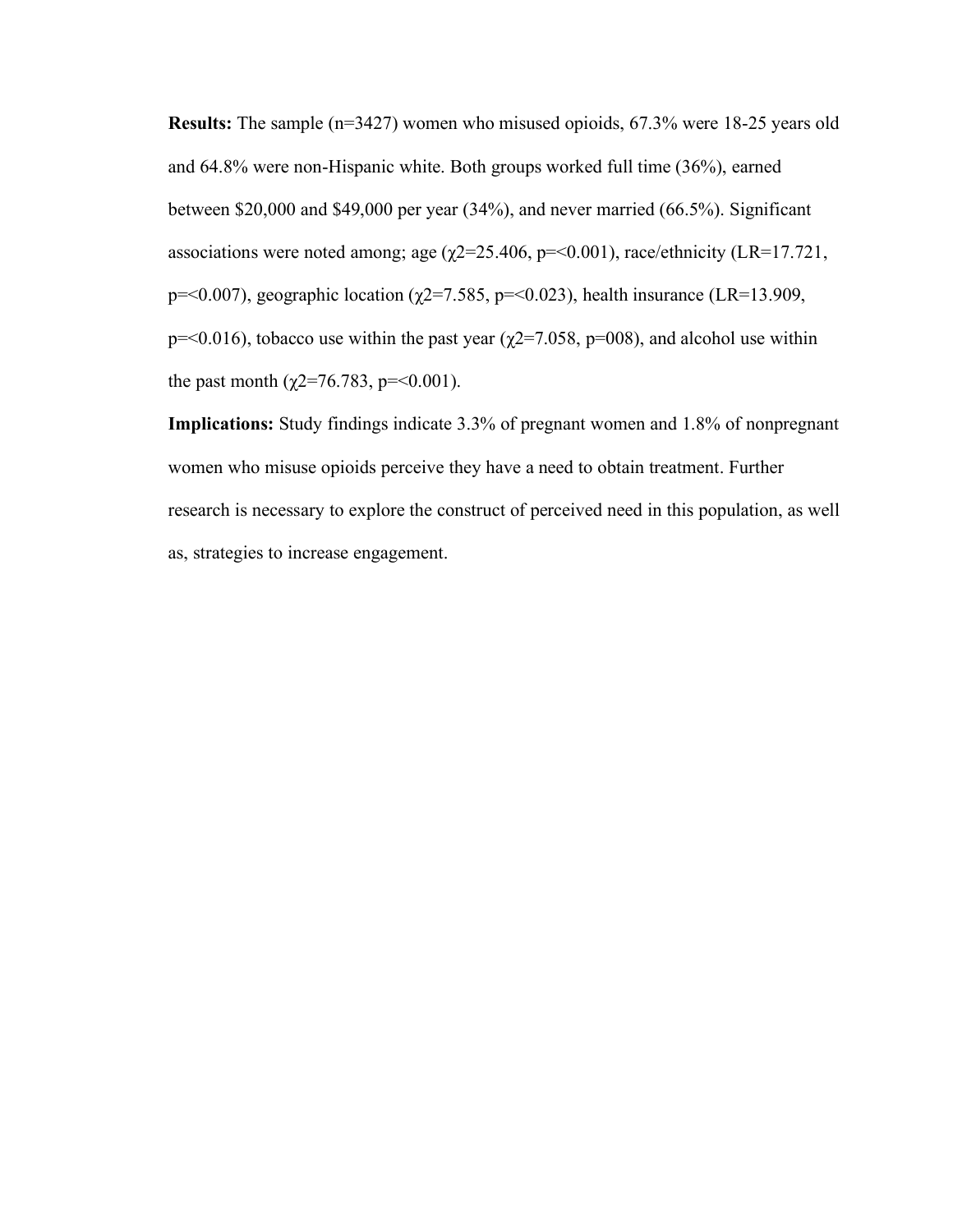Copyright © 2020 Loralie Woods All rights reserved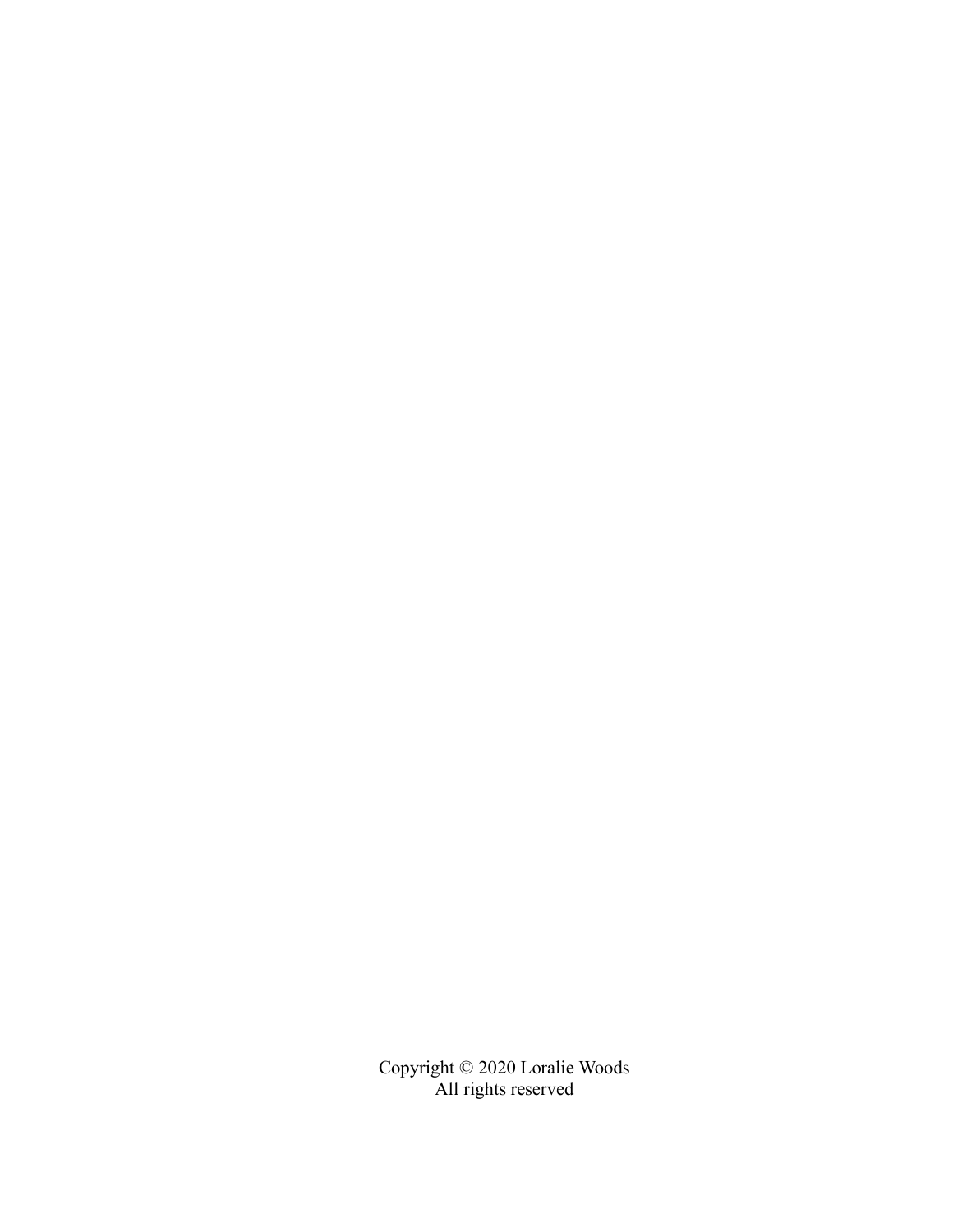# Dedication

This dissertation is dedicated to the following people who were instrumental and supportive during the past three years. To my loving husband James, who was by my side everyday cheering me on and assisting me balance work, school, and family responsibilities. I couldn't have done it without him. James you are my soulmate; my rock. To my parents Gaye and Charlie, and my brother Tim, who always encouraged and supported me in pursuing my dreams. To my sweet son Andrew, who was patient while mommy was writing and is my inspiration to be the best version of myself.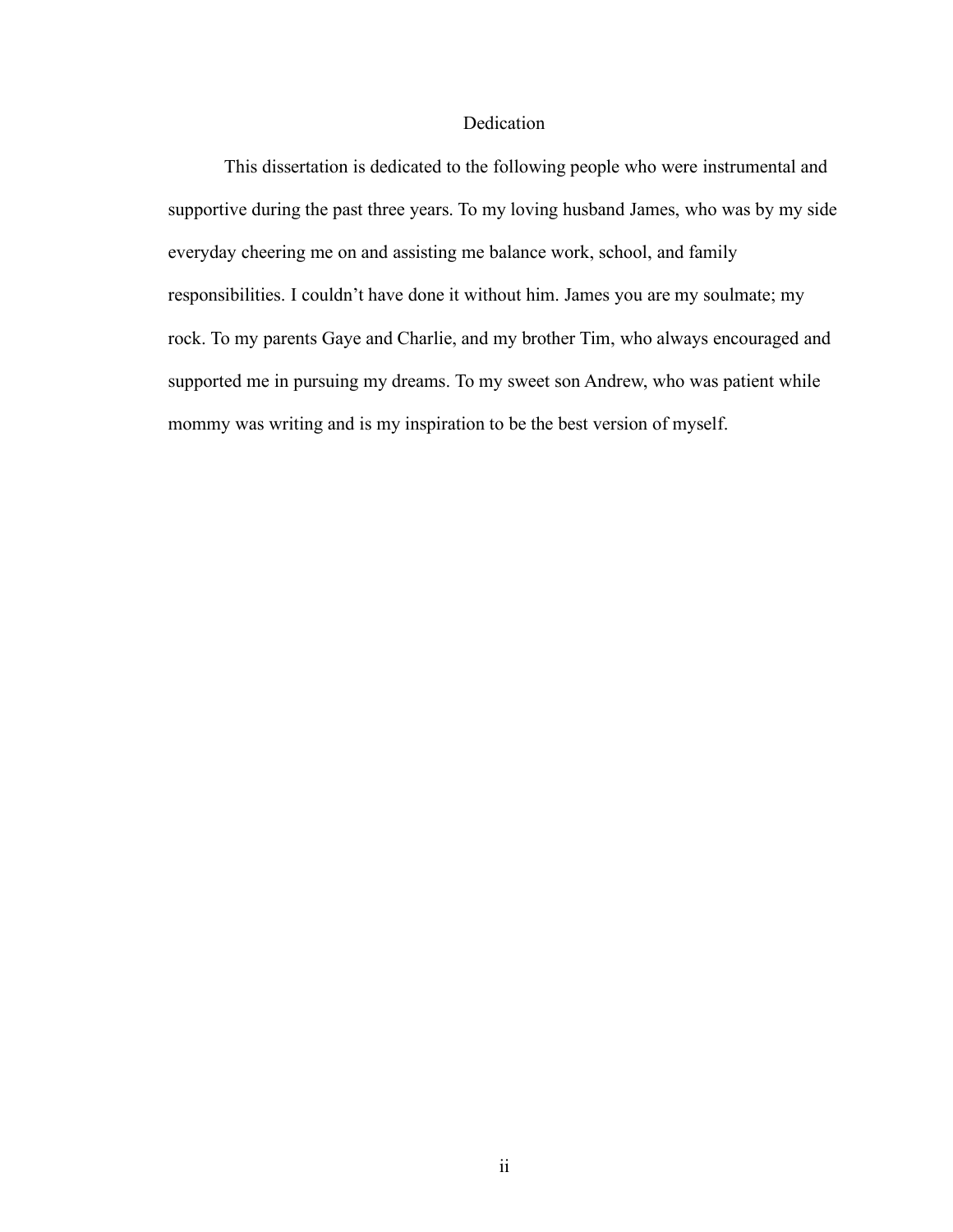# Acknowledgements

I would like to express sincere gratitude to my chairperson, Dr. Cynthia Connelly. Her positive attitude and sense of humor created a supportive learning environment. I appreciated her responsiveness and candor. To my other committee members Dr. Jane Georges and Dr. Semira Semino-Asaro, thank-you for your encouragement and scholarly perspectives. Special thanks to Dr. Mary Barger for assisting me identify and focus my research. Additionally, I would like to thank Ms. Allison Marsh who assisted with statistical analysis. Her flexibility and mentorship were essential to finishing my dissertation. Gratitude goes out to my Sharp Mesa Vista Hospital colleagues and family who supported me being away at school on Thursdays. Lastly, I would like to thank all of my classmates and professors who made coming to class on Thursdays a joy. It was the collective learning and sharing that assisted with my professional growth. To you all, I am forever grateful. Thank-you.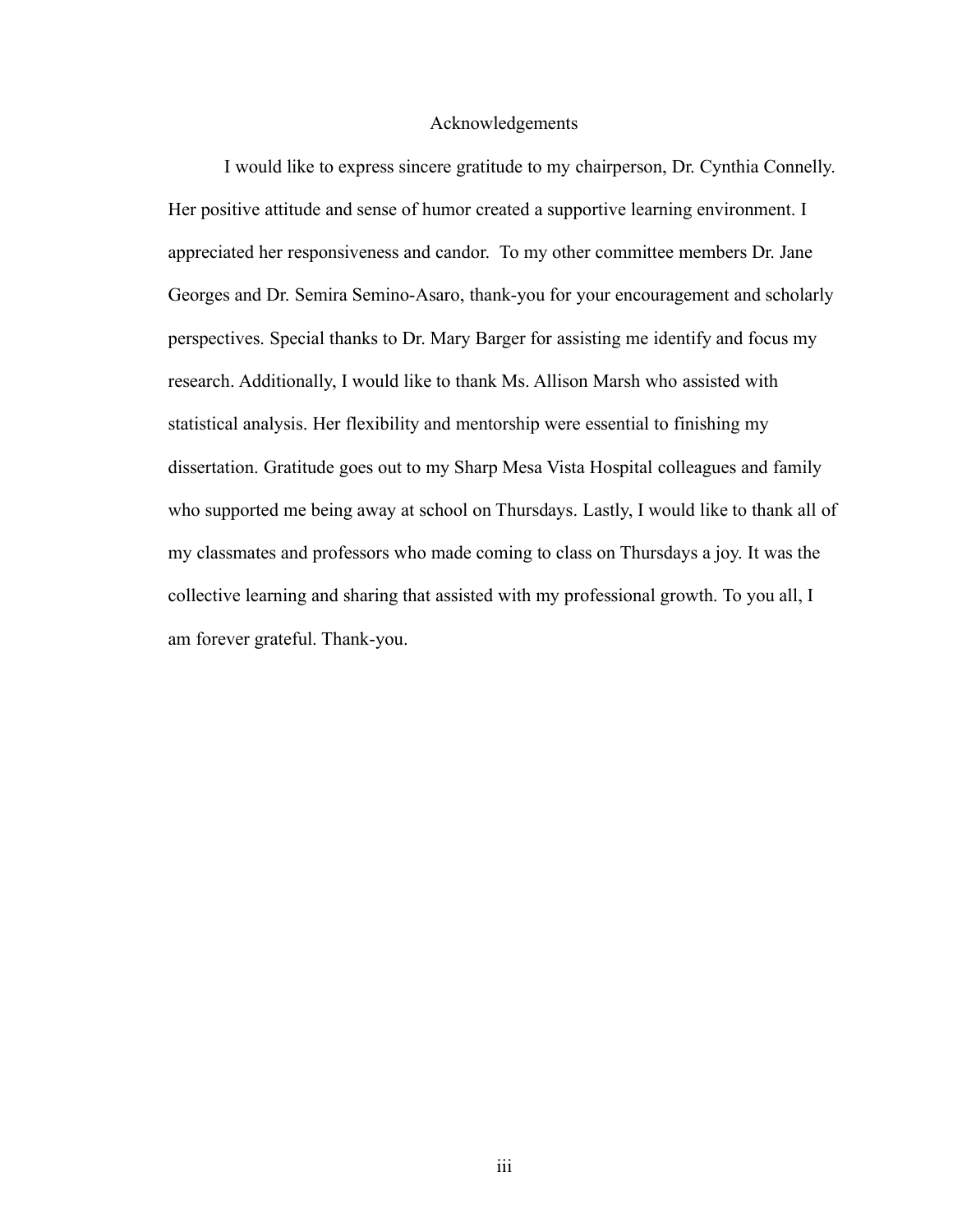# Table of Contents

| Maternal and Neonatal Adverse Outcomes Related to OUDs2 |
|---------------------------------------------------------|
|                                                         |
|                                                         |
|                                                         |
|                                                         |
|                                                         |
|                                                         |
|                                                         |
|                                                         |
|                                                         |
|                                                         |
|                                                         |
|                                                         |
| The lack of robust evidence and misinformation11        |
|                                                         |
|                                                         |
|                                                         |
|                                                         |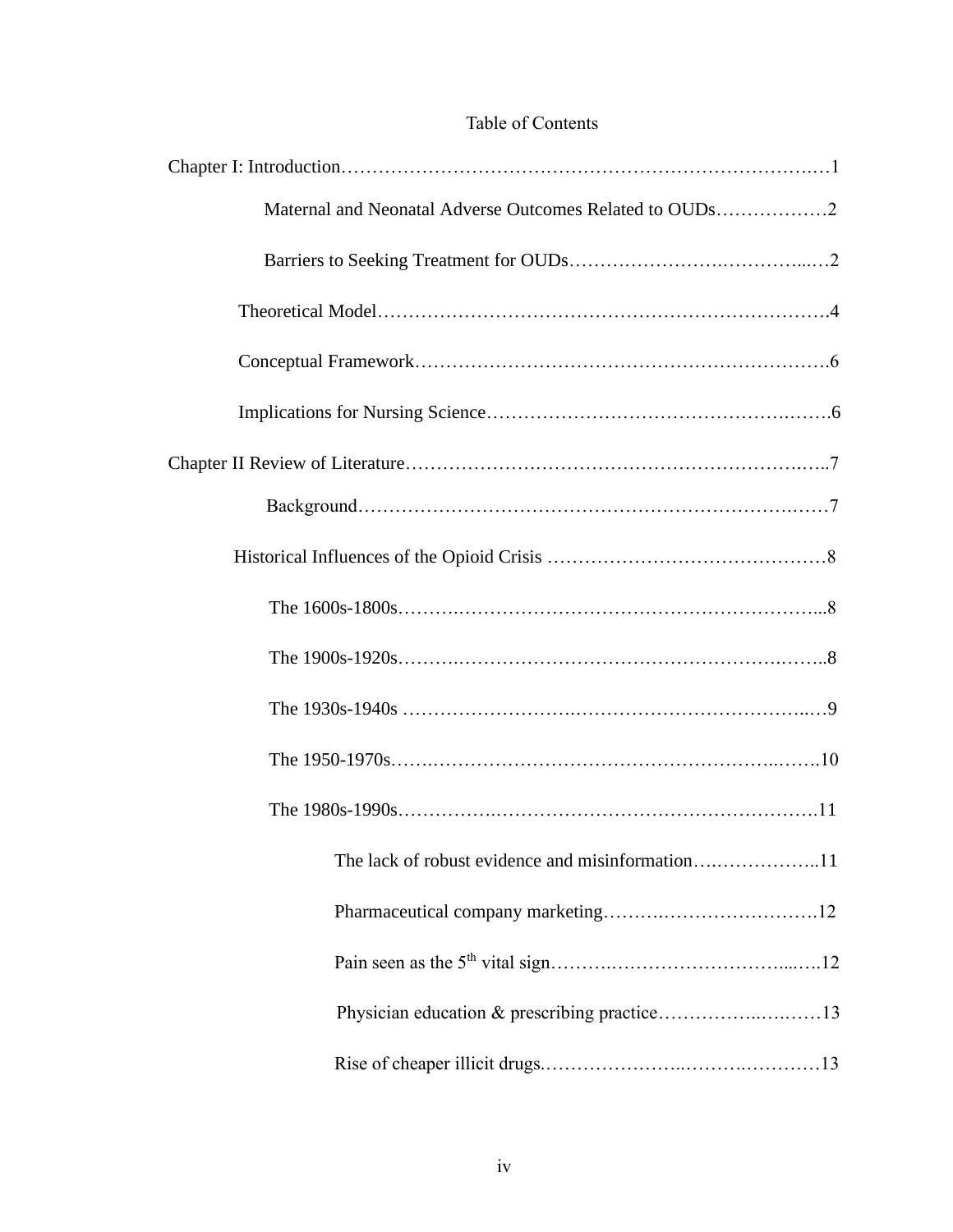| Insufficient prevention and treatment services14     |
|------------------------------------------------------|
|                                                      |
|                                                      |
|                                                      |
| Barriers to Treatment for Pregnant Women with OUDs21 |
|                                                      |
|                                                      |
|                                                      |
|                                                      |
|                                                      |
|                                                      |
|                                                      |
|                                                      |
|                                                      |
|                                                      |
|                                                      |
|                                                      |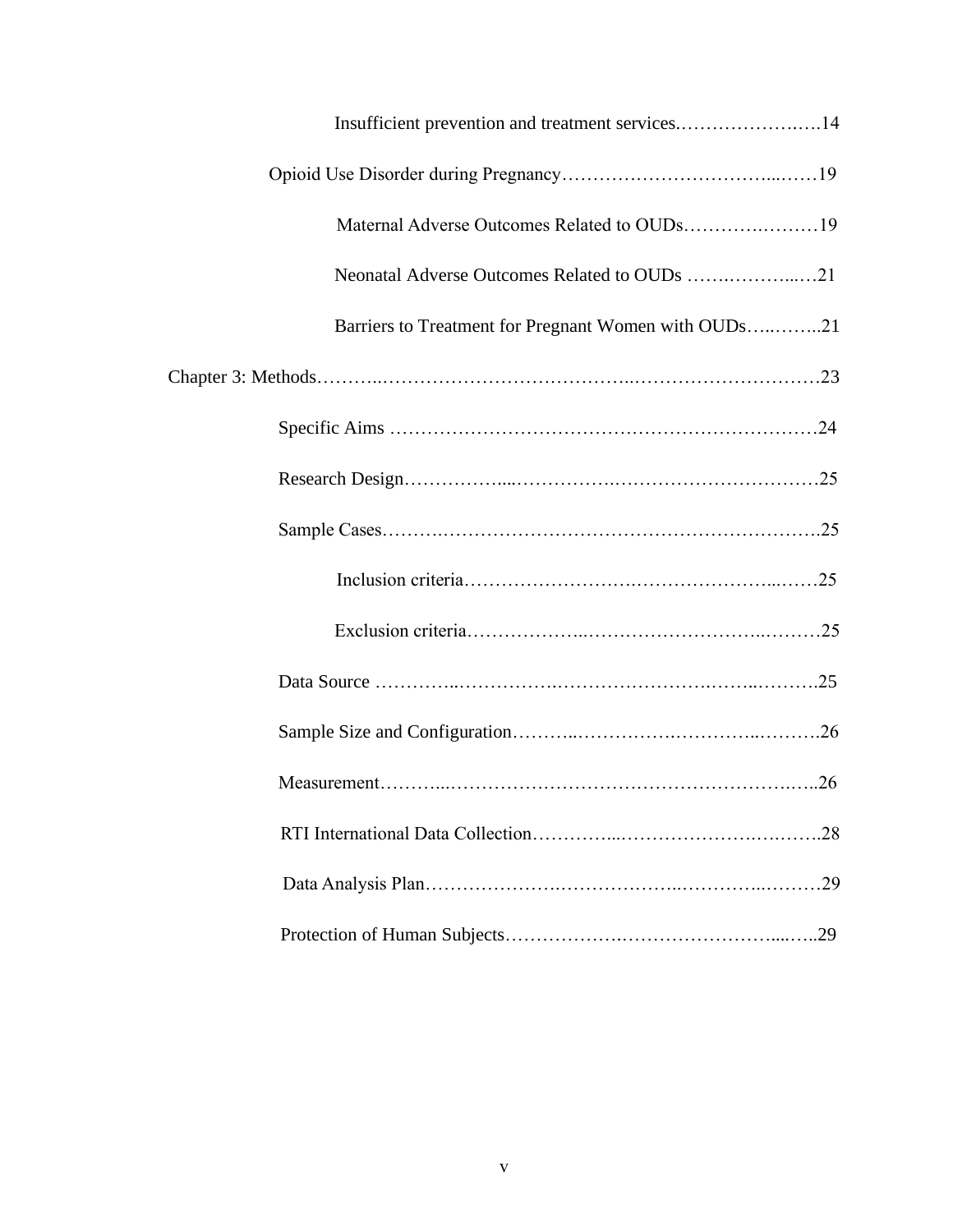| Demographic Characteristics of Study Sample31         |
|-------------------------------------------------------|
|                                                       |
|                                                       |
|                                                       |
|                                                       |
|                                                       |
|                                                       |
|                                                       |
|                                                       |
| Importance to Nursing Practice Education and Policy42 |
|                                                       |
|                                                       |
|                                                       |
|                                                       |
|                                                       |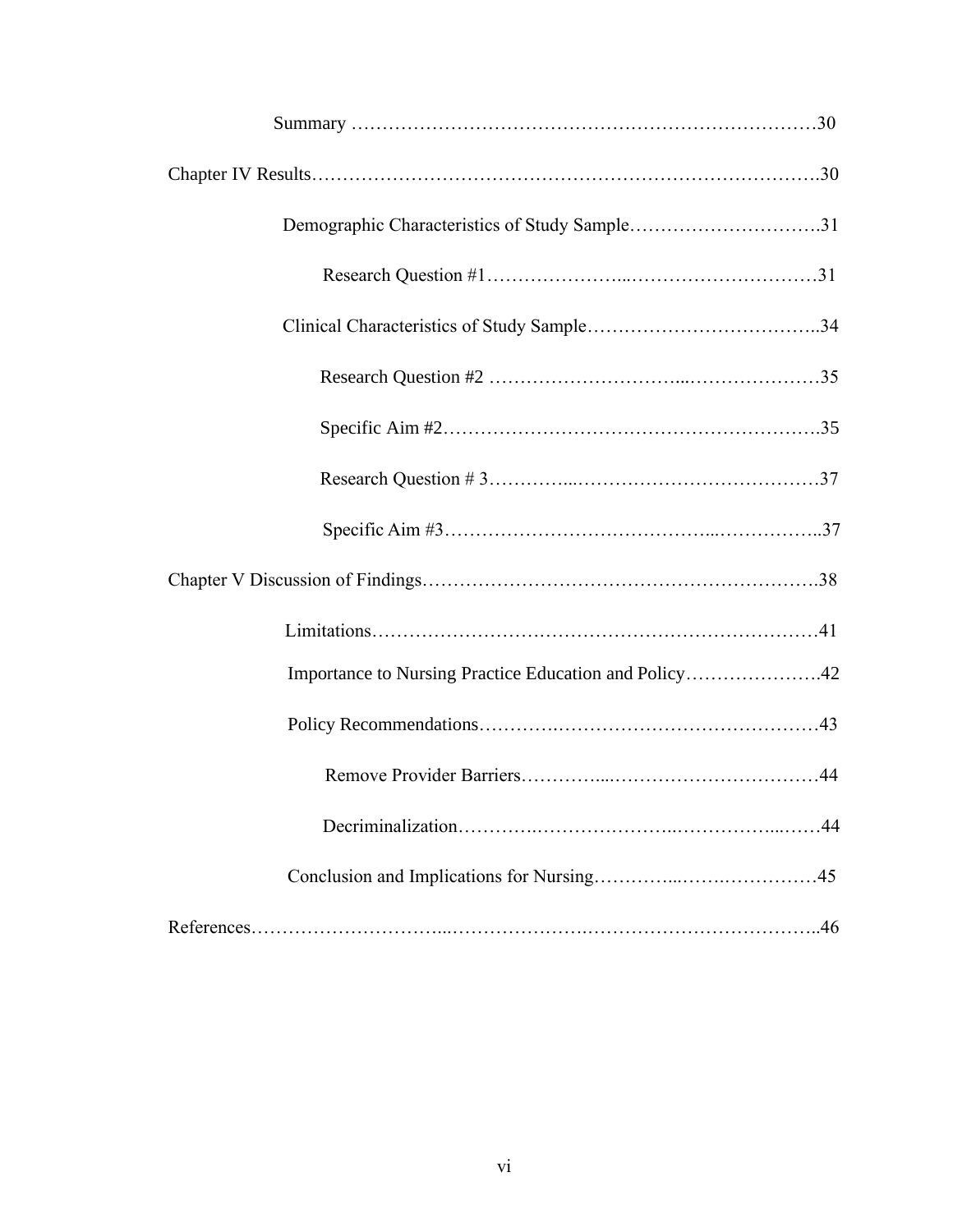# List of Tables

| Table 2. Demographic Characteristics of Pregnant and Nonpregnant Women Who        |
|-----------------------------------------------------------------------------------|
|                                                                                   |
| Table 3. Clinical Characteristics of Pregnant and Nonpregnant Misusing Study      |
|                                                                                   |
| Table 4. Associations Between Demographic and Clinical Characteristics, Perceived |
| need for Treatment, and Facilitators and Barriers to Opioid Use Treatment and     |
| Recovery Services Among Pregnant and Nonpregnant Women Who Misuse                 |
|                                                                                   |
| List of Figures                                                                   |
|                                                                                   |
|                                                                                   |
| Appendix                                                                          |
|                                                                                   |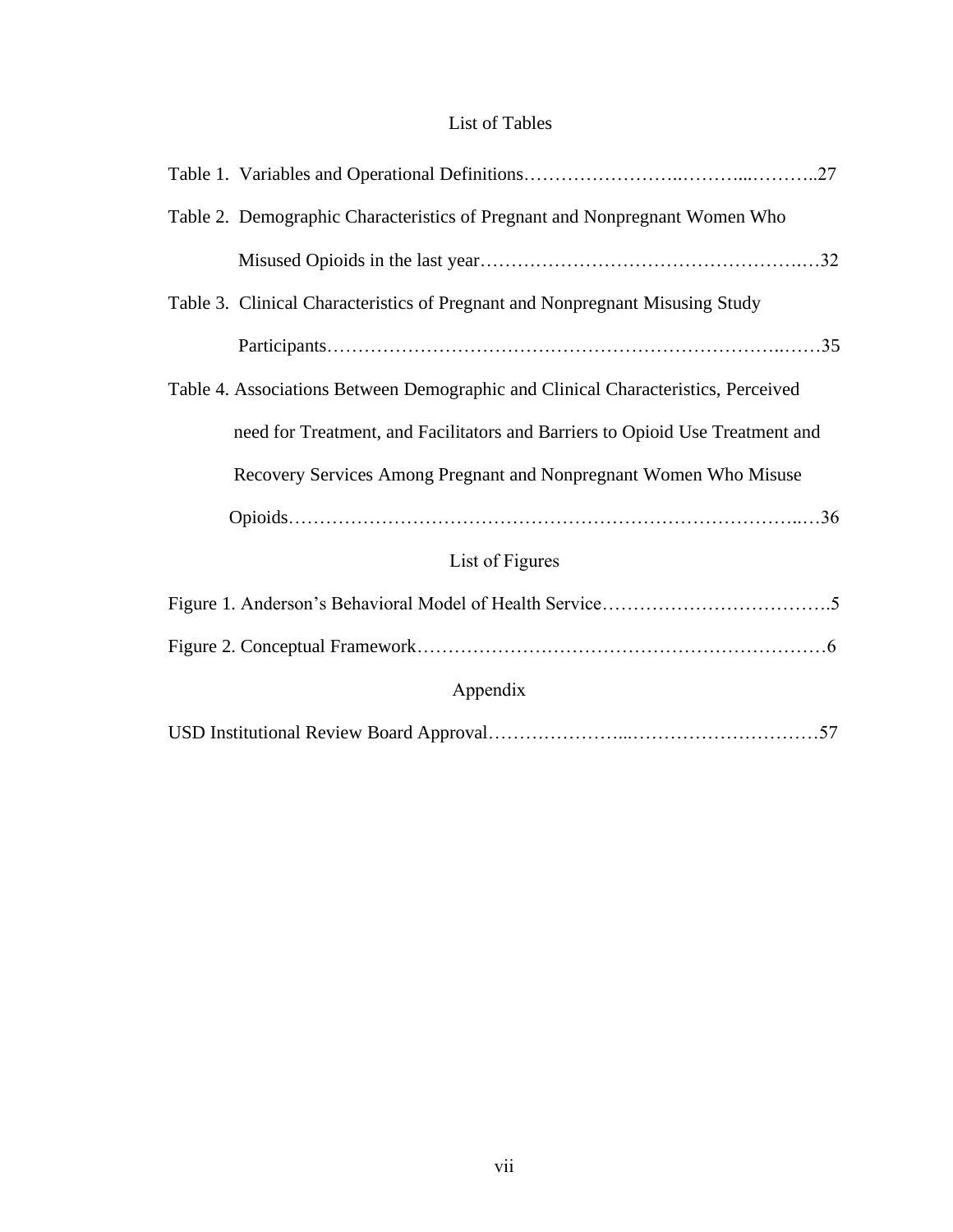#### **Chapter Ⅰ**

# **Introduction**

Over 130 Americans die daily after overdosing on opioids (Centers for Disease Control and Prevention (CDC, 2018a). In 2016 alone, over 42,000 Americans died due to opioid overdose and for each of these fatal overdoses, there were more than 30 nonfatal overdoses (CDC, 2017a). One out of six overdose deaths in the United States from 1999- 2014 resulted from an opioid overdose (Rudd, 2016). The economic burden of prescription opioid misuse in the United States is estimated at \$78.5 billion a year (Florence, Zhou, Luo,  $\&$  Xu, 2016). This includes the cost of healthcare, lost productivity, addiction treatment, and criminal justice involvement.

From 1999 to 2010 opioid use among women increased 4-fold (CDC, 2018b), and pregnant women have not been immune from opioid use disorders (OUDs). The prevalence of opioid use among pregnant women increased from 1.5 to 8 per 1,000 hospital deliveries (Wachman, Schiff, & Silverstein, 2018). This rise in OUD in pregnancy has resulted in an increase in fetal and neonatal mortality and morbidity (CDC, 2018b). Opioid use can result in placental abruption, stillbirth, or neonatal abstinence syndrome (NAS) (Maeda, Bateman, Clancy, Creanga, & Leffert, 2014). From 2004 to 2014, the incidence of (NAS) in the United States increased 433%. Sadly, a baby is born every 15 minutes in the US with NAS (Jilani et al., 2019). The estimated hospital cost is 1.5 billion (Patrick et al, 2015).

According to the National Survey of Substance Abuse Treatment Services (N-SSATS) only 46% of substance use treatment programs provided special programs or groups for adult women and only 21% offered programs or groups specially for pregnant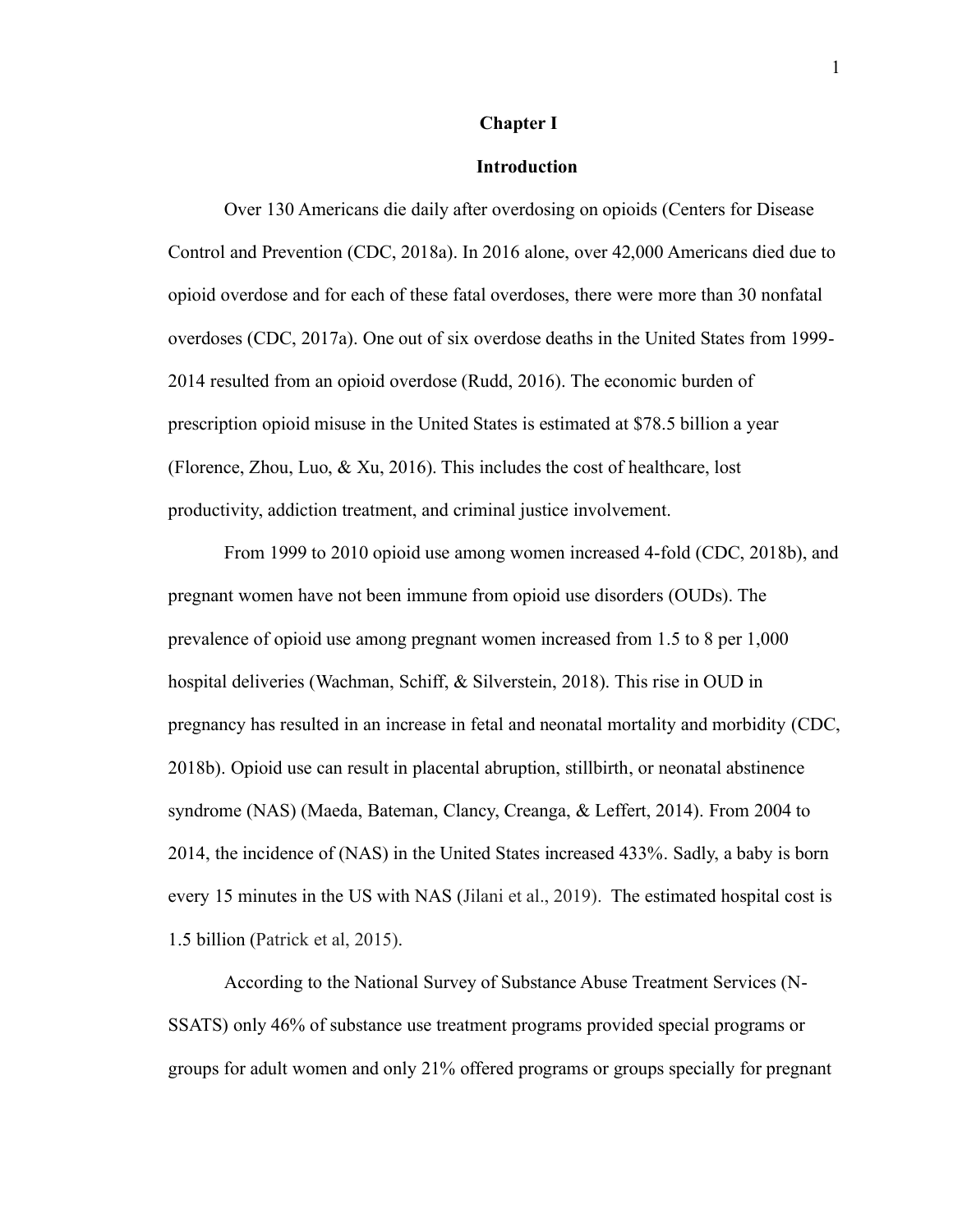or postpartum women (SAMHSA, 2016). The reasons for this disparity are not well understood; however, the maternal and neonatal consequences of not receiving treatment for OUDs is well known.

## **Maternal and Neonatal Adverse Outcomes Related to OUDs**

Withdrawal from opioids can cause significant physiological disruption, leading to poor outcomes for the mother and infant (Maeda et al., 2014). In addition to dying from an opioid overdose, having an OUD may place a pregnant woman at greater risk of experiencing violence, contracting Hepatitis C and Human Immunodeficiency Virus (HIV), or other sexually transmitted infections (Sutter, Gopman, & Leeman, 2017). Furthermore, opioid use can result in placental abruption, stillbirth, or (NAS) (Maeda et al., 2014). NAS is a clinical condition in which a neonate experiences various levels of irritability, temperature dysregulation, poor feeding, failure to thrive, and seizures due to the abrupt discontinuation of intrauterine exposure to opioids used by the mother during pregnancy (Kaltenbach et al., 2012; Kocherlakota, 2014). This condition may last for up to 10 weeks after delivery and may necessitate a prolonged hospital stay (Patrick et al., 2015). To prevent these adverse outcomes and provide appropriate treatment and services, it is imperative to understand factors that influence pregnant woman with an OUD to seek treatment.

#### **Barriers to Seeking Treatment for OUDs**

The National Institute on Drug Abuse (2018) defines addiction to substances as a chronic disease that can be managed and treated successfully. Regrettably, pregnant women with OUD face numerous barriers to treatment, including limited access to gender specific treatment, stigma, and fear of legal consequences (Saia et al., 2016).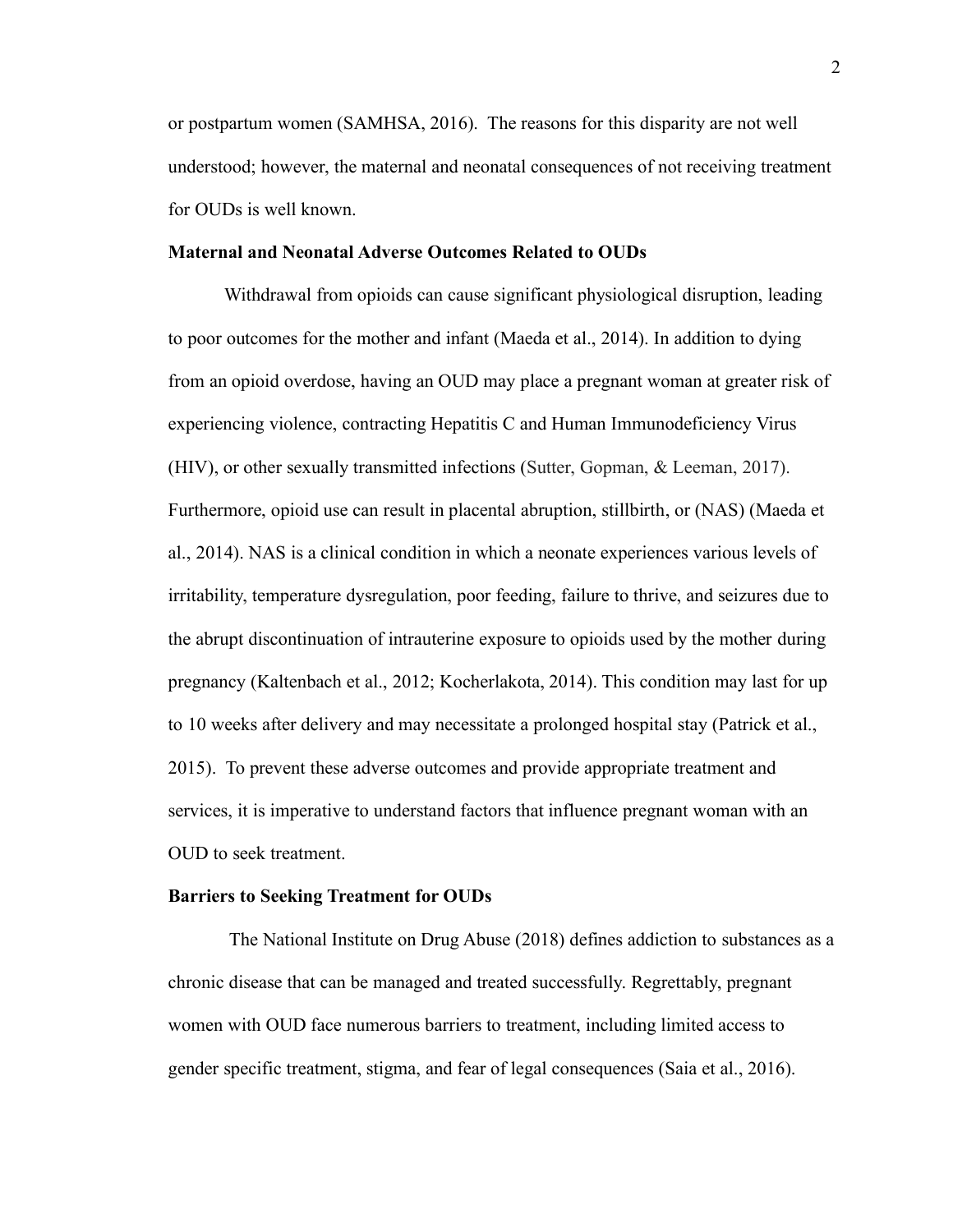Many women who are in caregiving roles often will not seek treatment or do not complete treatment because they are unable to manage their caregiving responsibilities and participate in treatment programs at the same time (Saia et al., 2016). Other concerns include fear their children will be removed from their custody (Angelotta, Weiss, Angelotta, & Friedman, 2016). The National Survey on Drug Use and Health (NSDUH) is an annual survey sponsored by SAMSHA, an agency of the UD Department of Health and Human Services. Since 1971, data were collected on substance use patterns and behaviors among non-institutionalized US civilians in order to inform public policy and monitor substance use trends (NSDUH, 2018a). This survey contains questions on the barriers to seeking opioid use treatment; however, no studies thus far address barriers among pregnant and no-pregnant women seeking treatment for opioid misuse. Limited reports and research using the NSDUH among pregnant and nonpregnant women with OUDs focus on the demographic and clinical characteristics of this population and predictors of opioids use.

NSDUH data from 2005 to 2014 of non-medical opioid use among pregnant women found a prevalence of 5% (Kozhimannil, Graves, Levy, & Patrick, 2017). Depression and anxiety were major risk factors for non-medical opioid use indicating two potential screening strategies for prevention. Kozhimannil et al. (2017) also found prior alcohol, tobacco, and marijuana use independently predicted non-medical opioid use among pregnant women. In 2015, NSDUH, broadened the list of prescription drugs to include 38 opioid medications (SAMHSA, 2015). Incorporating this new survey expansion, Marie, Coleman, Vignato, Arndt, & Segre, (2020) examined the use and misuse of prescription opioids by pregnant and nonpregnant women within the NSDUH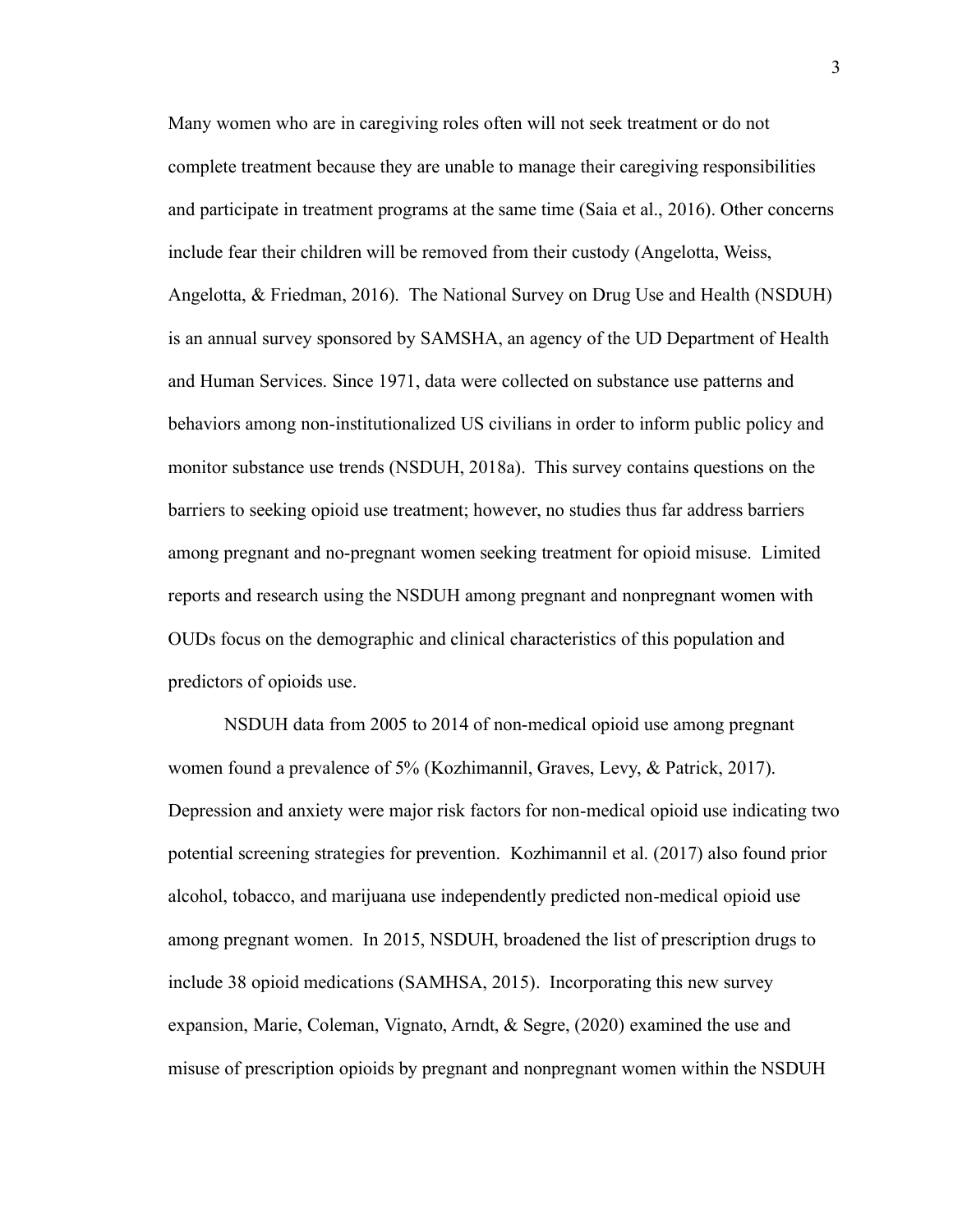2015 to 2016. Maire et al. (2020) showed that race particularly white women were most likely to use opioids. These studies and no others using NSDUH data have identified barriers and facilitators to opioid treatment use among pregnant and nonpregnant women who misuse opioids.

To address this gap the purpose of this study is to identify barriers and facilitators related to opioid use treatment and recovery services among pregnant and nonpregnant women who misuse opioids. The specific aims of the study are to (1) describe demographic characteristics (age, race/ethnicity, education, marital status, health insurance, employment, income, geographic location, and treatment setting), clinical characteristics (health status, mental health status, and substance use), and opioid use treatment and recovery services among pregnant and nonpregnant women who misuse opioids, (2) examine the relationships among demographic characteristics, clinical characteristics, perceived need for treatment, and facilitators/barriers to opioid use treatment and recovery services among pregnant and nonpregnant women who misuse opioids, (3) identify factors associated with increased odds of opioid use treatment and recovery services among pregnant and nonpregnant women who misuse opioids.

#### **Theoretical Model**

The theoretical model underpinning the study is Andersen's Behavioral Model of Health Service (1995). Andersen's (1995) model proposes people seek health services as a function of three components; (1) predisposing characteristics, (2) enabling or impeding factors, and (3) perceived need to seek professional help. Anderson (1995) defines predisposing characteristics as age, gender, education, occupation, ethnicity. Secondly, enabling factors are classified as community and personal resources for instance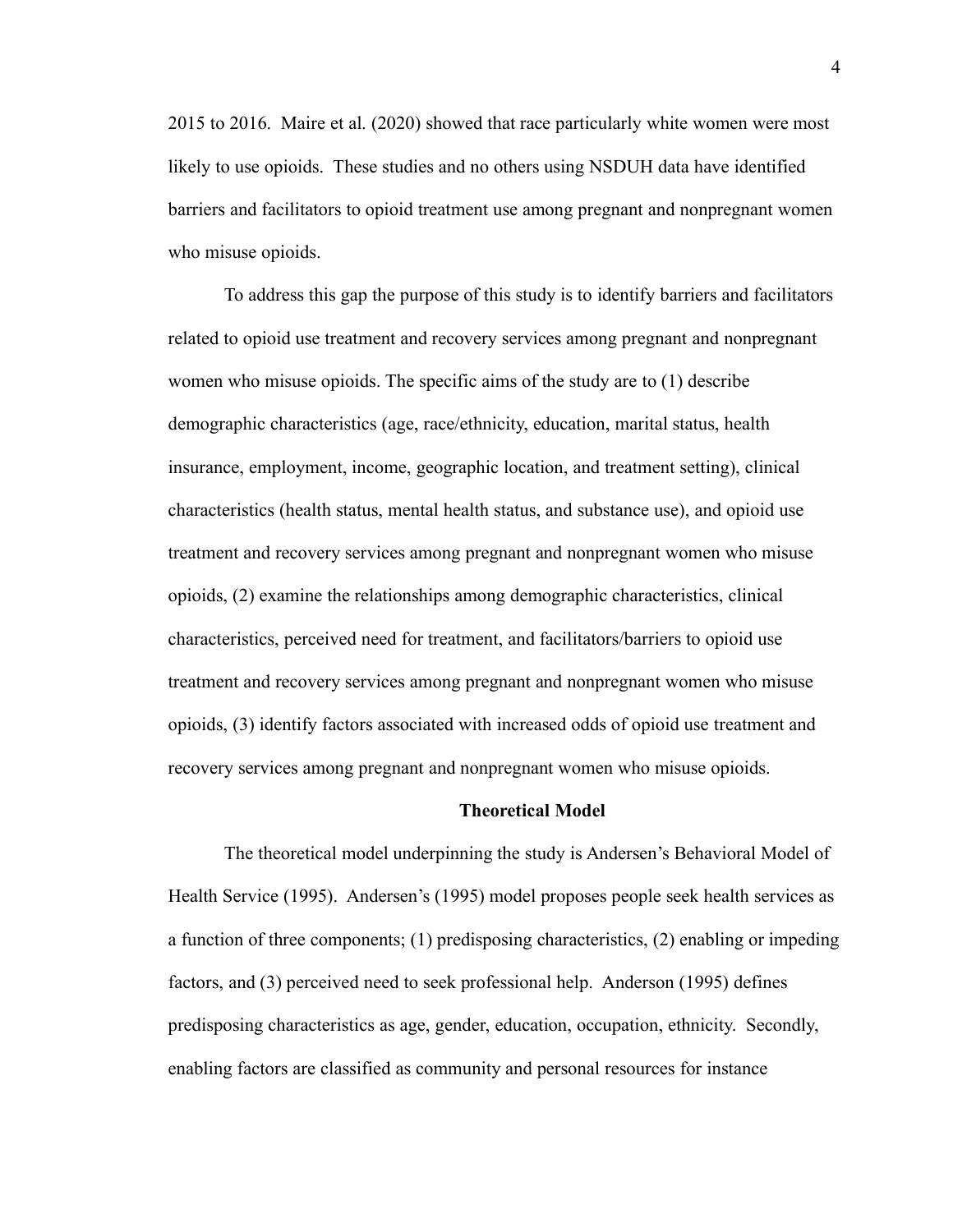geographic location, income, and health insurance. Thirdly, the need for care is described as the person's view of their own general health and functional state, as well as how they experience symptoms of illness, pain, and worries about their health and whether or not they judge their problems to be of sufficient importance and magnitude to seek professional help. Wu et al. (2016) utilized Andersen's Behavioral Model of Health Service when examining treatment utilization among persons with opioid use disorders in the United States. The relationships of the predisposing characteristics of age, sex, and race/ethnicity and enabling variables of insurance, income, and population density were used to organize correlates of receipt of opioid use treatment (Wu et al., 2016). This study and the knowledge of the following factors; middle age, white race, low income, non-metropolitan residence, mental health problems, and other substance use disorders are positively associated with deaths due to opioid overdose (Paulozzi, 2012; and Rudd et al., 2016) informed the decision to use Andersen's Behavioral Model of Health Service.



Figure 1. Andersen's Behavioral Model of Health Service (1995) reprinted from Revisiting the Behavioral Model and Access to Medical Care: Does it Matter? R. Andersen. *Journal of Health and Social Behavior, 36*(1), 1-10.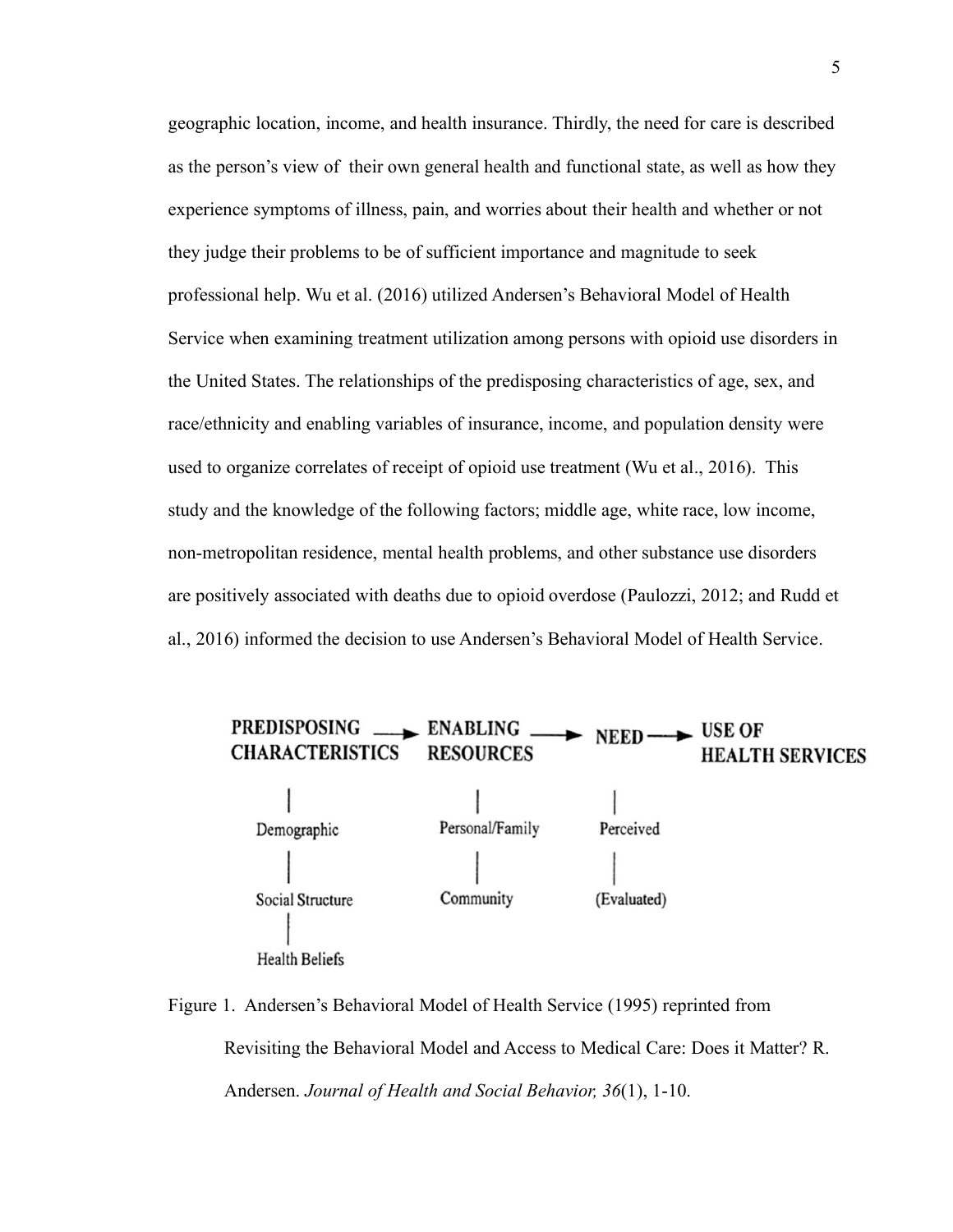#### **Conceptual Framework**

The conceptual framework for this study is depicted in Figure 2. The independent variables identified as demographic characteristics (age, race/ethnicity, education, marital status, health insurance, employment, income, geographic location, and treatment setting), clinical characteristics (health status, mental health status, and substance use), perceived need for treatment, and barriers to treatment. The dependent variable of treatment use aligns with the concepts of (1) predisposing characteristics (2) enabling or impeding factors, and (3) perceived need to seek professional help.



Figure 2. Conceptual Model

# **Implications for Nursing Science**

The findings of this study will inform care providers and policy makers about the characteristics of pregnant and nonpregnant women who misuse opioids that increase the likelihood of them seeking treatment thus preventing death due opioid overdose and harm to unborn children. Many actions taken to mitigate the opioids crisis do not specially address the needs of pregnant women who misuse opioids, but rather address the general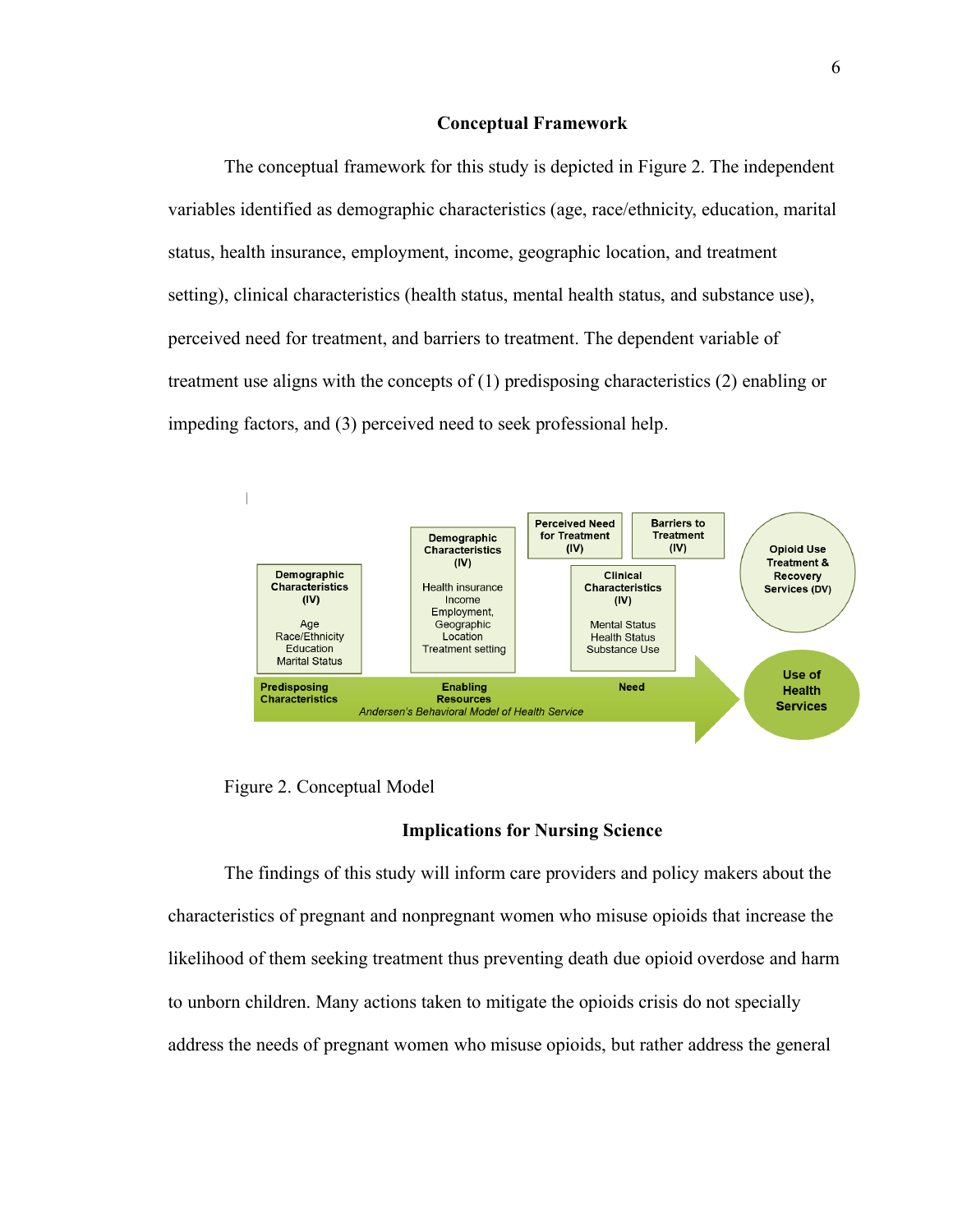public. Research is needed to clarify reasons pregnant and nonpregnant women seek opioid use treatment.

# **CHAPTER II**

#### **Review of the Literature**

#### **Background**

According to the CDC (2019) opioids are defined as "natural or synthetic chemicals that interact with opioid receptors on nerve cells in the body and brain and reduce the intensity of pain signals and feelings of pain" (para1.) Similarly, Sharma, Bruner, Barnett, and Fishman (2016) define the term "opioids" as encompassing a class of drugs, both natural alkaloid compounds derived directly from the resin of the opium poppy for example heroin, as well as, related synthetic compounds including, oxycodone and hydromorphone. Opioids are recognized by a variety of names including opiates, opioids, and narcotics. The term opiates are used for close relatives of opium such as codeine, morphine and heroin, while the term opioids are used for the entire class of drugs including synthetic opiates such as Oxycontin and Fentanyl (CDC, 2019).

Opioids act primarily on three receptor types in the nervous system: mu, kappa, and delta receptors (Brady, McCauley, & Back, 2016). All members of the opioid drug class share common pharmacological features as agonists of the mu opioid receptor (Sharma et al., 2016). The mu receptor is primarily responsible for the analgesic and euphoric properties of opioid. The primary reason for prescribing opioids is to treat individuals experiencing moderate to severe pain often after receiving surgery, or to treat cancer (CDC, 2017c). In addition to understanding the mechanism of action and reason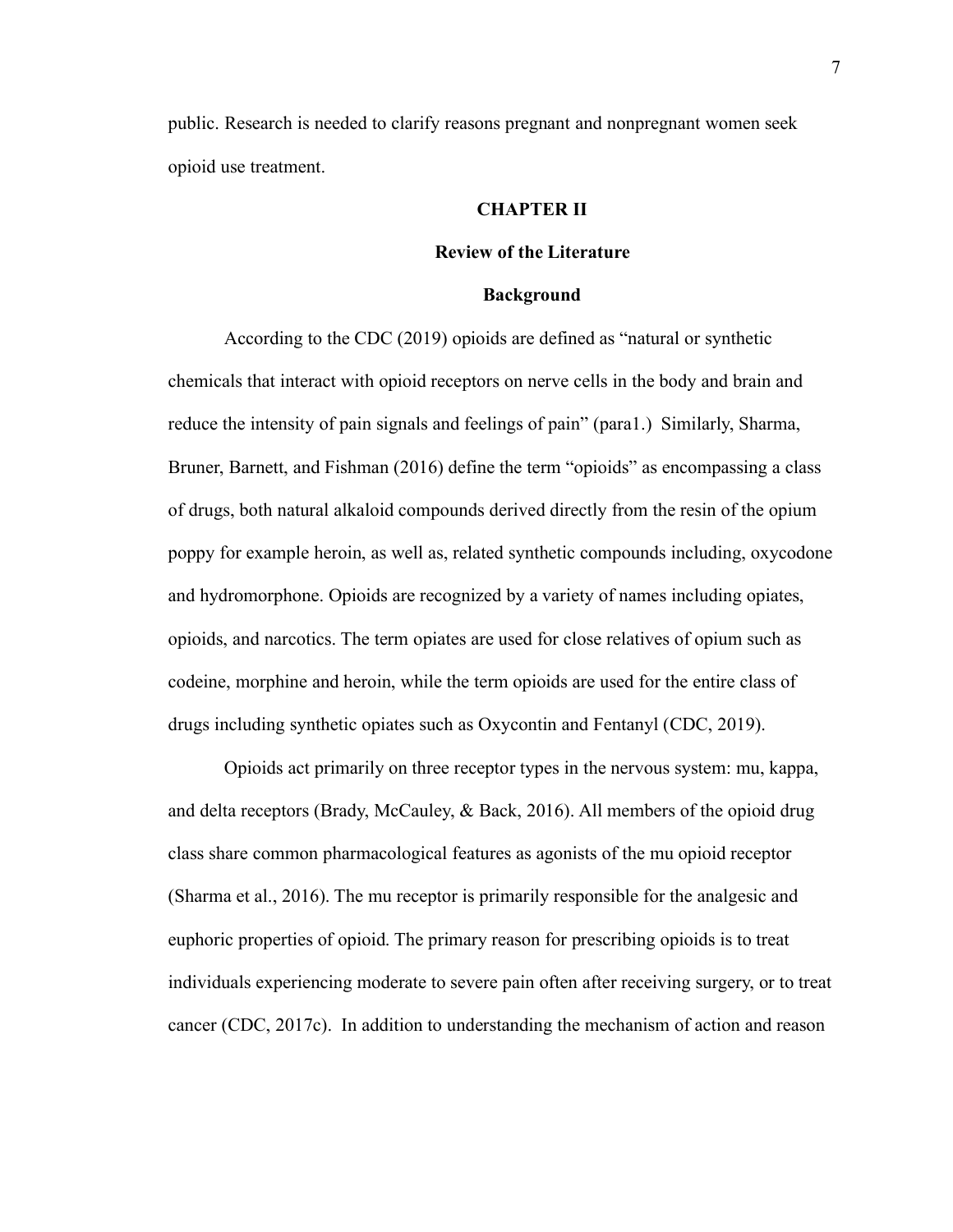for prescribing opioids, is it noteworthy to reflect upon the historical influences leading up to the present-day opioid crisis.

## **Historical Influences of the Opioid Crisis**

The opium poppy plant has been documented as a medicinal plant as early as 3400 B.C. in southwestern Asia ("The Opium Kings", 1998). During this time the Sumerians referred to the opium poppy as the "joy plant" and the plant's euphoric effects soon spread to the Assyrians, Babylonians, and Egyptians ("The Opium Kings", 1998). In 460 B.C, Hippocrates acknowledged the opium poppy as a narcotic and mechanism to stop bleeding in treating medical conditions and epidemics.

# **The 1600s-1800s**

In the 1600-1800s opium was traded throughout Persia, India, China, England, and the United States ("The Opium Kings", 1998). In the early 1800s the chemical properties of morphine, codeine, and thebaine from the opium poppy were identified and in 1827, E. Merck & Company of Darmstadt, Germany, commercially manufactured morphine ("The Opium Kings", 1998). In 1840, New Englanders brought 24,000 pounds of opium into the United States. This event, influenced the U.S. Customs to put a duty on the import and in 1890 the U.S. Congress, imposed a tax on opium and morphine ("The Opium Kings", 1998). From 1861-1865, medics in the Civil war used morphine to treat pain, and many soldiers became dependent on morphine ("Opioid Crisis Fast Facts", 2018).

#### **The 1900s-1920s**

In various medical journals during 1902, physicians discussed the side effects of using heroin as a morphine step-down cure (White & Callahan, 2014). Physicians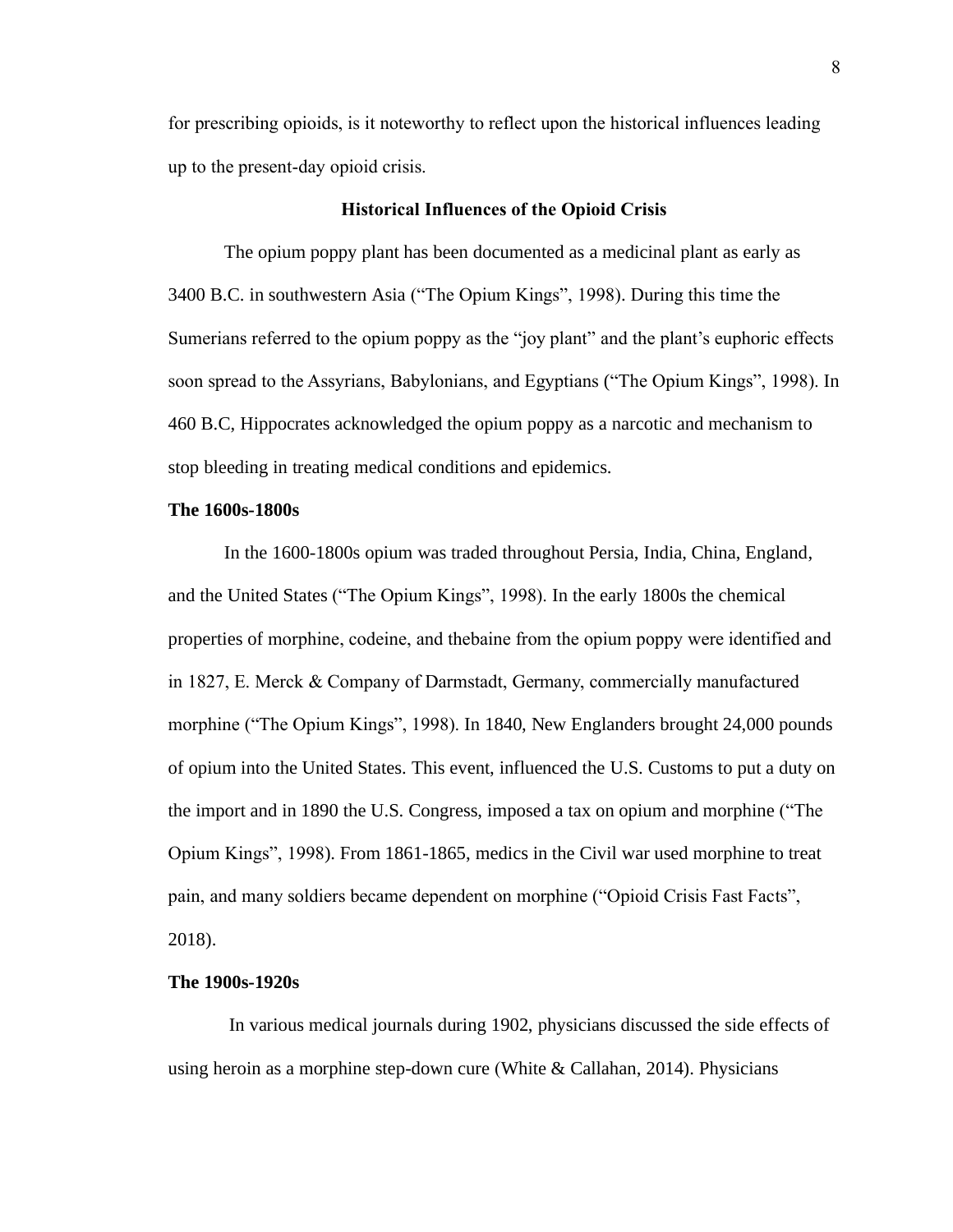suggested their patients suffered from heroin withdrawal symptoms equal to morphine addiction ("The Opium Kings", 1998). In 1903, heroin addiction rose to alarming rates; leaving 1 in 200 Americans addicted to heroin (White & Callahan, 2014). In 1905 the U.S. Congress banned opium ("The Opium Kings", 1998), and in 1906 the U.S. Congress passed the Pure Food and Drug Act requiring contents labeling on patent medicines by pharmaceutical companies ("The Opium Kings", 1998). As a result, the availability of opiates and opiate consumers significantly declines. The first federal drug prohibition passes in the U.S. outlawing the importation of opium, 1909. The Harrison Narcotic Act of 1914 taxed and regulated the sale and distribution of opium and cocaine-based products requiring physicians and pharmacists, who handled opium and cocaine to register with the US Department of the Treasury ("Opioid Crisis Fast Facts", 2018). According to McCarty, Priest, and Korthuis (2018) the Treasury Department interpreted the statute as a prohibition against physicians prescribing narcotics to treat patients with a narcotic addiction. In 1923 the U.S. Treasury Department's Narcotics Division (the first federal drug agency) banned all legal narcotics sales. With the prohibition of legal venues to purchase heroin, individuals with an addiction to heroin were forced to buy from illegal street dealers ("The Opium Kings", 1998). Arrest and incarceration replaced clinical services as the preferred intervention for drug use and addiction. Between 1919 and 1924 physicians in 44 communities who operated morphine maintenance clinics, had them closed under threat of federal indictment (White & Callahan, 2014). This action lead to a booming black market in New York's Chinatown ("The Opium Kings", 1998). **The 1930s-1940s**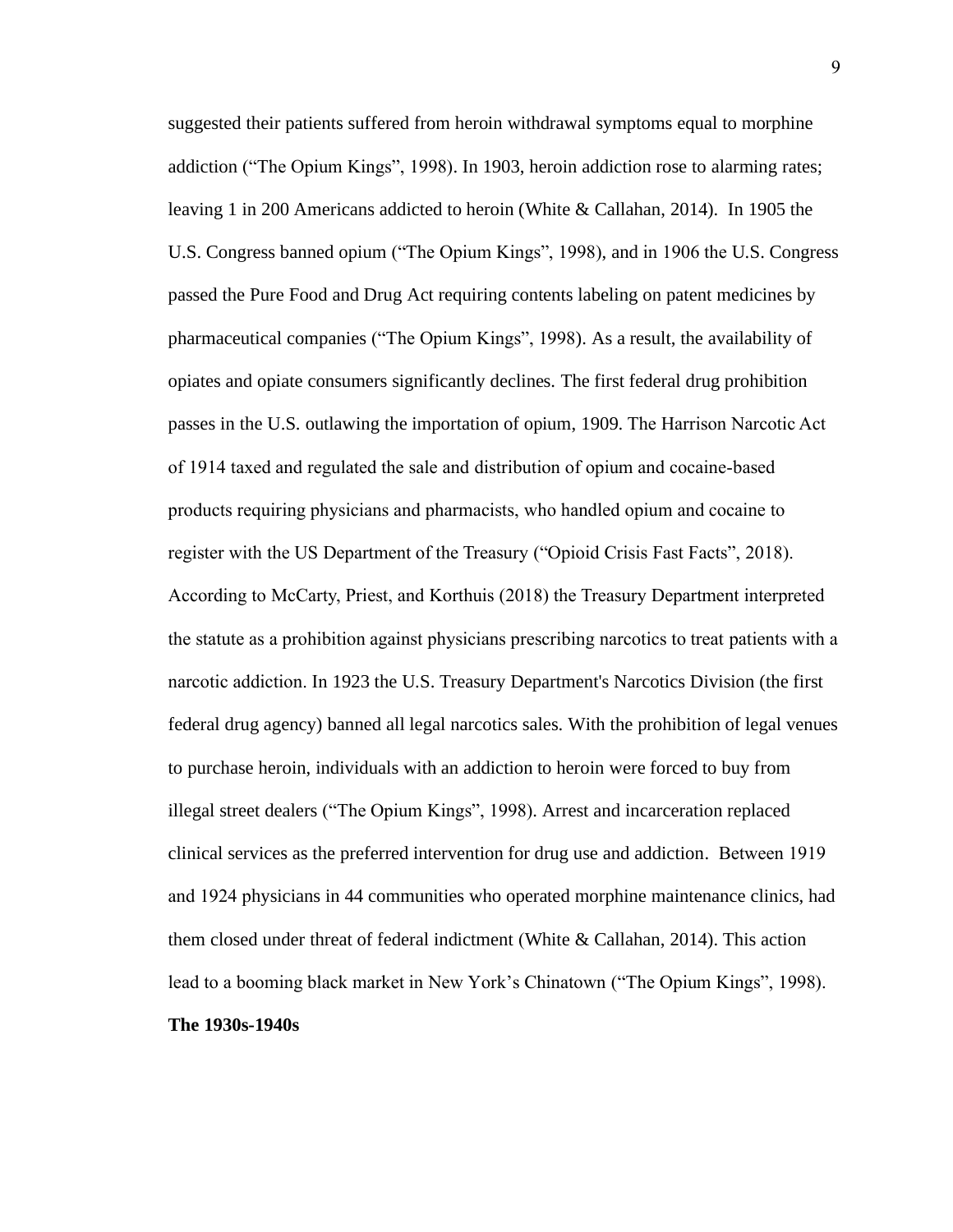During the 1930s most of illegal heroin smuggled into the U.S. came from China (Sacco, 2014). According to "The Opium Kings" (1998) in 1945, Burma gained independence from Britain at the end of World War II and opium cultivation and trade flourished. Another fact to note is resulting from the Great Depression of 1930s, the budget for the Federal Bureau of Narcotics (FBN) and number of narcotic officers were low. Moreover, marijuana was on the rise and being used recreationally. This drug was legal up until the passing of the Marijuana Tax Act of 1937 (Sacco, 2014). All states followed the Marijuana Tax Act of 1937 and banded the use of marijuana; thus, laying the foundation for criminalizing people with addiction disorders. For example, Henry Anslinger, the first commissioner of the FBN, informed Congress "the major criminal in the United States is the drug addict; of all the offenses committed against the laws of this country, the narcotic addict is the most frequent offender" (Sacco, 2014, p 3).

#### **The 1950-1970s**

In the 1950s, the US. efforts to contain the spread of Communism in Asia involved forging alliances with tribes and warlords ("The Opium Kings", 1998). The U.S. and France supplied the drug warlords and their armies with ammunition, arms, and air transport for the production and sale of opium. This resulted in an explosion in the availability and illegal flow of heroin into the United States and into the hands of drug dealers and addicts ("The Opium Kings",1998). Between 1965-1970 the U.S. involvement in Vietnam was blamed for the surge in illegal heroin being smuggled into the States ("The Opium Kings",1998). The number of heroin addicts in the U.S. reached an estimated 750,000 (Sacco, 2014). In 1963, the president's commission on Narcotic and Drug Abuse shifted its focus to support a medical approach for the treatment of addiction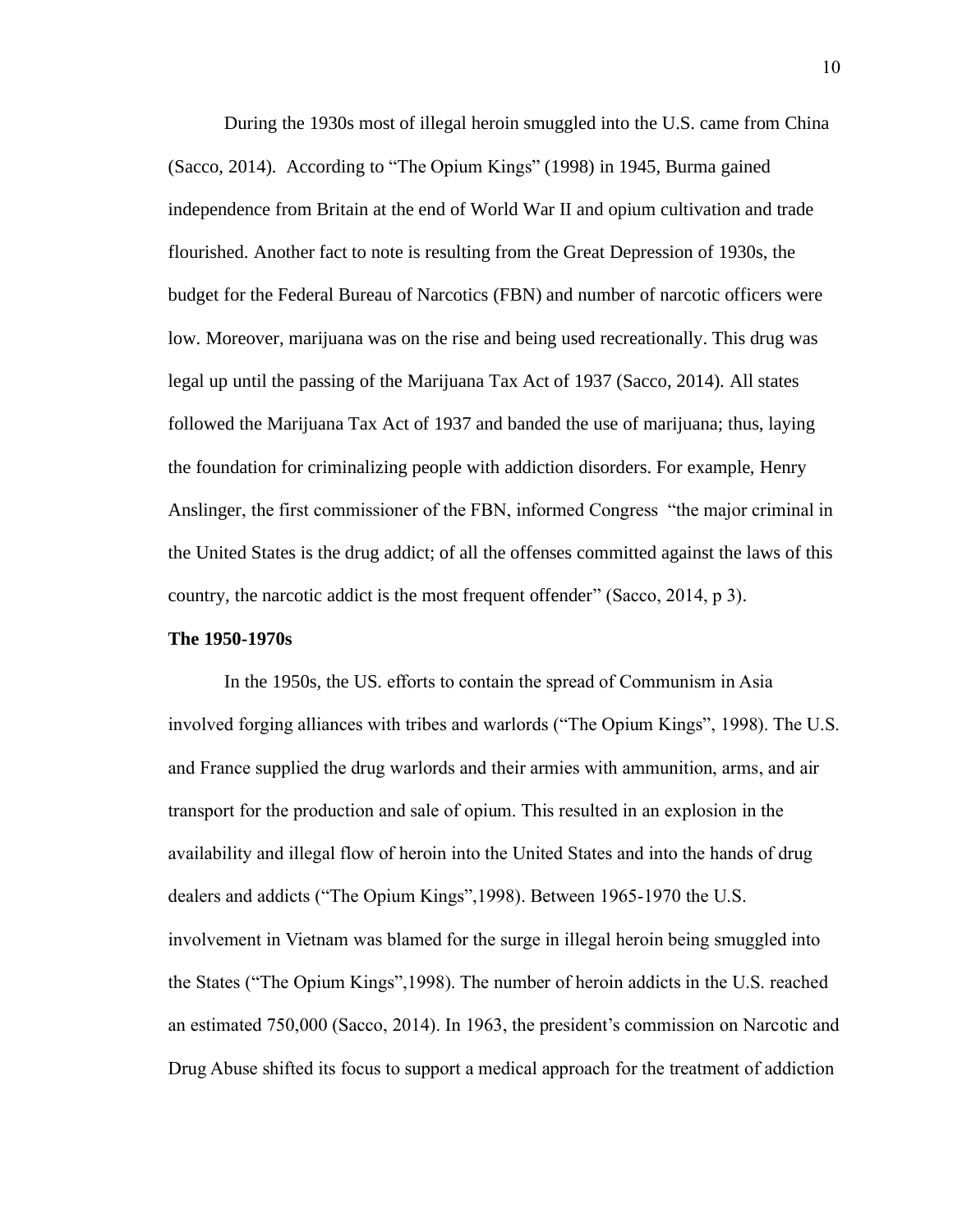and at the same time methadone maintenance became acceptable. Congress agreed with the president's commission and created a Bureau of Drug Abuse Control within the Department of Health and Education, but there remained a strong emphasis on law enforcement (Sacco, 2014). In 1968, the Bureau of Narcotic Control merged with the Federal Bureau of Narcotics and transferred to the Dept of Justice (Sacco, 2014). In 1970, President Nixon called for the "War on Drugs", placing greater emphasis on law enforcement as the primary strategy to address the heroin problem. The Controlled Substances Act (CSA) of 1970, (Title II of the Comprehensive Drug Abuse Prevention and Control Act) established federal U.S. drug policy on regulating the manufacture, importation, possession, use, and distribution of certain substances (Sacco, 2014). According to Christie, Baker, Cooper, Kennedy, and Madras (2017), the CSA was the national legislation for implementing the Single Convention on Narcotic Drugs. President Nixon created the Drug Enforcement Administration (DEA) governed under the Justice Department in 1973 to consolidate all federal powers of drug enforcement in a single agency (Sacco, 2014). The DEA, the enforcement branch of the CSA, was charged with registration of physicians, strict annual production quotas, chain-of-custody, and other regulatory oversight (Sacco, 2014).

#### **The 1980s-1990s**

**The lack of robust evidence and misinformation.** of the addictive properties of opioids were the catalysts for the present-day epidemic. Two studies set the stage promoting opioids were safe. Porter  $\&$  Jick (1980) claimed addiction is rare in patients treated with narcotics, which fueled the acceptance opioids were safe. Subsequently, Porter & Jick's (1980) have been cited in over 600 articles. Additionally, Portenoy &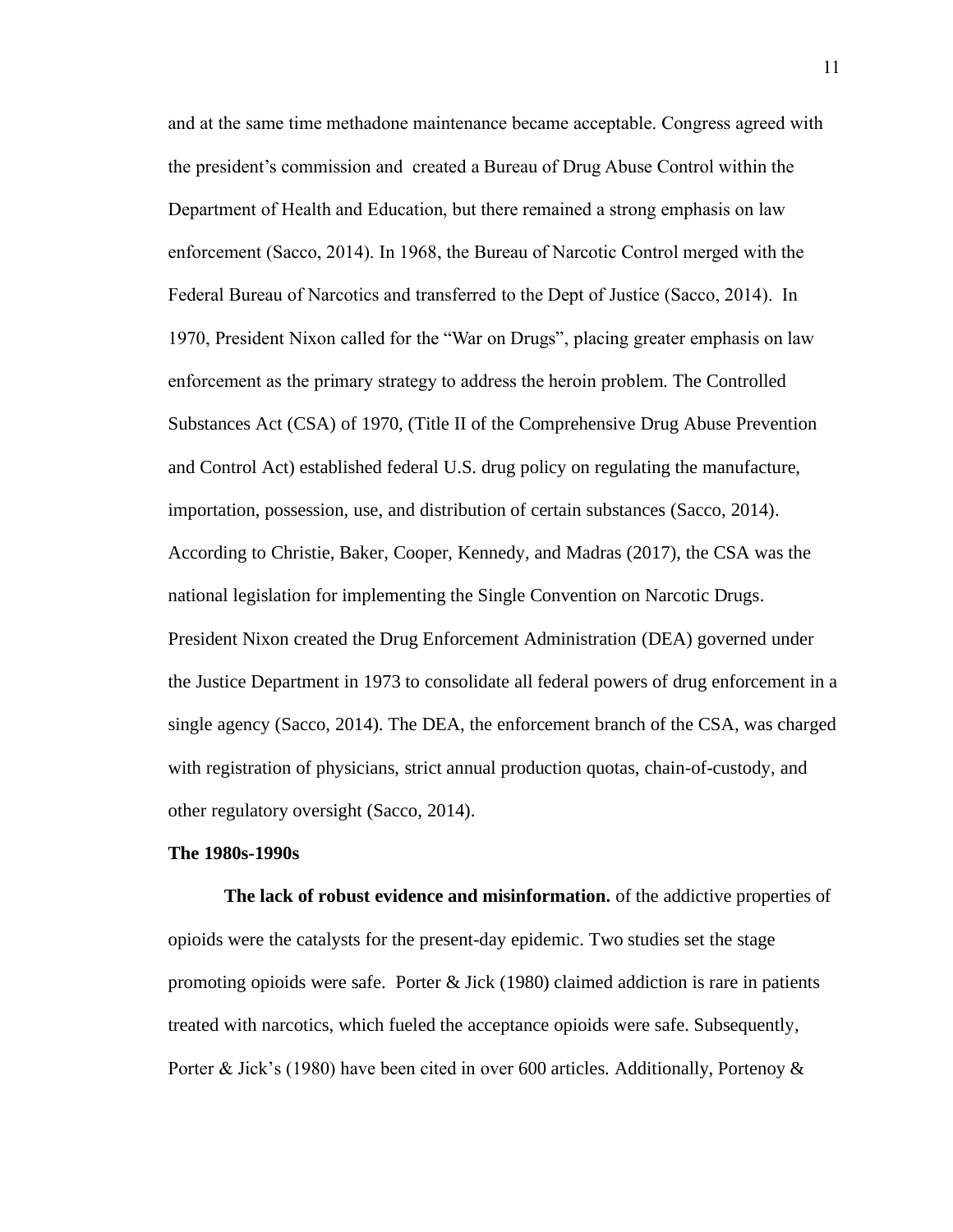Foley's (1986) retrospectively examined 38 patients with non-malignant pain and concluded opioids were a more humane and safer treatment then surgery. This false sense of safety slowly eroded the preexisting knowledge of 1970s that opioids were addictive (Sacco, 2014).

**Pharmaceutical company marketing.** Coupled with a sense of safety, the 1990s brought aggressive marketing campaigns from the Purdue Pharma drug manufacture to promote the availability of a newer long-acting opioid called Oxycontin (Christie et al., 2017). Purdue Pharma neglected to reveal the potential abuse and harmful long-term consequences and are currently being sued (Raymond, 2018). The President's Commission Report claims this aggressive promotion of an oxycodone brand, from 1997- 2002, led to a 10-fold growth in prescriptions to treat moderate to severe noncancer pain and increases in prescribing of other opioids (Christie et al., 2017).

In 2013, providers across the United States wrote a quarter of a billion of opioids prescriptions (Christie et al., 2017). This number would give every American adult at least one bottle of opioids. The most commonly prescribed opioids associated with opioid overdose include, methadone, oxycodone, and hydrocodone (CDC, 2017b). Volkow, Frieden, Hyde, and Cha (2014) argue 21 to 29 percent of patients prescribed opioids for chronic pain misuse them. Notably, about 80 percent of people who use heroin, first misused prescription opioids (Muhuri, Gfroerer, & Davies, 2013).

**Pain seen as the 5th vital sign.** Other influences leading to the opiod crisis include pressures in 1995 to treat patients pain and increase the awareness of untreated pain by external agencies for example, the American Pain Society (Gordon, Dahl, & Miaskowski, 2005). The phrase, "pain as the fifth vital sign," was initially promoted by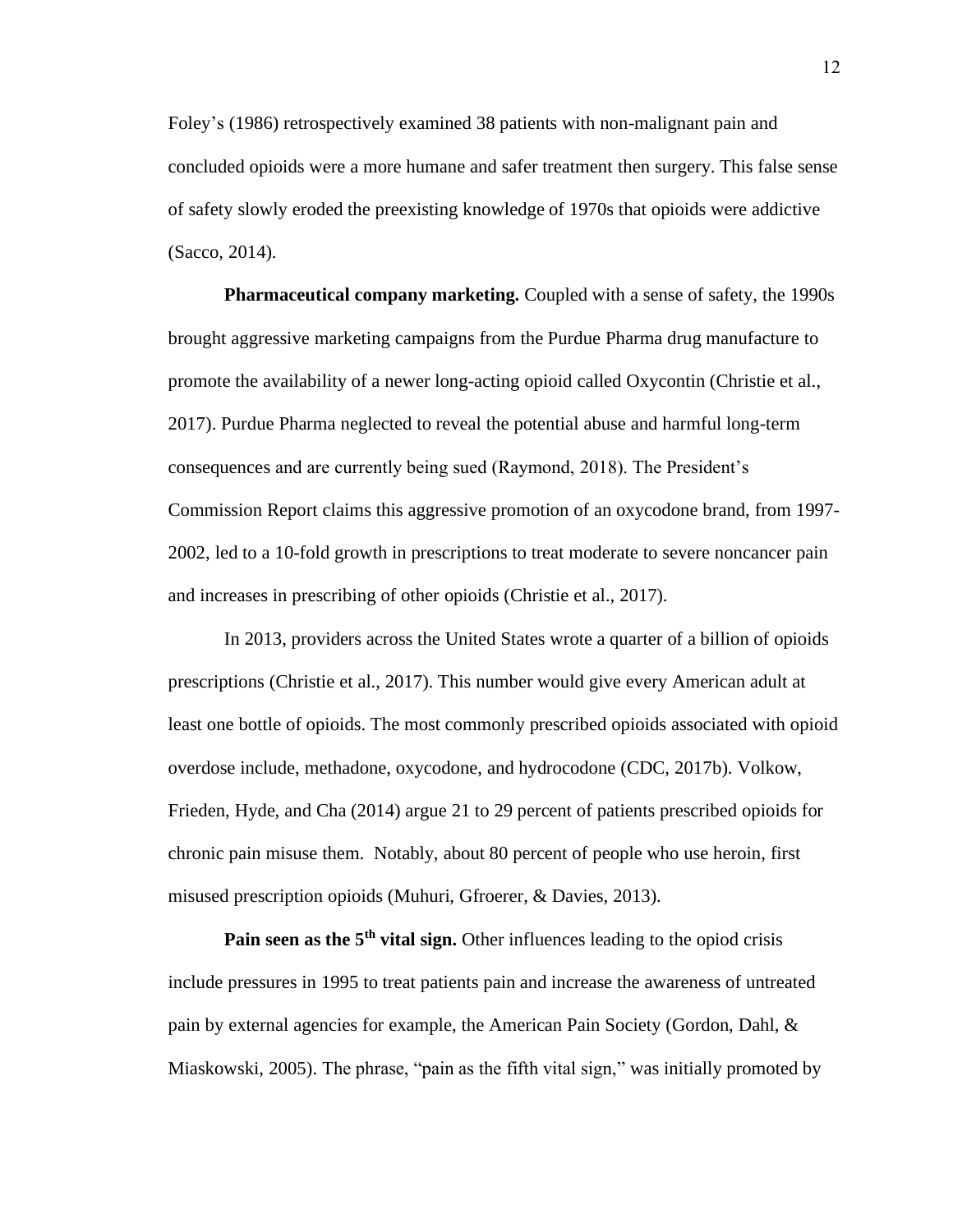the American Pain Society in 1995, to elevate awareness of pain treatment among healthcare professionals. The Veteran's Administration and the Joint Commission on Accreditation of Healthcare Organizations adopted this stance and designated pain as a 'fifth' vital sign. Moreover, the Joint Commission, established a quality standard related to assessing and appropriately treating patient reported pain. This regulation has increased awareness and pressure for hospitals to meet this standard, as well as being tied to reimbursement by Medicare through the Value-based purchasing (Christie et al., 2017).

**Physician education & prescribing practice.** Additional contributing factors to the increase of opiod crisis was the lack of physician training on recognizing drug diversion, addiction, and signs of abuse (Orleans & Kaye, 2017). de Leon-Casasola (2013) estimates only 20% of US physicians have received training on recognizing addiction, drug diversion, and signs of abuse. According to Orleans and Kaye (2017) the pendulum has swung from being reluctant to prescribing to opioids to being excessive and liberal.

**Rise of cheaper illicit drugs.** According to the CDC (2017d) the current face of the opiod crisis includes the drive to purchase illicit drugs such as heroin and synthetic opioids i.e. fentanyl and analogs, acetylfentanyl, furanylfentanyl, and carfentanil. This has resulted from the unintended consequence of focused efforts to limit the quantity of prescription opioids (Christie el al., 2017). Heroin and fentanyl are cheaper than prescription opioids and unfortunately, Fentanyl is 50 times more potent than heroin and 100 times more potent than morphine. Carfentanil, is estimated to be 10,000 times more potent than morphine (CDC, 2017d). In 2016, there were more than 19,000 deaths related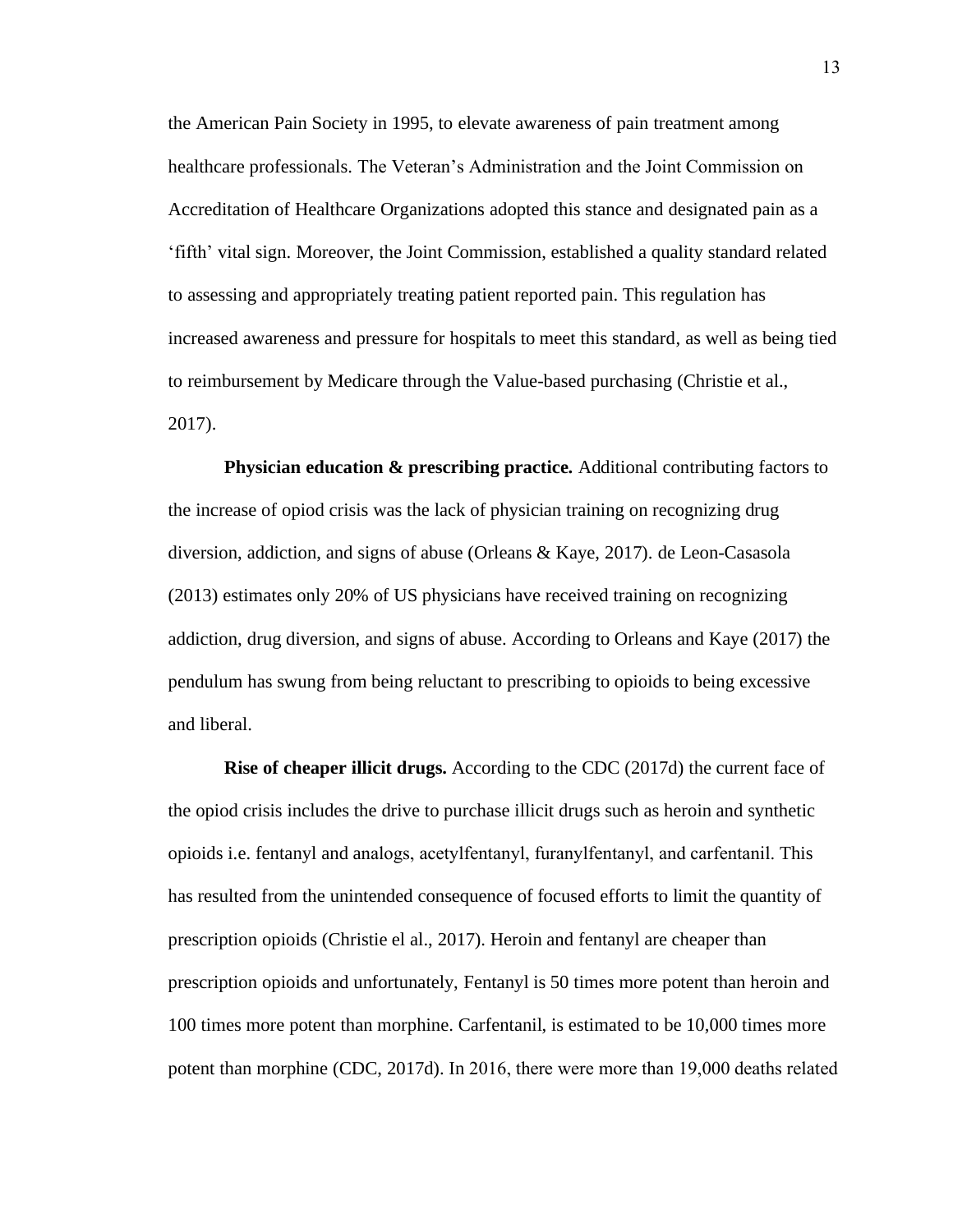to synthetic opioids (other than methadone) in the United States with the largest increases in overdose deaths, in males aged 25-44 (CDC, 2017d)

**Insufficient prevention and treatment services.** Failure to have a standardized system approach to prevention and treatment has contributed to the current state of the opioid crisis (Christie, et al., 2017). The American Society of Addiction Medicine (ASAM) and the Addiction Policy Forum recommended a national public education campaign, like the one developed for the AIDS epidemic in the 1980s, to raise awareness that addiction is not a moral failing, but rather a chronic brain disease, and evidencebased treatment is available (Christie et al., 2017, p. 40). Notably, quality treatment services and the associated workforce did not expand in response to the growing crisis (Christie et al., 2017). Many states do not cover all levels of care required for effective treatment, as defined by the American Society of Addiction Medicine criteria. Stunningly, 85% of all U.S. counties have no Opioid Use Treatment programs that provide Medication Assisted Treatment (MAT) for people diagnosed with an opioid use disorder (Christie et al., 2017).

Further widening the treatment gap, is the outdated 1970s Institutions for Mental Diseases exclusion rule (IMD). This rule prohibits federal funds to be used for Medicaid patients requiring substance use treatment in residential treatment centers, greater than 16 beds (Nationally Alliance on Mental Illness (NAMI), 2018). These findings highlight the many state-level disparities in coverage for substance use disorder treatment.

Additional barriers to treatment include the lack of parity of Medicare beneficiaries receiving inpatient care in psychiatric hospitals. For example, individuals receiving care for opioid use disorders in psychiatric hospitals are capped to 190 days of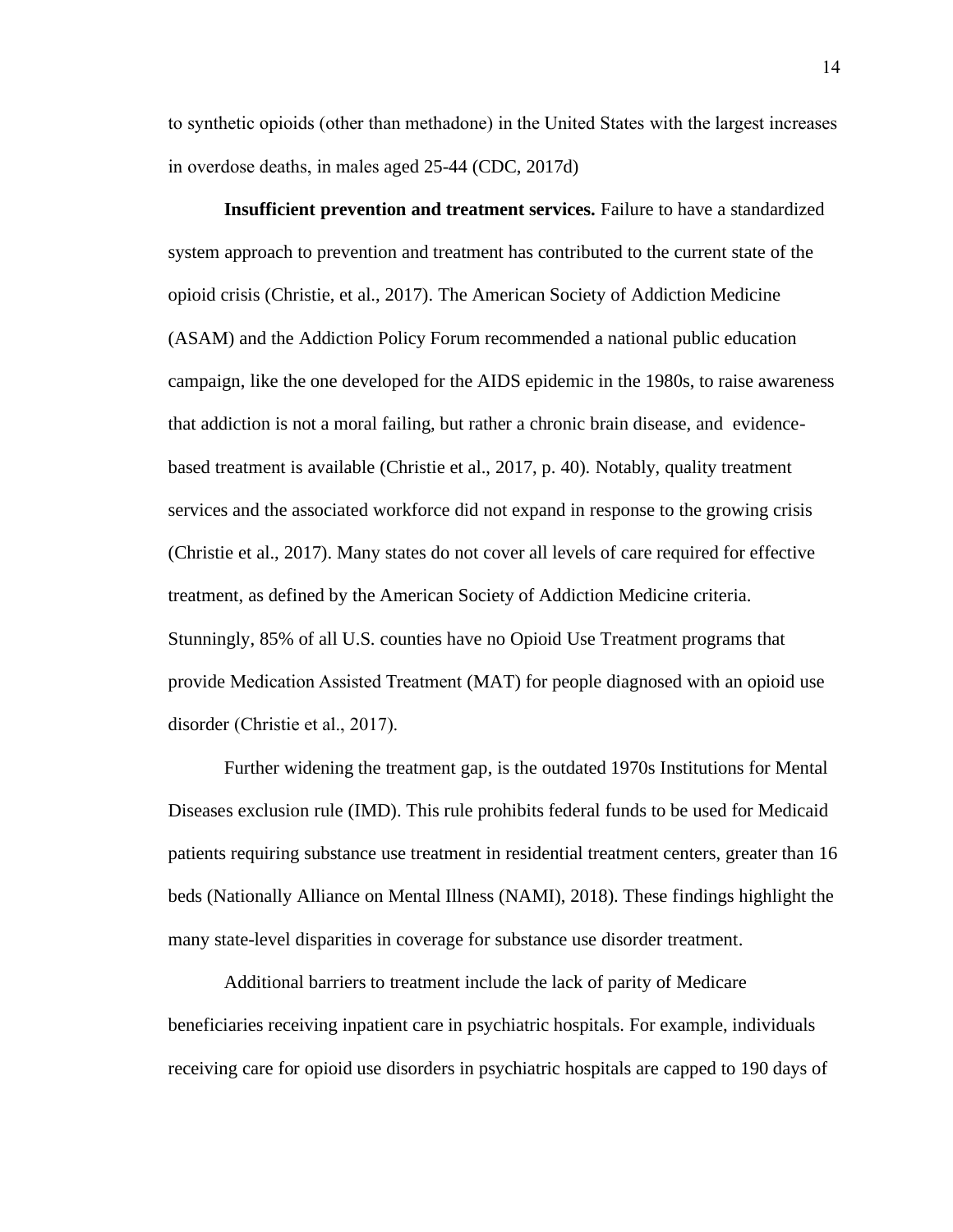treatment over their lifetime (National Association of Psychiatric Health Systems, 2013). Treating mental health care benefits differently from any other medical condition is discriminatory. The 190-lifetime day restriction does not exist for any other condition being treated in general hospital.

Essential to slowing this epidemic is improved access to treatment and recovery services. Unfortunately, according to Collins (2018) 80% of the 2 million Americans with opioid use disorders do not receive appropriate or adequate treatment for their addiction. Additionally, there is not a great deal of support to show an increase in access to OUD services in the last 10 years (Wu, Zhu, & Swartz, 2016). Although the annual National Surveys on Drug Use and Health (NSDUH) has provided information on risk factors for OUD related to socioeconomic and demographic factors, few studies have identified factors related to use of treatment services. Only one study examined the association of demographics, socioeconomic factors, and behavioral health status with receipt of treatment (Wu, et al., 2016). Using NSDUH data 2005 to 2013, they found opioid treatment use varied from 24% with opioid dependence to 5% for those with opioid abuse. Blacks and Native Hawaiians had substantially decreased odds to accessing treatment and older age up to age 49 showed increased odds of treatment. This study showed no difference in treatment by gender.

At the federal level, the Department of Health and Human Services has established a framework consisting of 5 elements; strengthening public health surveillance, advancing the practice of pain management, improving access to treatment and recovery services, targeting the availability of distribution of overdosing reversal drugs, and supporting research (U.S. Department of Health & Human Services, n.d.)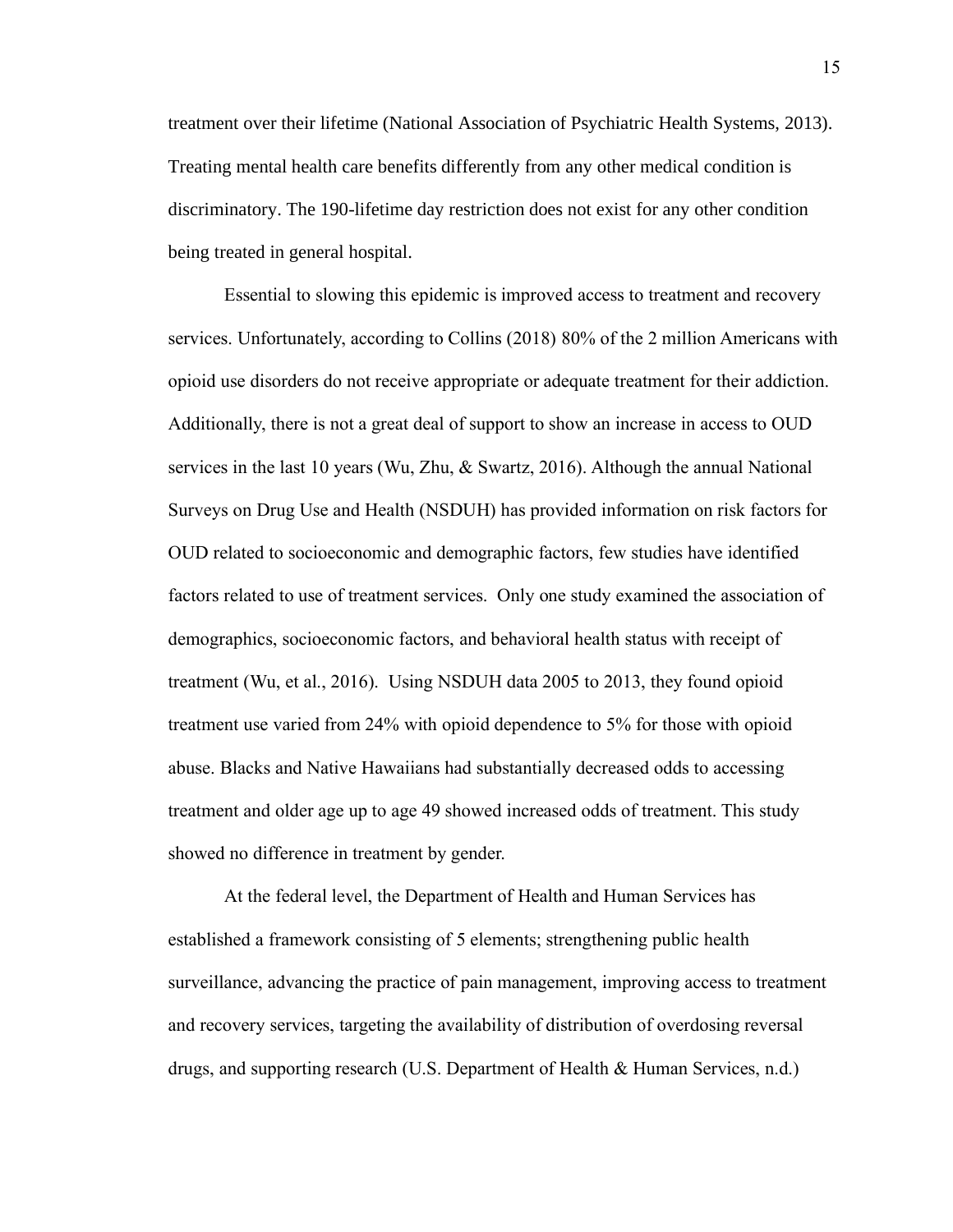Several federal agencies have focused efforts underneath one or more of these 5 strategies. For example, the National Institutes of Health (NIH) National Institute on Drug Abuse (NIDA) is focused on providing research support on delivering safe effective pain management, implementing overdose reversal agents, and developing innovative opioid medication and technologies (Collins, 2018). The CDC focused on strengthening public health data and reporting, supporting the prescription monitoring program, and developing clinical guidelines for using opioids and non-opioids to treat chronic pain (NIH, 2017). The Food and Drug Administration (FDA) developed an Opioid Policy Steering Committee to address the following three areas; "(1) lowering overall exposure to opioid drugs (2) enabling more opportunities for those currently addicted to opioid drugs to seek MAT that can help them recover; and (3) helping expedite the development of progressively more-effective abuse deterrent formulations of opioid drugs and nonopioid alternatives for the treatment of pain" (NIH, 2017, par 53). Finally, the Substance Abuse and Mental Health Services Administration (SAMHSA) has focused efforts on improving access to treatment, prevention, and recovery services. According to NIH (2017), SAMHSA administers the Opioid State Targeted Response (STR) grants, authorized by the 21st Century Cures Act. In 2017, 485 million for the next 2 years were to be distributed to states to assist in implementing prevention, treatment, and recovery needs (NIH, 2017). SAMHSA expanded the existing Medication Assisted Treatment for Prescription Drug and Opioid Addiction grants to six additional states to assist with advancing utilization of medication assisted treatment for individuals with opioid use disorder. In addition to expanding funding to states, SAMHSA expanded waiver limits for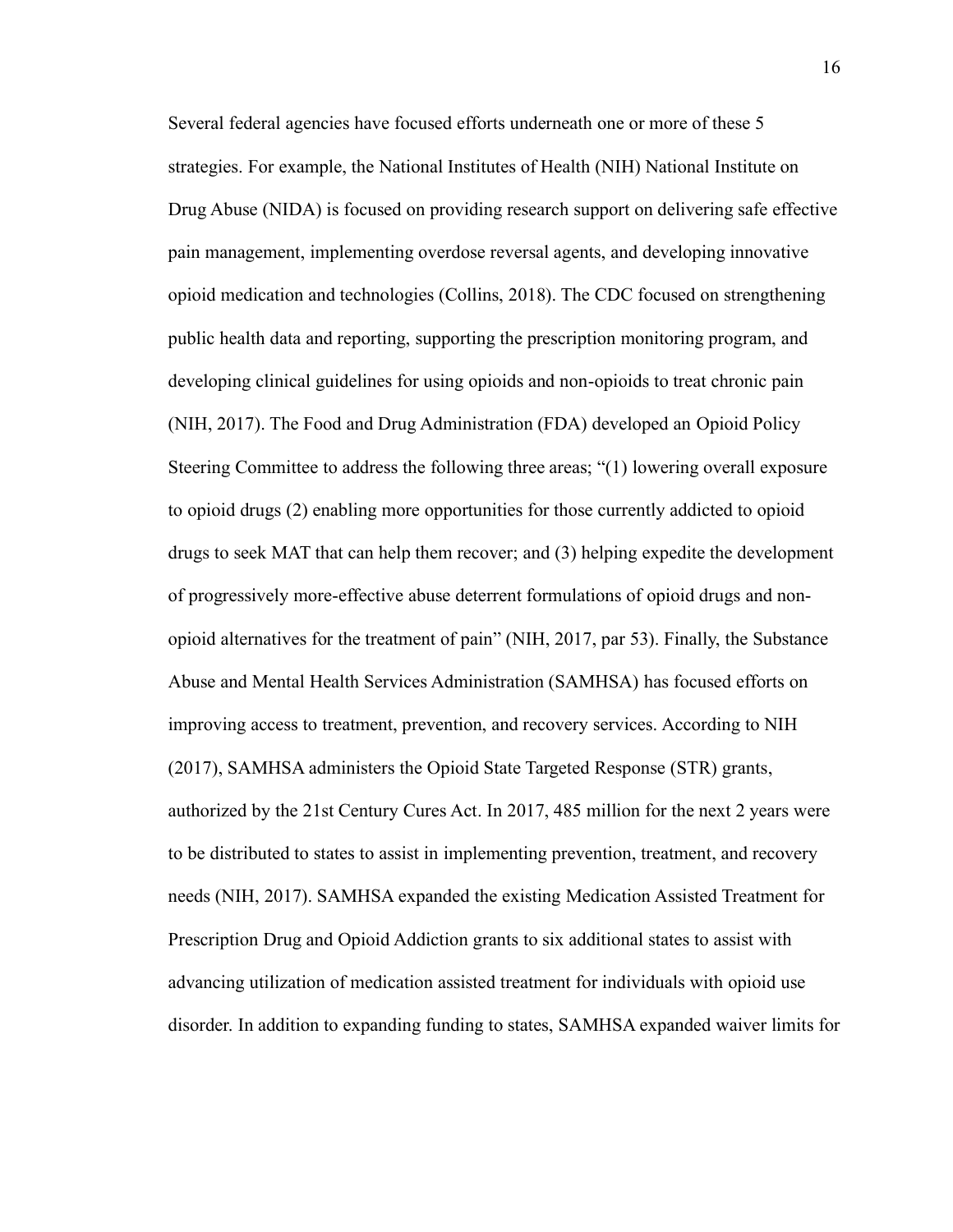physicians, nurse practitioners, and physician assistants, to treat up to 275 people (NIH, 2017).

At the state level, **s**everal states are addressing the opioids crisis by taking a public health-oriented approach focusing on building infrastructure. For example, after passage of Vermont Senate bill 303 in May 2000, permitting methadone treatment in Vermont, the state of Vermont created an integrated healthcare system for addiction treatment (Brooklyn & Sigmon, 2017). The state expanded Medicaid coverage to include buprenorphine and increased the amount of waiver trained providers. The "Hub and Spoke" Model has increased opiod use disorder treatment capacity, eliminated waiting lists, increased the number of waivered physicians, and saved the state 6.7 million in 2014 (Brooklyn & Sigmon, 2017).

The state of Virginia created an Addiction and Recovery Treatment Services (ARTS) Benefit that expanded coverage of substance use disorders for all Medicaid beneficiaries (Northam, 2018). This comprehensive continuum of addiction treatment services includes, inpatient detoxification, intensive, outpatient programs, partial hospitalization, residential treatment, office based opiod treatment, case management, and peer-support services. Virginia was the 4<sup>th</sup> state to gain permission form the federal government to expand Medicaid services to include residential treatment services (Northam, 2018). Additional results from these measures included, a 51% increase of individuals (10, 500) treated for opioid use disorders compared to 2016 and one third decrease of emergency department visits by Medicaid members within a 9-month period (Northam, 2018). This initiative illustrates the recognition that substance use disorder treatment extends beyond acute care services.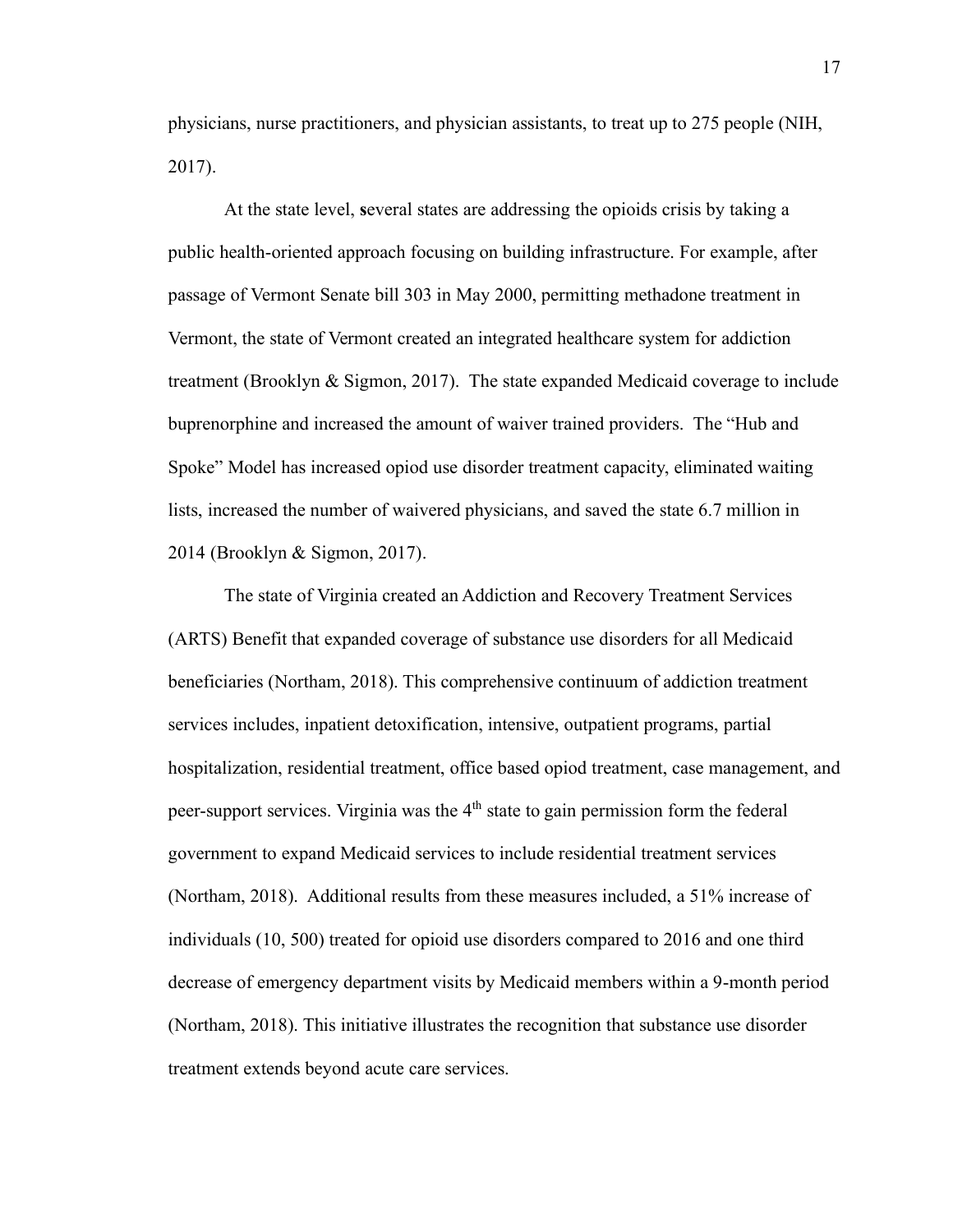Additionally, Kentucky, Massachusetts, Maryland, Ohio, and West Virginia have addressed the opioid overdose problem by promoting the use of effective Medication Assisted Treatment (MAT) in the context of their Medicaid expansions (Frank & Glied, 2017). Consequently, states have been able to narrow the access to treatment gap through expansion of Medicaid services (Frank & Glied, 2017). It is imperative other states replicate and build upon these strategies, as well as, learn from successful initiatives conducted internationally.

Historically, United States drug policy was heavily weighted on supporting the supply side; focusing on the interdiction and eradication of drugs (Sacco, 2014). These efforts contributed to the lack of infrastructure and fragmented healthcare system of addiction services. While it is important to understand the historical context of policy that has shaped our belief system; it is wise to step back and examine the works of others. For instance, Portugal has created a supportive society in which individuals with substance use disorders can receive treatment for their addiction without the fear of being prosecuted (Greenwald, 2009). Since 2001, Portugal transitioned from a society of criminalization to one that provides treatment and supports harm reduction strategies for individuals with substances use disorders. Individuals with possession of any drug have 72 hours to appear in front of a commission to determine the course of action (Greenwald, 2009). Through an administrative process, individuals are evaluated to identify if their actions are related to trafficking a drug or are they requiring treatment for a substance use disorder. This public health-oriented approach has resulted in a 17% reduction of new drug-related cases of HIV between 1999 & 2003 (Greenwald, 2009). The number of Hepatitis C and B in treatment centers were reduced and the total number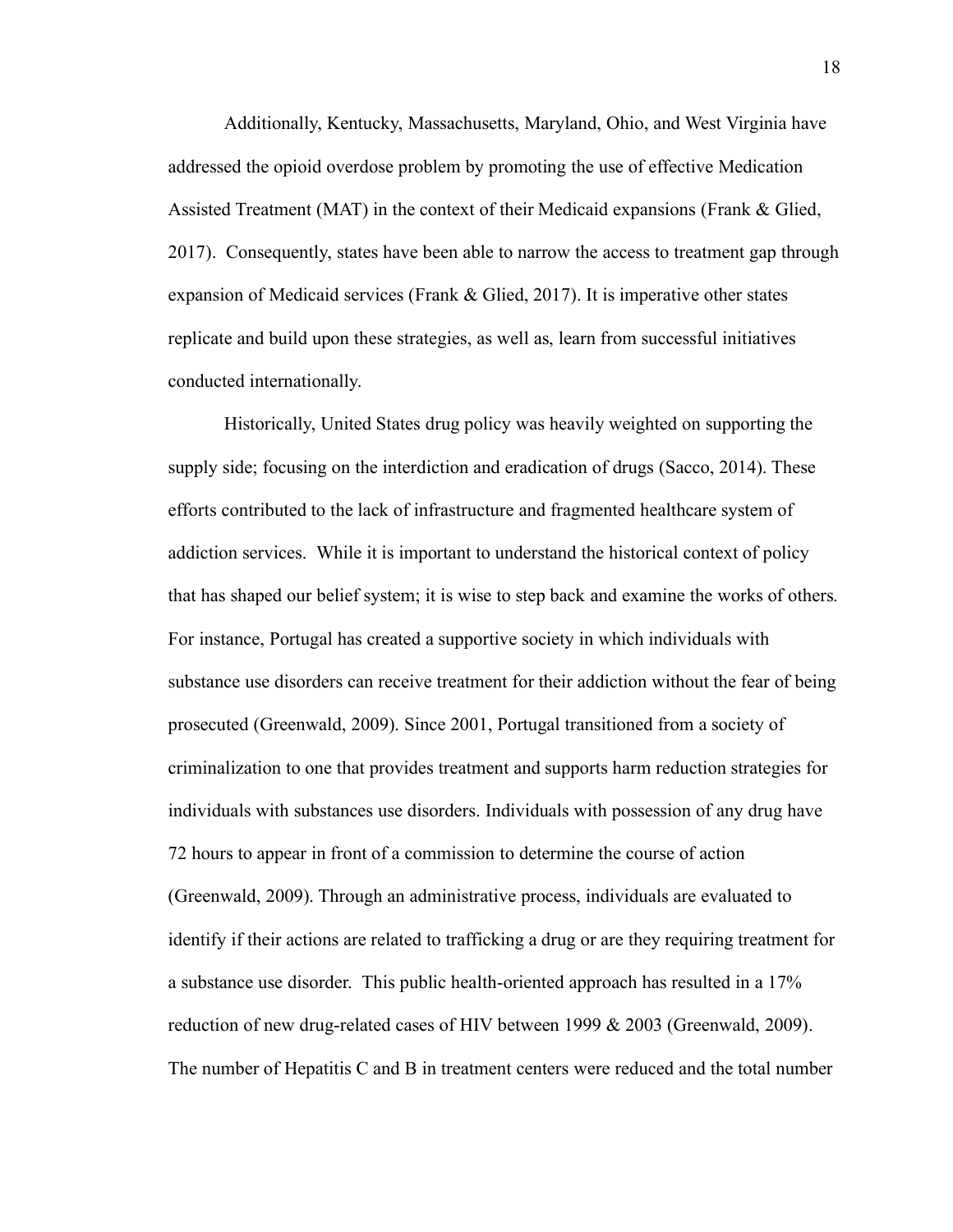of drug-related deaths decreased from the predecriminalization year of 1999

(approximately 400) to 290 deaths in 2006 (Greenwald, 2009).

# **Opioid Use Disorder during Pregnancy**

The CDC (2019) defines drug misuse, "as the use of illegal drugs and/or the use of

prescription drugs in a manner other than as directed by a doctor, such as use in greater

amounts, more often, or longer than told to take a drug or using someone else's

prescription".

The Diagnostic and Statistical Manual of Mental Disorders, 5th Edition describes

opioid use disorder as a "problematic pattern of opioid use leading to problems or

distress, with at least two of the following occurring within a 12-month period"

(American Psychiatric Association, 2013, p. 541.)

- 1. Taking larger amounts or taking drugs over a longer period than intended.
- 2. Persistent desire or unsuccessful efforts to cut down or control opioid use.
- 3. Spending a great deal of time obtaining or using the opioid or recovering from its effects.
- 4. Craving, or a strong desire or urge to use opioids
- 5. Problems fulfilling obligations at work, school or home.
- 6. Continued opioid use despite having reoccurring social or interpersonal problems.
- 7. Giving up or reducing activities because of opioid use.
- 8. Using opioids in physically hazardous situations.
- 9. Continued opioid use despite ongoing physical or psychological problem likely to have been caused or worsened by opioids.
- 10. Tolerance (i.e., need for increased amounts or diminished effect with continued use of the same amount).
- 11. Experiencing withdrawal (opioid withdrawal syndrome) or taking opioids (or a closely related substance) to relieve or avoid withdrawal symptoms.

# h **Maternal Adverse Outcomes Related to OUDs**

The impact of OUDs among pregnant women can be devasting to the mother and

neonate (American College of Obstetricians and Gynecologists, 2017). Maeda et al.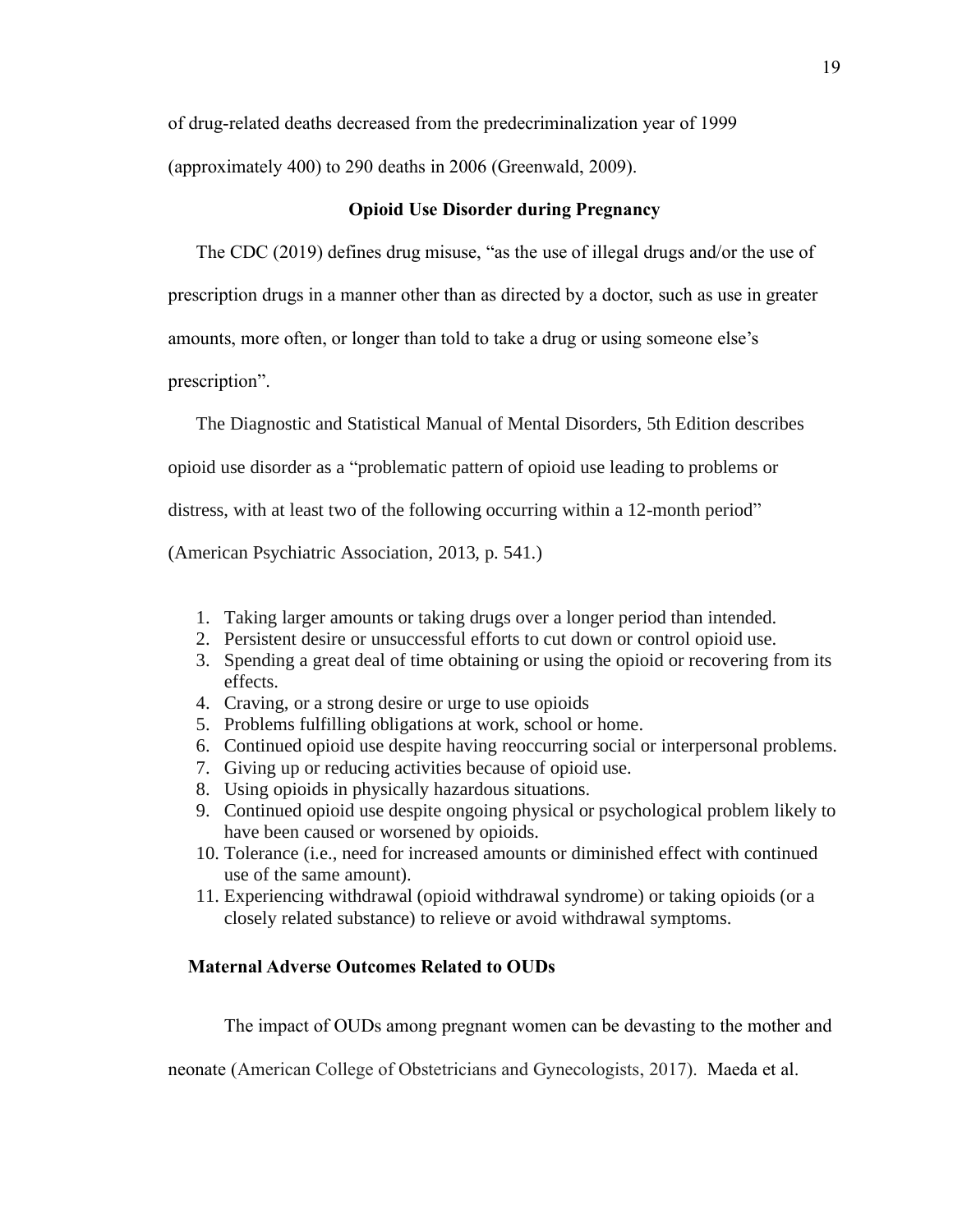(2016) analyzed 2007-2011data from the Nationwide Inpatient Sample (NIS) of the Healthcare Cost and Utilization Project sponsored by the Agency for Healthcare Research and Quality with the focus of examining trends in maternal outcomes with opioid abuse and dependence. Results revealed within a sample of 20,517,479 delivery admissions with and without opioid abuse or dependence, participants with opioid abuse or dependence were white, older in age, insured by Medicaid, and had significantly higher rates of depression, anxiety, HIV infection, tobacco use, alcohol, or other illicit drug use, chronic anemia, and previous cesarean delivery ( $p \le 01$  for all) when compared with those without an opioid abuse or dependence. Furthermore, participants with opioid abuse or dependence during pregnancy had increased odds of obstetrical morbidity and mortality, including in-hospital mortality (adjusted odds ratio [aOR], 4.6; 95% CI, 1.8 to 12.1), maternal cardiac arrest (aOR, 3.6; 95% CI, 1.4 to 9.1), intrauterine growth restriction (aOR, 2.7; 95% CI, 2.4 to 2.9), placental abruption (aOR, 2.4; 95% CI, 2.1 to 2.6), length of stay more than 7 days (aOR, 2.2; 95% CI, 2.0 to 2.5), preterm labor (aOR, 2.1; 95% CI, 2.0 to 2.3), oligohydramnios (aOR, 1.7; 95% CI, 1.6 to 1.9), transfusion (aOR, 1.7; 95% CI, 1.5 to 1.9), stillbirth (aOR, 1.5; 95% CI, 1.3 to 1.8), and premature rupture of membrane (aOR, 1.4;  $95\%$  CI, 1.3 to 1.6) (Maeda et al., 2016). Sutter et al. (2017) argue behaviors associated with OUDs among pregnant women places them at greater risk for skin infections related to intravenous drug use, hepatitis C and human immunodeficiency virus (HIV) from needle sharing and contracting sexually transmitted diseases. Almario, Seligman, Dysart, Berghella, and Baxter (2009) reported similar findings of higher percentages of infectious disease among the participants in their study of 258 opiate addicted gravid women treated with methadone. The most prevalent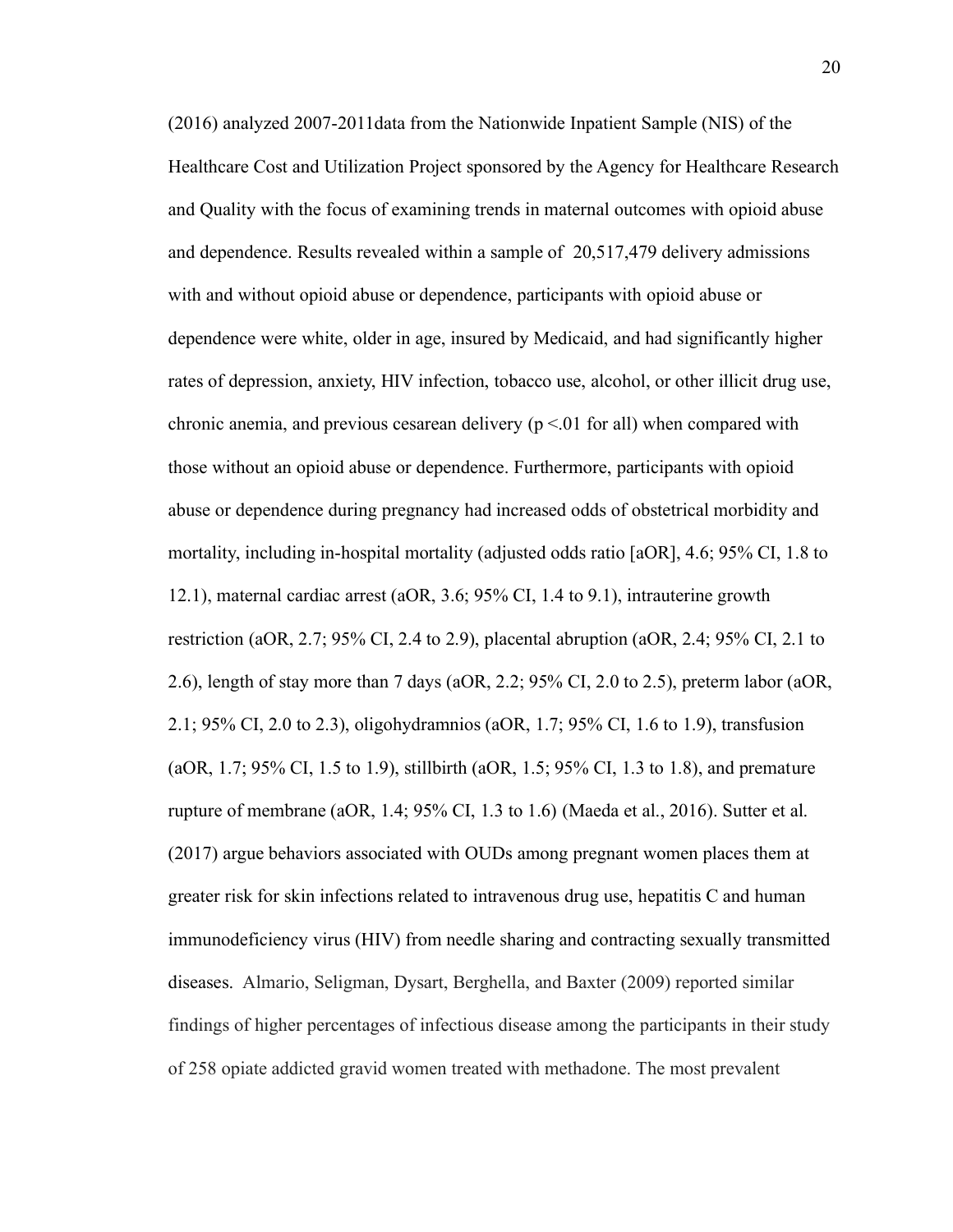infection was Hepatitis C Virus 53.5% (n=138). The percentage of HIV was  $4.3\%$  (n= 11), which was much higher than the estimated prevalence of HIV in the United States at (0.4%). Their main finding was preterm birth among women with OUDs being treated with methadone (29.1%) was nearly 3 times the national average for singleton pregnancies (11.1%) in the United States.

# **Neonatal Adverse Outcomes Related to OUDs**

NAS is a clinical condition in which a neonate experiences various levels of irritability, temperature dysregulation, poor feeding, failure to thrive, and seizures due to the abrupt discontinuation of intrauterine exposure to opioids used by the mother during pregnancy (Kaltenbach et al., 2012; Kocherlakota, 2014). Patrick, Davis, Lehmann, and Cooper (2015) conducted a retrospective cross-sectional analysis, using discharge data from the Kids' Inpatient Database (KID) for 2009 and 2012 and from the Nationwide Inpatient Sample (NIS) for 2010 and 2011. Results indicated infants with NAS were more likely than other hospital births to have the following complications, low birthweight (24.4% vs. 7.2%), transient tachypnea of the newborn (11.7% vs. 3.1%), meconium aspiration syndrome (2.8% vs. 0.4%), respiratory distress syndrome (4.5% vs. 2.0%), jaundice (32.8% vs. 19.1%), feeding difficulty (17.3% vs. 3.0%), seizures (1.4% vs.  $0.1\%$ ), and possible sepsis (14.8% vs. 2.2%; p<0.001). Infants with NAS were also more likely than other hospital births to be insured by Medicaid (81.5% vs. 46.4%; p<0.001 (Patrick et al., 2015).

#### **Barriers to Treatment for Pregnant Women with OUDs**

The gold standard for treating pregnant women with OUDs is opioid agonist therapy, also known as medication-assisted treatment, with methadone or buprenorphine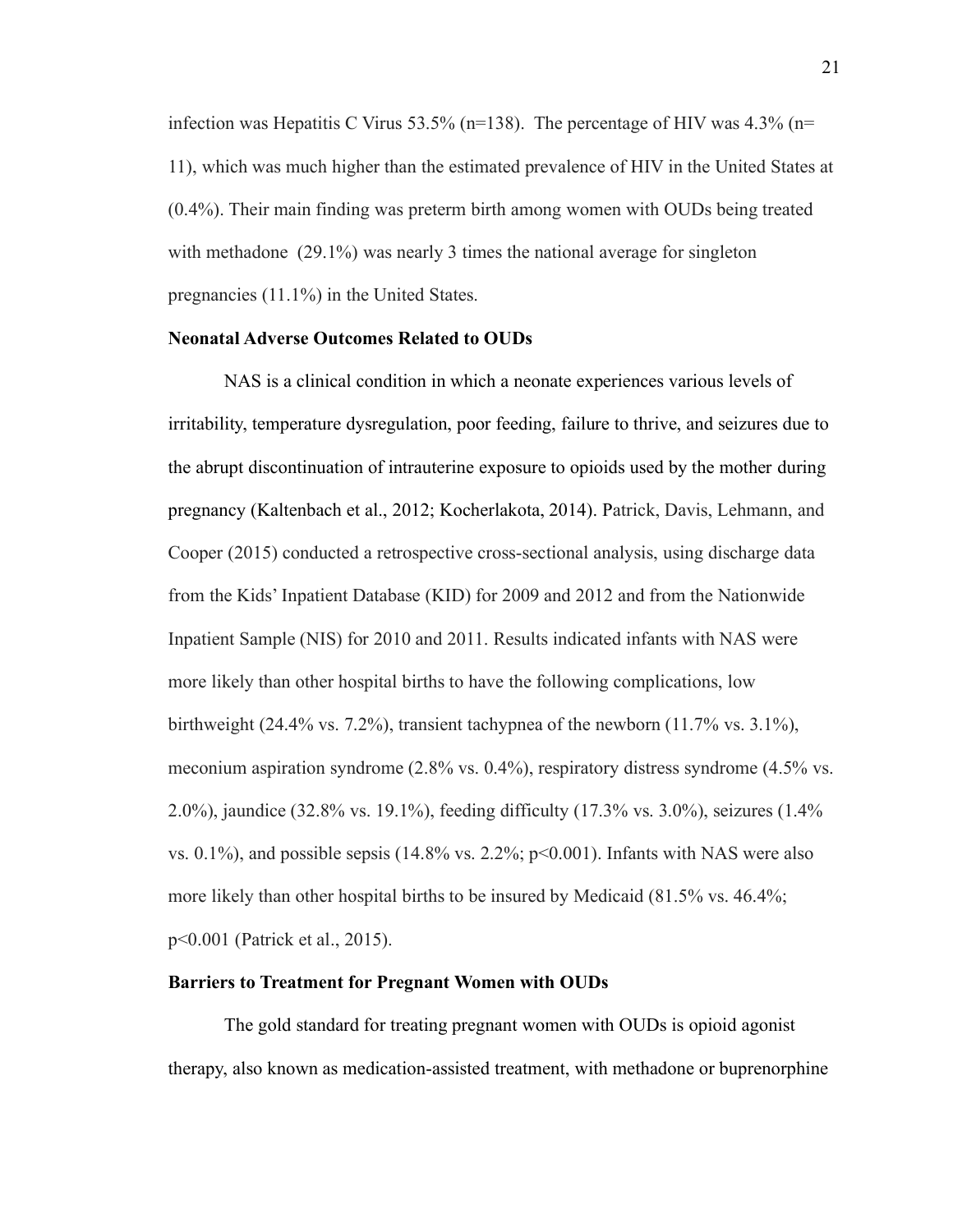in conjunction with a comprehensive program of obstetrical care and behavioral intervention (Klaman et al., 2017). Supporting the gold standard is research from a landmark study known as MOTHER (Maternal Opioid Treatment: Human Experimental Research (Jones et al., 2010). MOTHER is a multi-site international randomized controlled trial comparing methadone and buprenorphine treatment in opioid dependent pregnant women. This study involved 175 pregnant women with opioid dependency between 18 and 41 years with a singleton pregnancy. Gestation was between 6 and 30 weeks. One hundred and thirty-one participants completed the study defined as giving birth while receiving the double-blind study medication either methadone or buprenorphine. Primary findings showed neonates exposed to buprenorphine required 89% less morphine than did neonates exposed to methadone (mean total doses of 1.1 mg and 10.4 mg, respectively;  $P \le 0.0091$  and spent, on average, 43% less time in the hospital (10.0 vs. 17.5 days, respectively; P<0.0091). Of note, Jones et al. (2010) point out the superiority of buprenorphine over methadone did not result in differences in the number of neonates requiring NAS treatment, peak NAS score, head circumference, any other neonatal outcome, or any maternal outcome; however it clearly shaped the path for buprenorphine to be used as an alternative to methadone for the treatment of opioid dependency during pregnancy.

Despite the compelling evidence of how to treat pregnant women with OUDs, barriers exist for receiving adequate treatment. These include limited access to gender specific treatment, stigma, provider bias, and fear of legal consequences (Saia et al., 2016). Many women who are in caregiving roles often will not seek treatment or do not complete treatment because they are unable to manage their caregiving responsibilities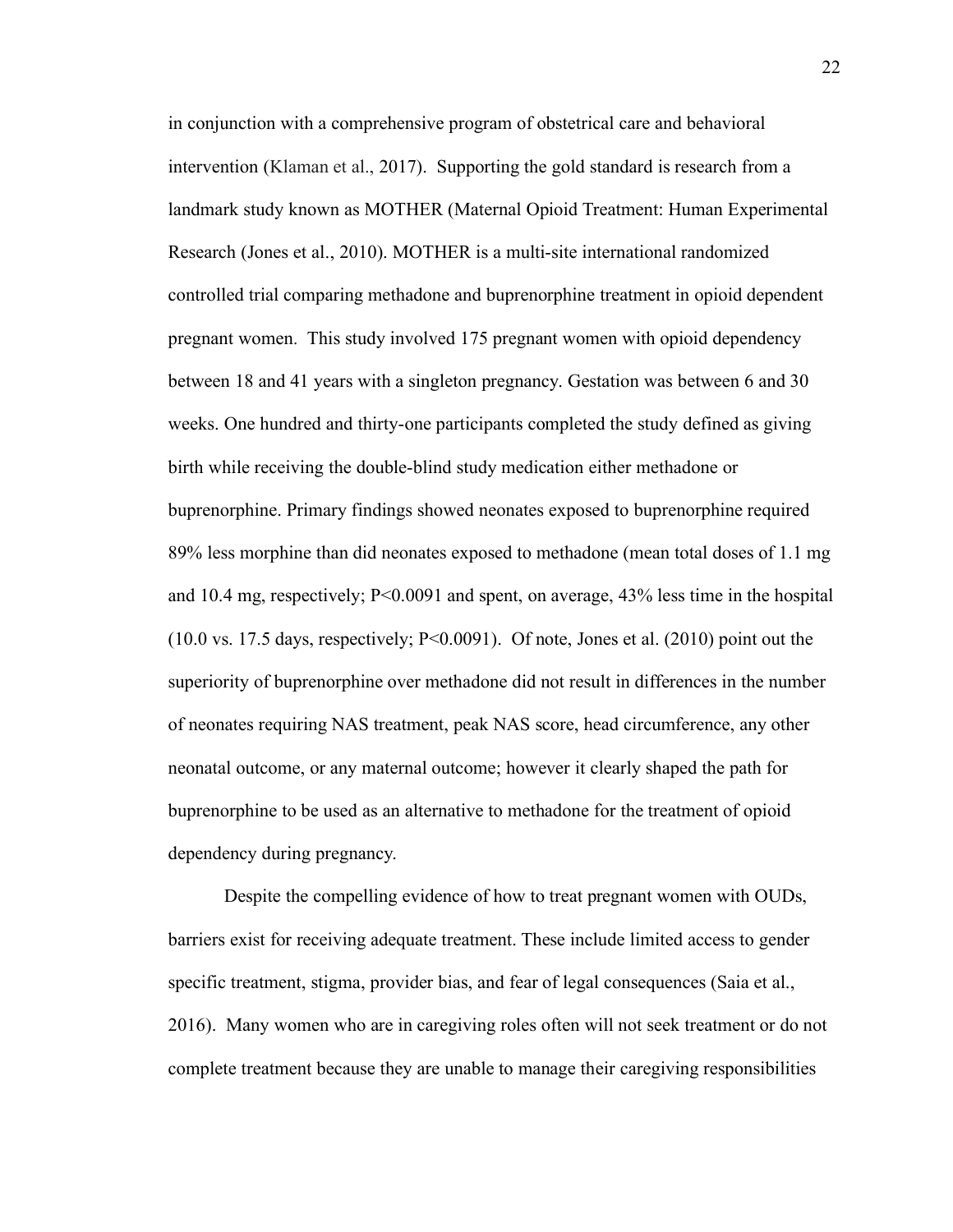and participate in treatment programs at the same time (Saia et al., 2016). Other concerns include fear their children will be removed from their custody (Angelotta, Weiss, Angelotta, & Friedman, 2016). NSDUH data from 2005-2014 of non-medical opioid use among pregnant women found a prevalence of 5% (Kozhimannil, Graves, Levy, & Patrick, 2017). Depression and anxiety were major risk factors for non-medical opioid use indicating two potential screening strategies for prevention. Kozhimannil et al. (2017) found prior alcohol, tobacco, and marijuana use independently predicted nonmedical opioid use among pregnant women; however, this study and no others using NSDUH data have identified facilitators and barriers to opioid treatment use among pregnant women.

# **Chapter III**

#### **Methods**

The purpose of the study is to identify barriers and facilitators to opioid use treatment and recovery services among pregnant and nonpregnant women who misuse opioids. In this chapter a description of the design, sample, data collection, and analytic techniques is presented. The protection of human subjects and study limitations are also addressed.

These research questions for this investigation include: Among pregnant and nonpregnant women who misuse opioids;

1. What are the demographic and clinical characteristics and opioid use treatment and recovery services?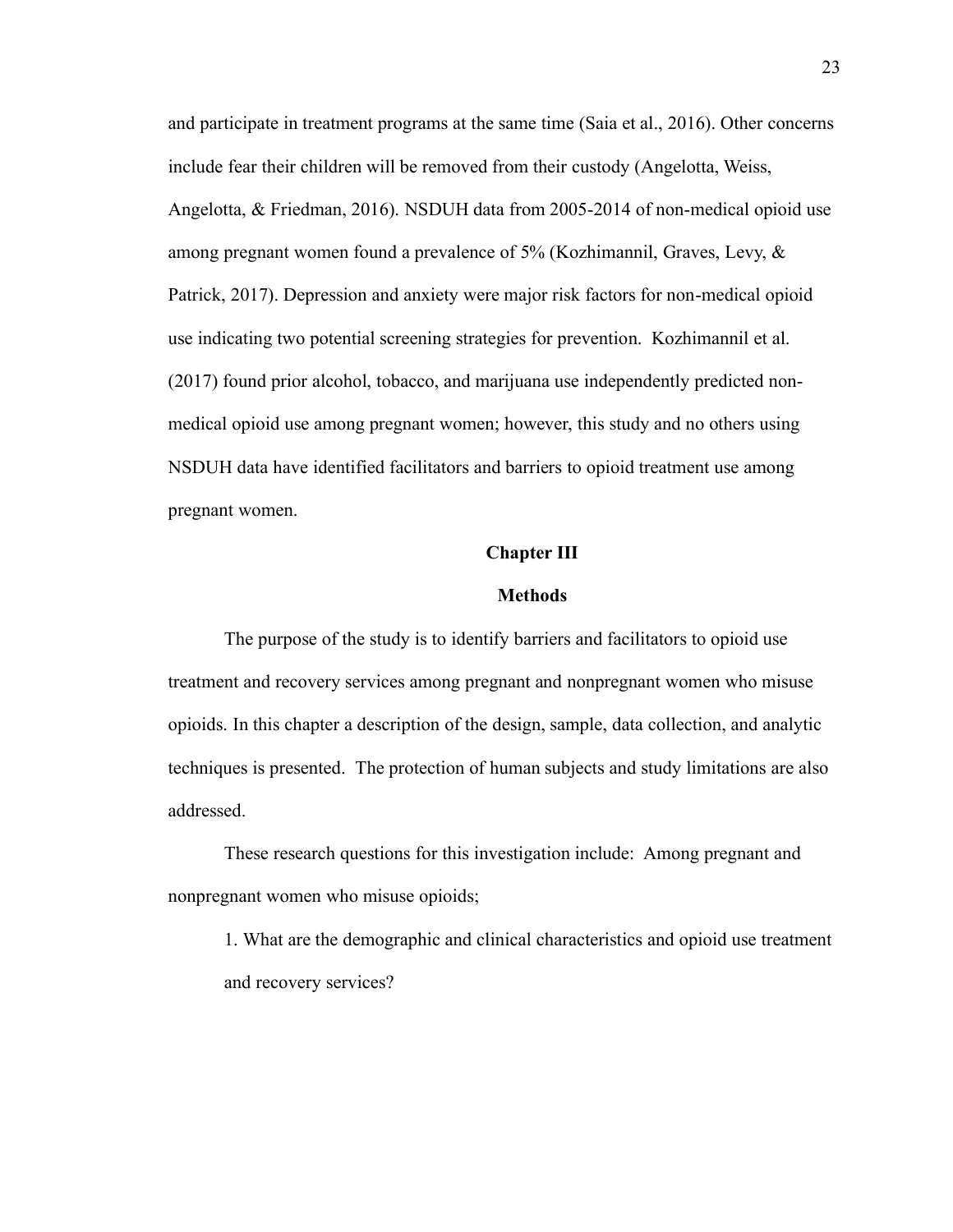2. What relationships exist among demographic and clinical characteristics, perceived need, and facilitators/barriers to opioid use treatment and recovery services?

3.What factors are the most likely to contribute seeking opioid use treatment and recovery services?

The research questions will be answered through the following aims.

# **Specific Aims**:

- Aim I. Describe the demographic characteristics (age, race/ethnicity, education, marital status, health insurance, employment, income, geographic location, and treatment setting), clinical characteristics (health status, mental health status, and substance use), and opioid use treatment and recovery services among pregnant and nonpregnant women who misuse opioids.
- Aim II. Examine the relationships among demographic and clinical characteristics, perceived need for treatment, and facilitators/barriers to opioid use treatment and recovery services among pregnant and nonpregnant women who misuse opioids.
- Aim III. Identify factors associated with increased odds of opioid use treatment and recovery services among pregnant women who misuse opioids.

# **Research Design**

A cross-sectional correlational design was used for this study. The focus of the study was to analyze data retrospectively collected from the 2016 to 2018 NSDUH to identify barriers and facilitators to opioid use treatment and recovery services among pregnant and nonpregnant women who misuse opioids. It is considered cross-sectional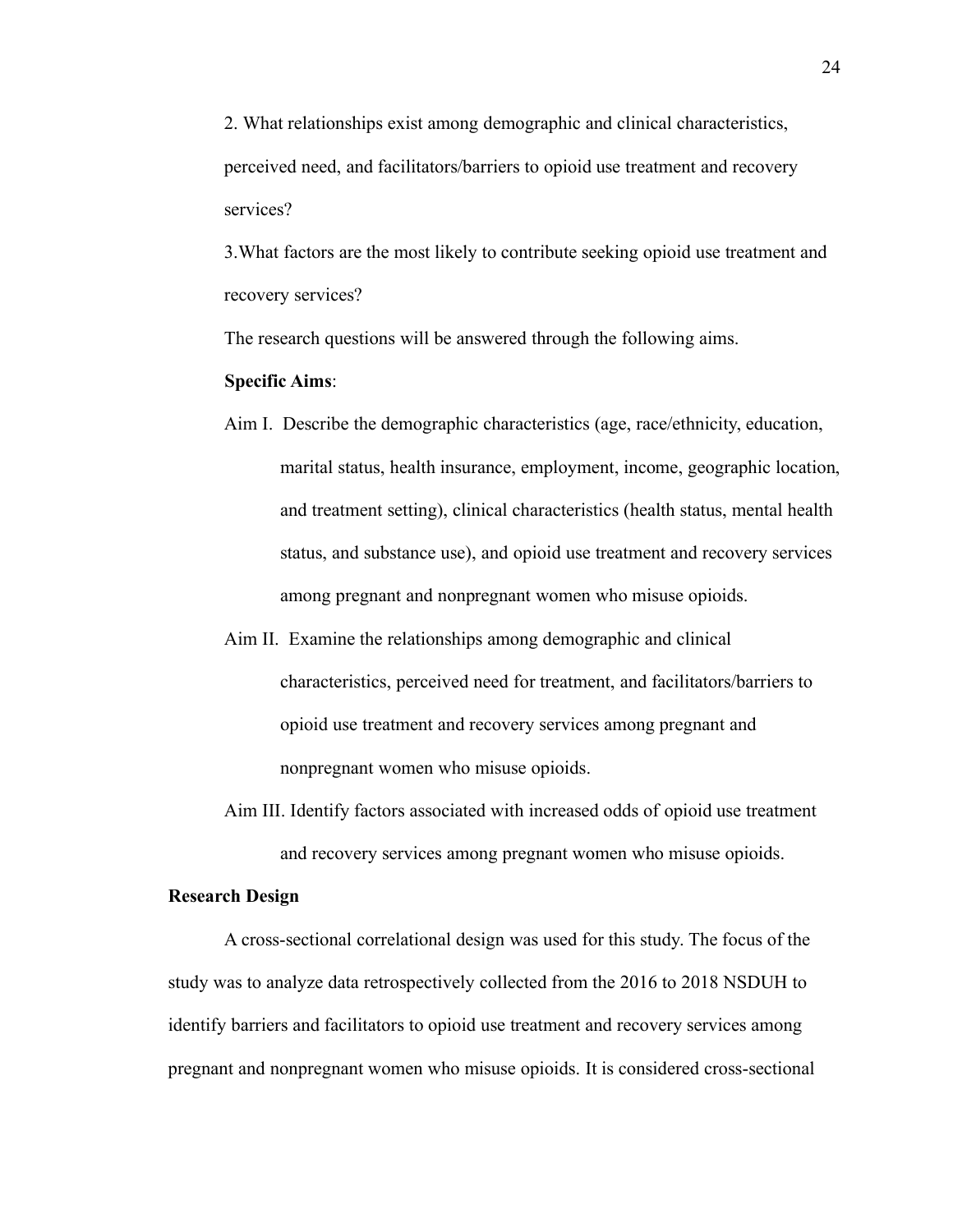because the independent and dependent variables were collected at single points in time (Polit & Beck, 2017).

#### **Sample Cases**

The study sample consisted of  $(n=122)$  pregnant women who misuse opioids and (n=3305) of nonpregnant women who misuse opioids. Opioids included heroin and 38 prescription pain relivers. Misuse is defined as ever, even once, used any prescription pain reliever in any way a doctor did not direct you to use it including; using it without a prescription of your own; using it in greater amounts, more often, or longer than you were told to take it, and using it in any other way a doctor did not direct you to use it. as is of US civilian pregnant women aged 18 and over with OUDs identified within the NSDUH database during 2016 to 2018.

**Inclusion criteria.** US civilian, non-institutionalized pregnant and nonpregnant women aged 12 to 49 years of age who misused opioids within the past year. This includes pregnant and nonpregnant women living in shelters, rooming houses, dormitories, migratory workers' camps, halfway houses, as well as, civilians living on military bases.

**Exclusion criteria.** US civilian, non-institutionalized pregnant and nonpregnant women who misuse opioids aged 12 to 49 years of age who are homeless, do not use shelters, military personnel on active duty, or residents of institutional quarters, i.e. jails and hospitals were excluded from the study.

## **Data Source**

The NSDUH is an annual survey sponsored by SAMSHA, an agency of the UD Department of Health and Human Services. Since 1971, data were collected on substance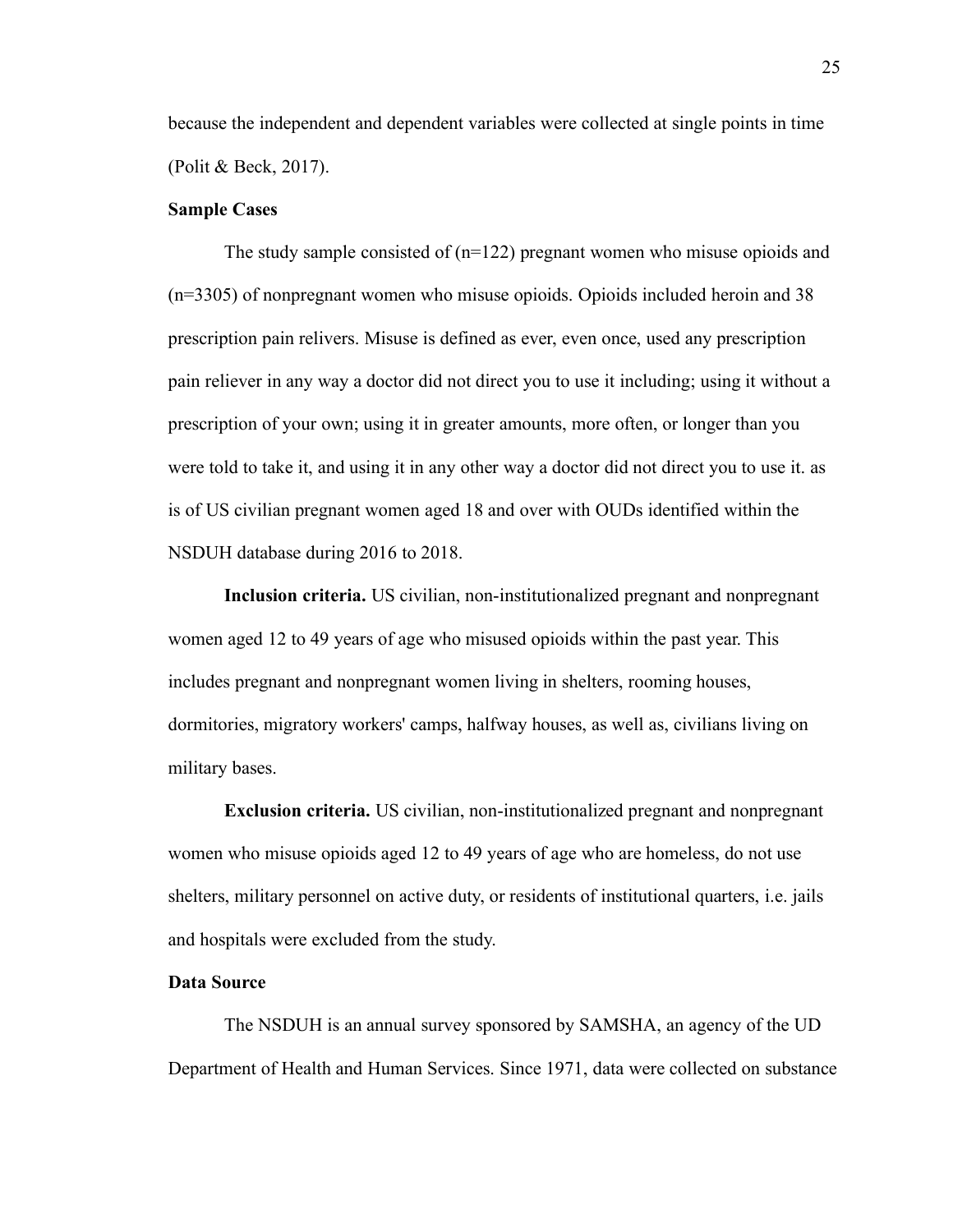use patterns and behaviors among non-institutionalized US civilians in order to inform public policy and monitor substance use trends (NSDUH, 2018b). RTI International, a contracted organization with offices based in the US and internationally conducts the annual data collection (RTI International, 2015).

#### **Sample Size & Configuration**

The 2016 and 2017 NSDUH datasets have approximately 4500 pregnant women. In order to calculate the sample size of the subgroup of pregnant women with OUDs, a calculation of 5% was applied. This estimate was based upon 5% of pregnant women with OUDs calculated in the 2005-2014 NSDUH datasets by Kozhimannil et al. (2017). An estimated sample size of 225 was used to estimate the effect size. The effect size was calculated using a G-Power calculation with 80% power, two-tailed significance level of 0.05, and sample size of 225. The effect size expressed in an odds ratio is expected to be 1.62 or higher. There is no consensus on the approach to compute the power and sample size with logistic regression; although Katz (2006) suggests, ten cases for each independent variable is appropriate. A minimum of 20 cases per variable should be used to overcome variability in frequencies. In logistic regression an estimate of the probability of a certain event occurring is made, rather than detecting the difference or relationship that may be present, such as in linear regression. No assumptions are made about the dependent variable (Munro, 2005). Unfortunately, the number of pregnant women who misused opioids in this study was 122; therefore, limiting the ability to sufficiently power the study need to run a logistic regression.

# **Measurement**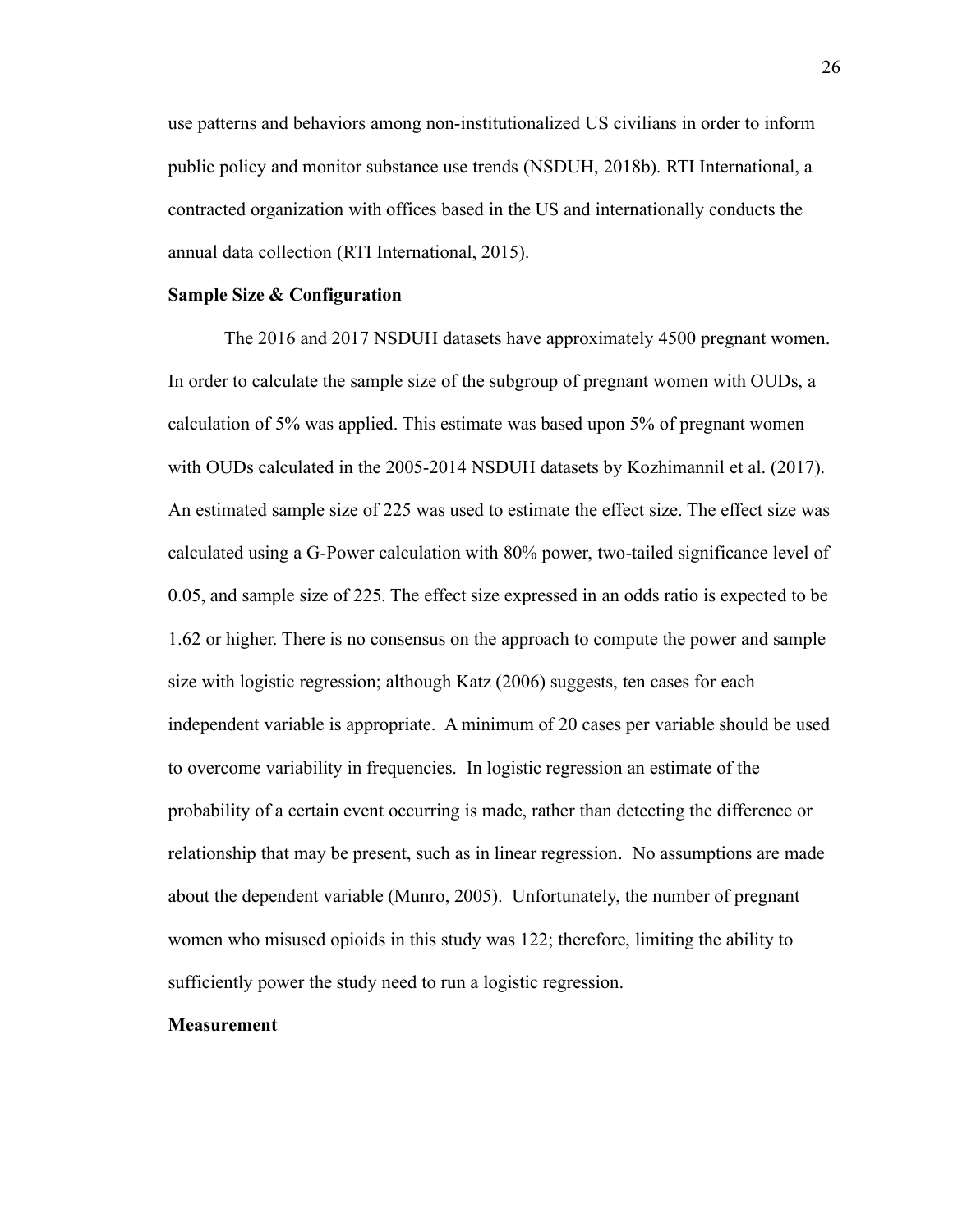| <b>Variable Name</b>                                                                                               | <b>Operational Definition</b><br>(as defined by the National Survey on Drug Use and Health<br>Dataset 2016 to 2018)                                                                                                                                                                                                                                                     |  |  |  |  |
|--------------------------------------------------------------------------------------------------------------------|-------------------------------------------------------------------------------------------------------------------------------------------------------------------------------------------------------------------------------------------------------------------------------------------------------------------------------------------------------------------------|--|--|--|--|
| <b>Opioid Use Treatment</b><br>and Recovery<br>Services (Dependent<br>variable)                                    | Self-report of treatment or counseling designed to help reduce<br>or stop heroin and prescription pain relivers misuse. Includes<br>detoxification and any other treatment for medical problems<br>associated with your heroin and prescription pain relivers misuse<br>use. Included currently receiving treatment and or received<br>treatment in the past 12 months. |  |  |  |  |
| Demographic<br>(Independent Variable<br>IV): Age, Race,<br>Ethnicity, Education,<br>& Marital status,<br>Pregnancy | Age: Groups 12-17, 18-25, 26-34, 35-49<br>Race/Ethnicity: Non-Hispanic White, Non-Hispanic Black or<br>African American, Non-Hispanic American Indian or Alaska<br>Native, Non-Hispanic Native Hawaiian/other Pacific Islander,<br>Non-Hispanic Asian                                                                                                                   |  |  |  |  |
|                                                                                                                    | Education: Less than high school, some college credit, no degree,<br>associate degree, college graduate or higher.                                                                                                                                                                                                                                                      |  |  |  |  |
|                                                                                                                    | Marital Status: married, widowed, divorced, or separated,<br>never been married                                                                                                                                                                                                                                                                                         |  |  |  |  |
|                                                                                                                    | Pregnancy: Yes or No                                                                                                                                                                                                                                                                                                                                                    |  |  |  |  |
| Demographic (IV):<br>Health insurance,                                                                             | Health insurance: Yes, includes Medicare, Champus, Private health<br>insurance, other health insurance                                                                                                                                                                                                                                                                  |  |  |  |  |
| income, employment,<br>geographic location of<br>the US, and treatment                                             | Income: Less than 20,000, 20,000-49,999, 50,000-74,999,75,000<br>or more                                                                                                                                                                                                                                                                                                |  |  |  |  |
| setting                                                                                                            | Employment: employed full time, employed part time, unemployed,<br>other                                                                                                                                                                                                                                                                                                |  |  |  |  |
|                                                                                                                    | Geographic Location of the US: small, large, non-metro county area                                                                                                                                                                                                                                                                                                      |  |  |  |  |
|                                                                                                                    | Treatment setting:<br>Hospital overnight inpatient<br>Residential Drug/alcohol rehabilitation facility overnight<br>Drug or alcohol rehabilitation facility outpatient<br>Mental health center or facility outpatient<br><b>Emergency Room</b><br>Private doctor's office<br>Prison or jail<br>Self-help group, Alcoholic/Narcotics Anonymous<br>Other place            |  |  |  |  |

Table 1. Variables and Operational Definitions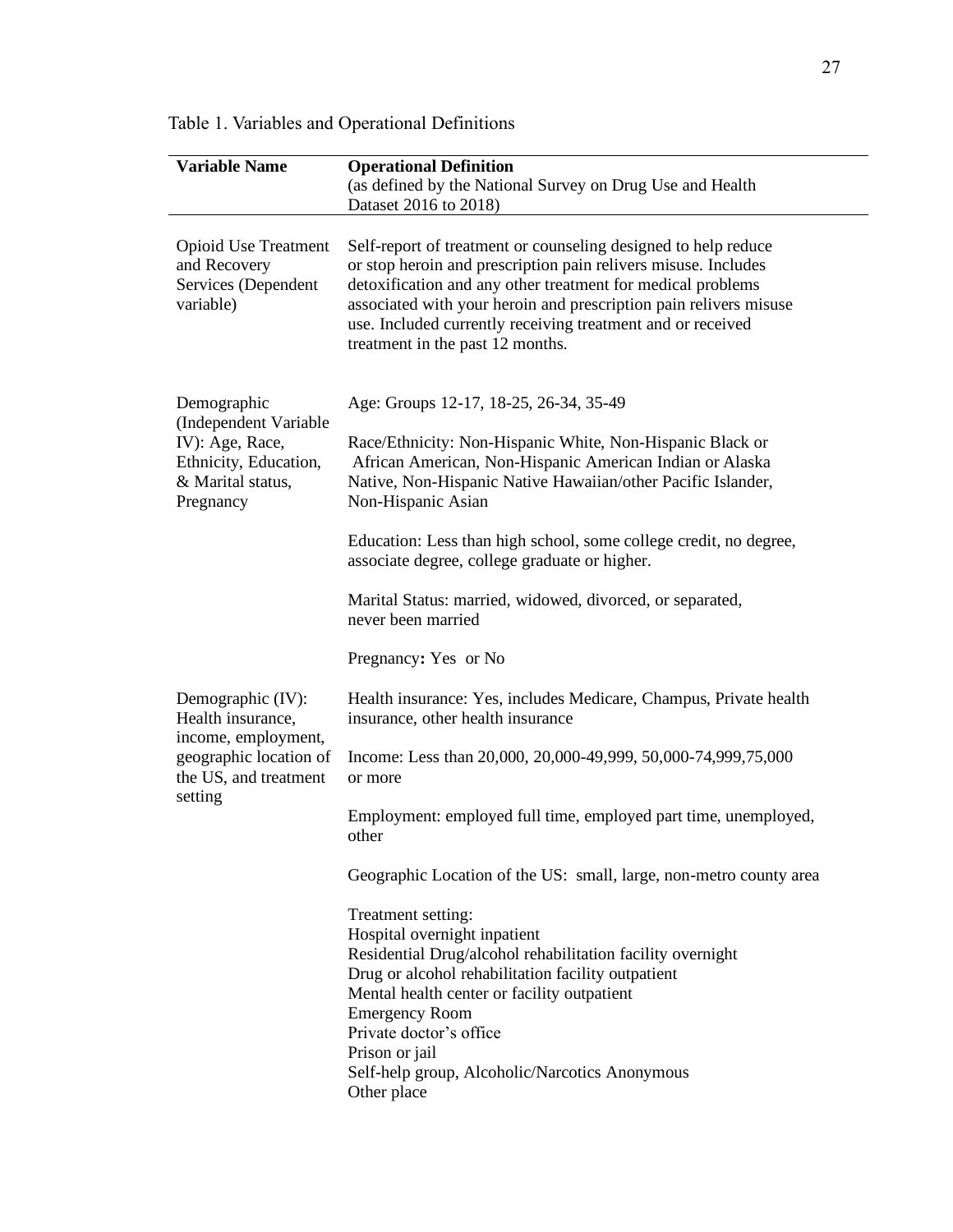|                                                     | Home, family, friends<br>Counselor, therapist, psychologist, psychiatrist<br>Court-mandated/sponsored program<br>Methadone clinic/program<br>Name of facility given<br>Faith based formal program/facility<br>Clinic, type unspecified                                                                                                                                                                                                                                                                            |
|-----------------------------------------------------|-------------------------------------------------------------------------------------------------------------------------------------------------------------------------------------------------------------------------------------------------------------------------------------------------------------------------------------------------------------------------------------------------------------------------------------------------------------------------------------------------------------------|
| <b>Barriers</b> to treatment<br>(IV)                | Yes=Couldn't afford - no health care coverage<br>Treatment not covered on health care<br>No transportation, too far away, not convenient<br>Treatment not found for type wanted<br>No openings in the programs<br>Didn't know where to get treatment<br>Treatment might cause neighbors to have negative opinion<br>Treatment might have negative effect on job<br>You didn't have time (job, childcare, or other comment)<br>Didn't want others to find out you needed treatment<br>Some other reason or reasons |
| Perceived need for<br>treatment $(IV)$              | Yes=need treatment for use of heroin past 12 months or prescription<br>pain relievers past 12 months                                                                                                                                                                                                                                                                                                                                                                                                              |
| Clinical<br>Characteristics<br>(Mental Status) (IV) | Serious psychological distress indicator past month (Kessler 6 total<br>score in past month $> = 13$ )<br>Major Depressive Episode Past Year<br>Suicide Thought: seriously thought about killing self in the past year<br>Suicide Plan: made plans to kill self in past year<br>Suicide Attempt: attempted to kill self in past year                                                                                                                                                                              |
| Clinical<br>Characteristics<br>(Health Status) (IV) | Self-report of ever been told to have Hepatitis B/C and HIV/AIDS                                                                                                                                                                                                                                                                                                                                                                                                                                                  |
| Clinical<br>Characteristics<br>(Substance Use)      | <b>Tobacco Use Past Month and Past Year</b><br>Alcohol Use Past Month and Past Year<br>Tobacco Use Past Month and Past Year<br>Cocaine Use Past Month and Past Year<br>Marijuana Use Past Month and Past Year                                                                                                                                                                                                                                                                                                     |

# **RTI International Data Collection**

For the ongoing national study, stratified random sampling by state including the

District of Columbia and household address are used. After consent is obtained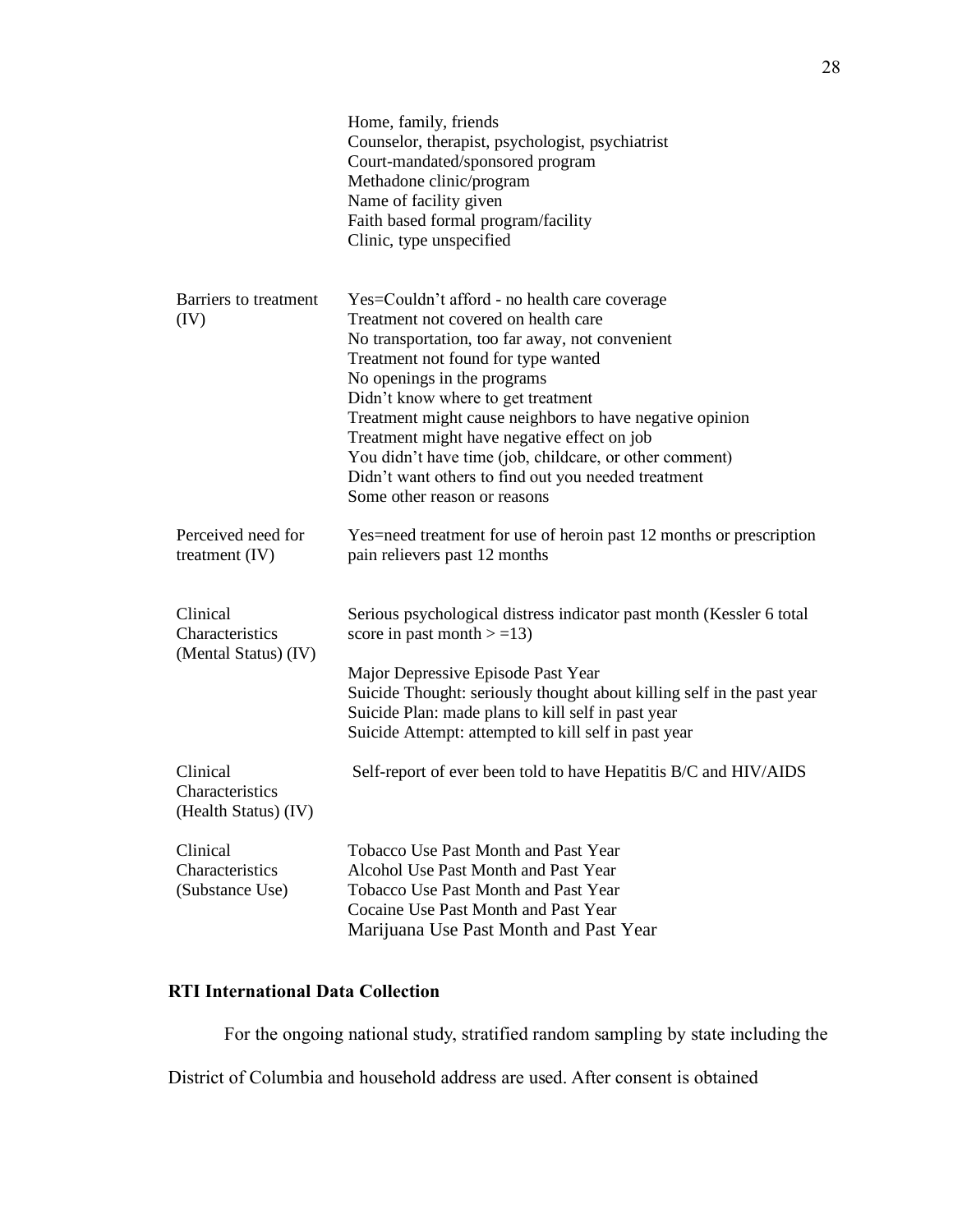professional interviewers from RTI International conduct the face-to- face interviews within the participant's dwelling. Audio computer assisted self-interviewing and computer assisted personal interviewing is offered to the participants and their answers to the questions are entered into a laptop computer provided by the interviewer. Participants are provided a \$30 incentive for completing the survey. Access to the previously collected data is available for download on the SAMHSA website.

#### **Data Analysis Plan**

First, descriptive statistics using the Statistical Package for the Social Sciences were computed to describe the variables. Frequencies and percentages were calculated to describe (Aim  $\#1$ ); the demographics & clinical characteristics, perceived need for treatment, barriers to treatment & treatment use among pregnant women with OUDs. Bivariate analysis using Chi-squared were calculated to examine the association and strength of the relationships between the variables of Aim #2, which is to examine the relationship between treatment use among pregnant women with OUDs, demographics, clinical characteristics, perceived need for treatment, and barriers to treatment. Upon completion of the bivariate analysis, it was determined that Aim #3; to identify the odds of treatment use among pregnant women who misused opioids as accounted for demographic and clinical characteristics, perceived need for treatment, and barriers to treatment could not be performed due to a small sample size, n=122.

#### **Protection of Human Subjects**

Data collected from the NSDUH Survey is kept confidential by SAMHSA and RTI International, a contracted third party who conducts the NSDUH Survey. Both parties abide by the Confidential Information Protection and Statistical Efficiency Act of 2002,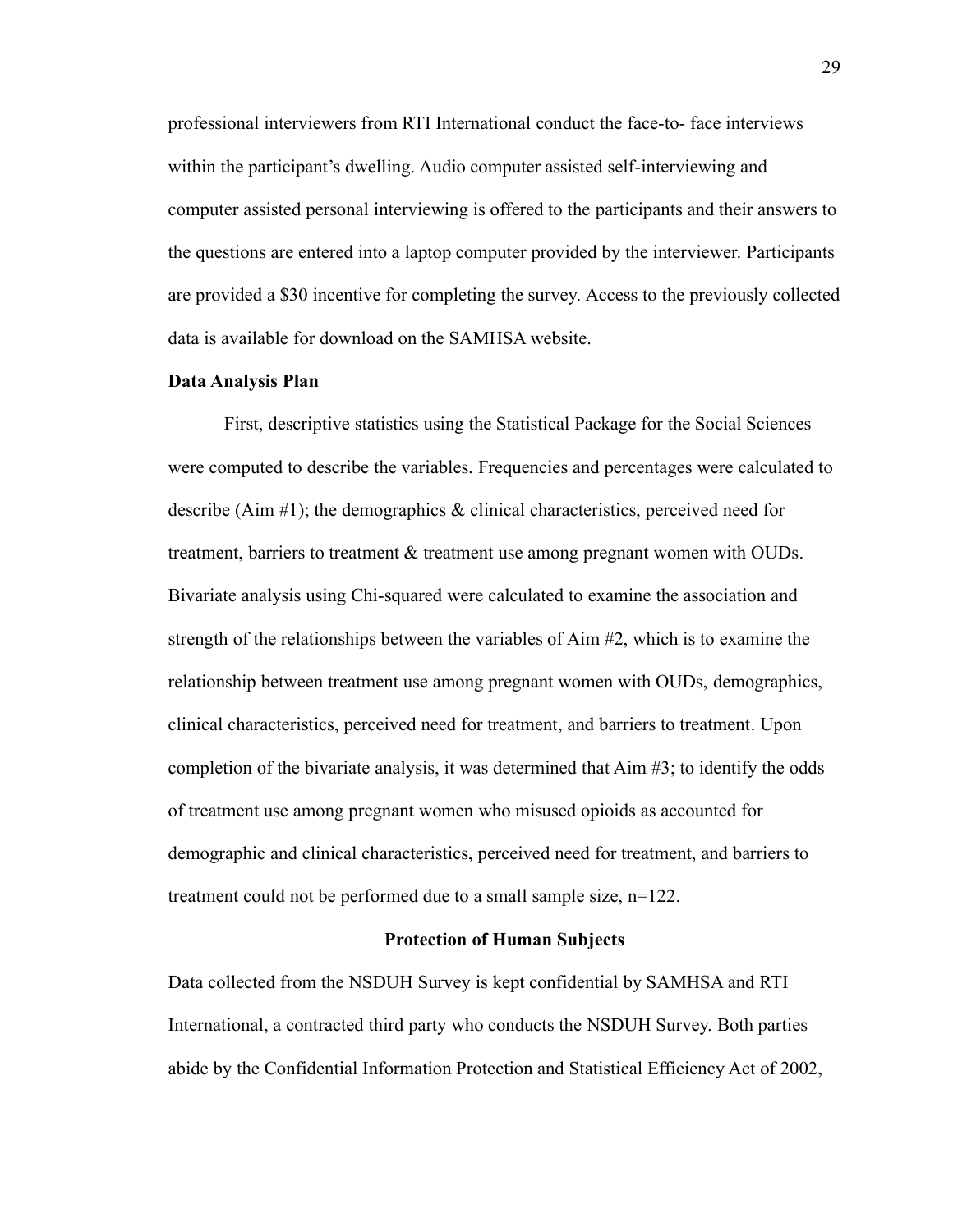which under federal law protects the confidentiality of participants responses. All researchers and project staff are required to sign a confidentiality agreement. Furthermore, the full names of the participants are not collected nor are associated with actual addresses (NSDUH, n.d.). Survey data published on SAMHSA public websites do not have individual participant identifying data. Additionally, the study was submitted, reviewed, and approved by the Institutional Review Board of the University of San Diego (See Appendix).

#### **Summary**

The focus of this cross-sectional retrospective study was to analyze retrospective data collected, 2016 to 2018 (NSDUH) to identify barriers and facilitators to opioid use treatment and recovery services among pregnant and nonpregnant women who misuse opioids. Study participants include US civilian, non-institutionalized pregnant and nonpregnant women aged 18 to 49 years of age who misuse opioids living in shelters, rooming houses, dormitories, migratory workers' camps, halfway houses, as well as, civilians living on military bases. Independent variables consist of demographic and clinical characteristics, perceived need for treatment, and barriers to treatment. The dependent variable is opioid use treatment and recovery services. The findings of this study will inform care providers and policy makers about the characteristics of pregnant and nonpregnant women who misuse opioids. This knowledge will assist them provide treatment, thus preventing death due opioid overdose and harm to unborn children.

## **Chapter Ⅳ**

# **Results**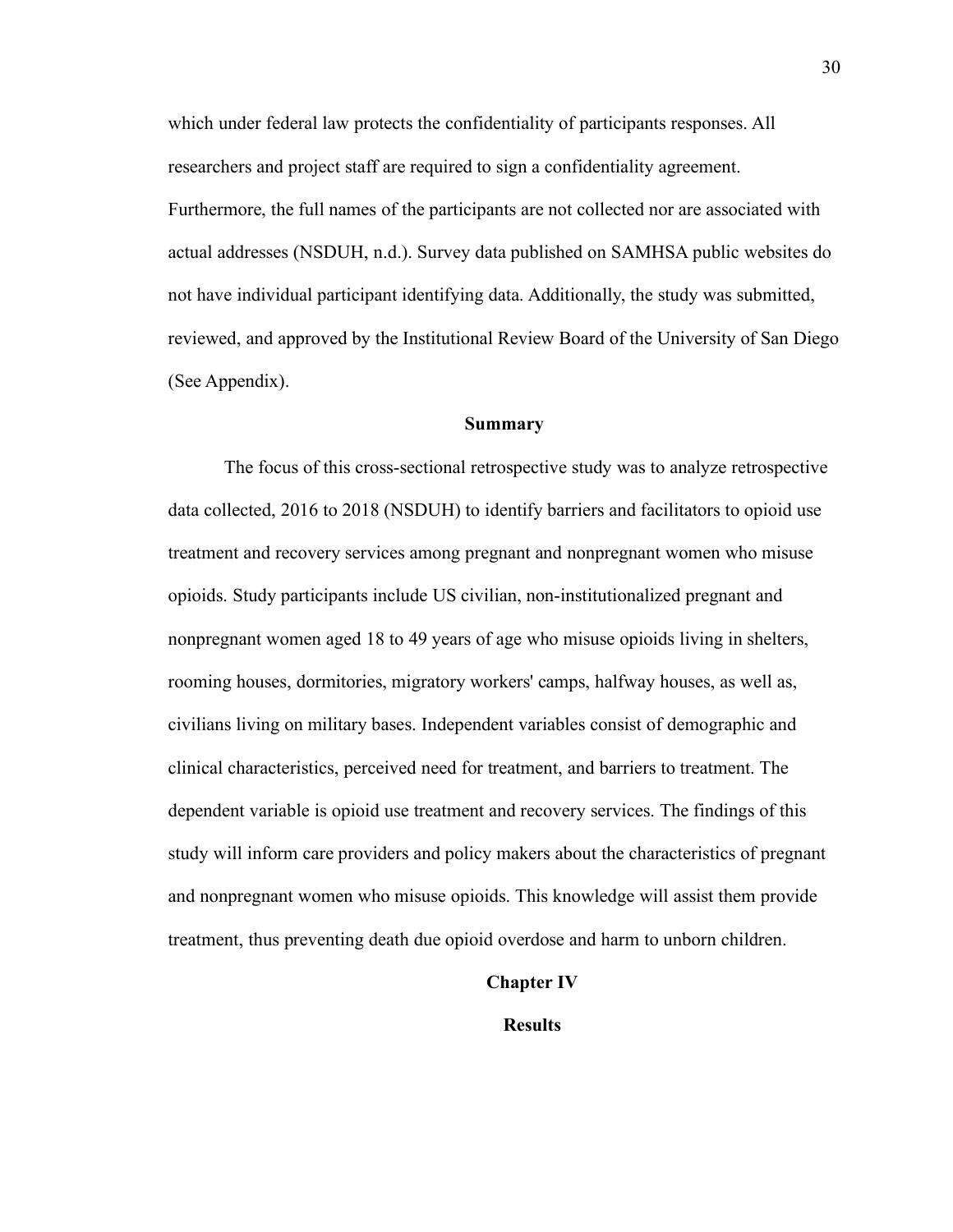The purpose of the study is to identify facilitators and barriers related to opioid use treatment and recovery services among pregnant and nonpregnant women who misuse opioids. The results are presented in this chapter in accordance with the related research questions and specific aims.

#### **Demographic Characteristics of Study Sample**

### **Research Question #1**

What are the demographic and clinical characteristics, and opioid use treatment and recovery services among pregnant and nonpregnant women who misuse opioids. Table 2 and 3 address the specific aim #1 of describing the demographic characteristics (age, race/ethnicity, education, marital status, employment, health insurance, income, geographic location, and treatment setting), clinical characteristics (health status, mental health status, and substance use), and opioid use treatment and recovery services among pregnant and nonpregnant women who misuse opioids.

Within the National Survey for Drug Use and health between 2016 to 2018, a total of 3427 women misused opioids. One hundred and twenty-two of these women identified as being pregnant at the time of the survey. Out of the 122 pregnant women who misused opioids, 54.9% ranged in age from 18-25 years of age and 64.8% were non-Hispanic white. These findings were similar among nonpregnant women who misused opioids. Forty percent were between 18- 25 years old and 59.8 % identified as non-Hispanic white. The majority of both groups work full time, earning between \$20,000 and \$49,000 per year, and never been married (Table 2). Noted differences, include, 31.1% of pregnant women who misused opioids completed high school or had a GED whereas only 21.1% of the nonpregnant women completed high school or have a GED. Furthermore, of those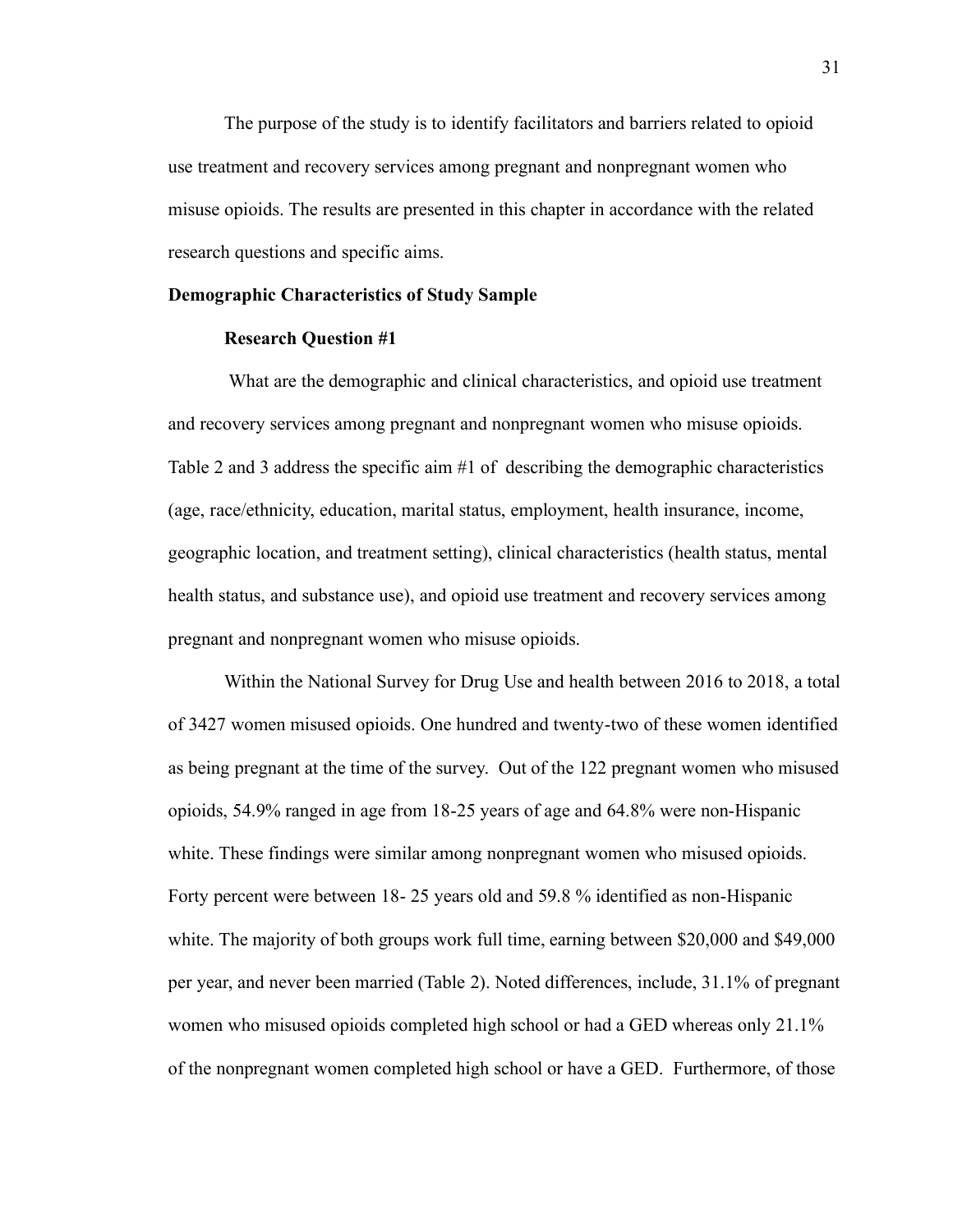pregnant women who misused opioids, 41% live in small metro areas of the united states, whereas 43% of the nonpregnant women live in large metro areas. Interestingly, 93% of pregnant women and 85 % of nonpregnant women who misused opioids in the sample had some form of health insurance that included either Medicare, Medicaid/CHIP, Champus, or private health insurance.

With regards to treatment settings, of those women who sought treatment and recovery services for opioids, 20% of pregnant women and 67% of nonpregnant women who misused opioids obtained treatment in either at an outpatient mental health center or facility while 33% of pregnant women and 23.5 % of nonpregnant women who misused opioids went to an outpatient drug or alcohol rehabilitation services. Only 15 pregnant women who misused opioids responded to the question of received and or currently receiving treatment for misusing opioids and 311 nonpregnant women who misused opioids responded to this question.

Table 2. Demographic Characteristics of Pregnant and Nonpregnant Women Who

| <b>Characteristics</b>  | <b>Total Sample</b> |               | <b>Pregnant Women</b><br><b>Misusing Opioids in</b><br>last Year |               | <b>Nonpregnant Women</b><br><b>Misusing Opioids in last</b><br>Year |      |
|-------------------------|---------------------|---------------|------------------------------------------------------------------|---------------|---------------------------------------------------------------------|------|
|                         | $(n)$ 3427          | $\frac{6}{9}$ | 122<br>(n)                                                       | $\frac{6}{9}$ | $(n)$ 3305                                                          | $\%$ |
| Age                     |                     |               |                                                                  |               |                                                                     |      |
| 12-17 Years Old         | (727)               | 29.8          | (7)                                                              | 5.7           | (720)                                                               | 21.8 |
| 18-25 Years Old         | (1361)              | 39.7          | (67)                                                             | 54.9          | (1294)                                                              | 39.2 |
| 26-34 Years Old         | (826)               | 24.1          | (36)                                                             | 29.5          | (790)                                                               | 23.9 |
| 35-49 Years Old         | (513)               | 14.9          | (12)                                                             | 9.8           | (501)                                                               | 15.2 |
| <b>Race/Ethnicity</b>   |                     |               |                                                                  |               |                                                                     |      |
| White                   | (2055)              | 59.9          | (79)                                                             | 64.8          | (1976)                                                              | 59.8 |
| Black/African American  | (387)               | 11.29         | (11)                                                             | 9.0           | (376)                                                               | 11.4 |
| Native American/Alaska  | (76)                | 2.22          | (8)                                                              | 6.6           | (68)                                                                | 2.1  |
| Native                  |                     |               |                                                                  |               |                                                                     |      |
| Native HI/Other Pac Isl | (20)                | 0.583         | (2)                                                              | 1.6           | (18)                                                                | 0.5  |
| Asian                   | (70)                | 2.04          | (0)                                                              | 0.0           | (70)                                                                | 2.1  |
| More than one race      | (194)               | 5.66          | (7)                                                              | 5.7           | (187)                                                               | 5.7  |
| Hispanic                | (625)               | 18.23         | (15)                                                             | 12.3          | (610)                                                               | 18.5 |
| <b>Education</b>        |                     |               |                                                                  |               |                                                                     |      |

Misused Opioids in the last year.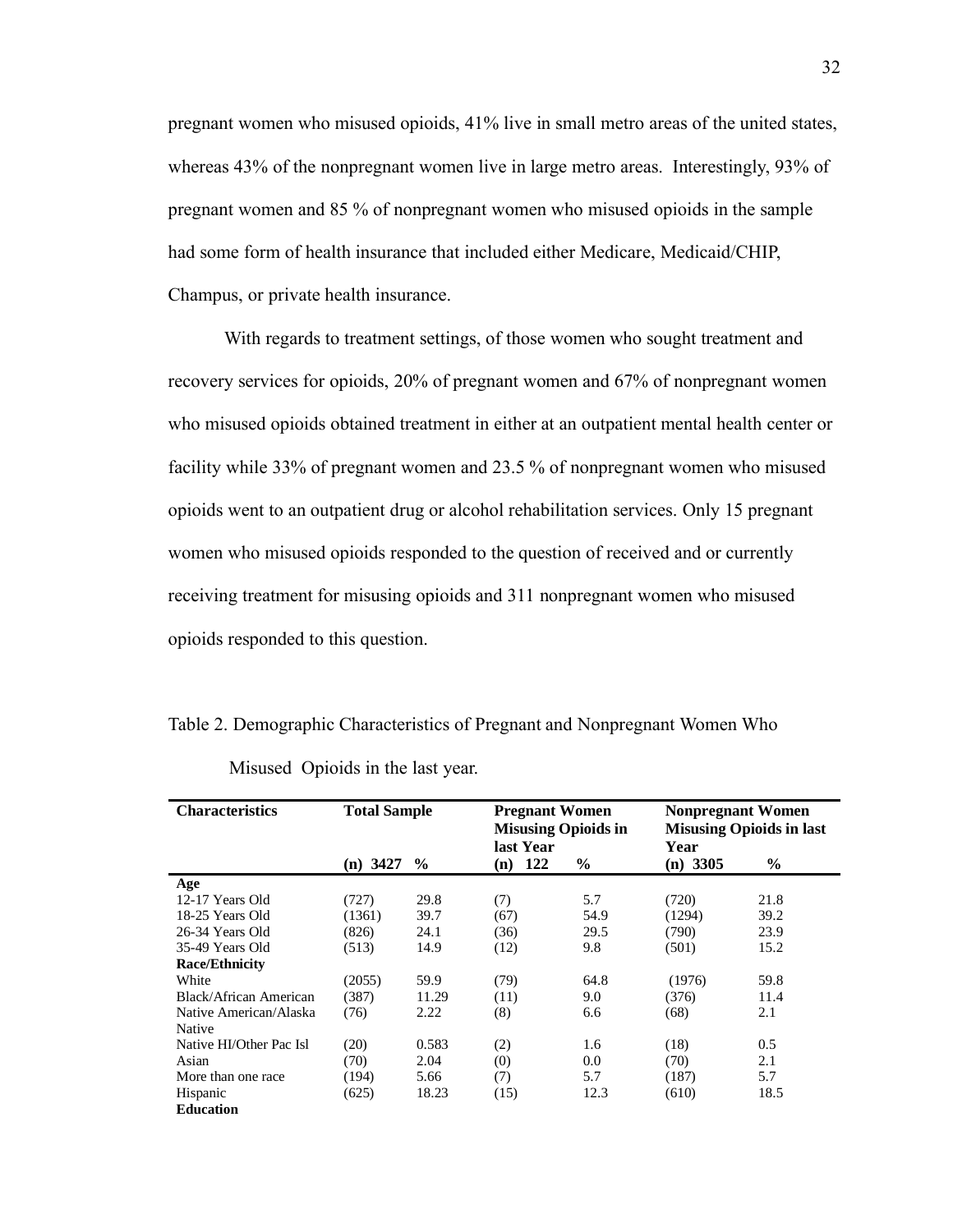| <high school<br="">High School/GED<br/>Some College Credit, no</high> | (1076)<br>(736)<br>(851) | 31.40<br>21.48<br>2.36 | (28)<br>(38)<br>(32) | 23.0<br>31.1<br>26.2 | (1048)<br>(698)<br>(819) | 31.7<br>21.1<br>24.8 |
|-----------------------------------------------------------------------|--------------------------|------------------------|----------------------|----------------------|--------------------------|----------------------|
| degree<br><b>Associates Degree</b>                                    | (266)                    | 7.76                   | (8)                  | 6.6                  | (258)                    | 7.8                  |
| College Graduate or<br>Higher                                         | (498)                    | 14.53                  | (16)                 | 13.1                 | (482)                    | 14.6                 |
| <b>Marital Status</b><br>Married                                      | (620)                    | 18.09                  | (32)                 | 26.2                 | (588)                    | 17.8                 |
| Widowed                                                               | (18)                     | 0.52                   | (0)                  | 0.00                 | (18)                     | 0.52                 |
| Divorced or Separated                                                 | (279)                    | 8.14                   | (6)                  | 4.9                  | (273)                    | 8.3                  |
| Never Been Married<br>Respondent is $\leq$ 14 years                   | (2280)<br>(230)          | 66.5<br>6.71           | (82)<br>(2)          | 67.2<br>1.6          | (2198)<br>(228)          | 66.5<br>6.9          |
| old<br><b>Employment</b>                                              |                          |                        |                      |                      |                          |                      |
| Employed full time                                                    | (1234)                   | 36.0                   | (42)                 | 34.4                 | (1192)                   | 36.1                 |
| Employed part time                                                    | (663)                    | 19.35                  | (18)                 | 14.8                 | (645)                    | 19.5                 |
| Unemployed                                                            | (359)                    | 10.47                  | (20)                 | 16.4                 | (339)                    | 10.3                 |
| Other                                                                 | (941)                    | 27.46                  | (40)                 | 32.8                 | (901)                    | 27.3                 |
| 12-14-year old                                                        | (230)                    | 6.71                   | (2)                  | 1.6                  | (228)                    | 6.9                  |
| <b>Income</b>                                                         |                          |                        |                      |                      |                          |                      |
| Less than $$20,000$                                                   | (971)                    | 28.33                  | (42)                 | 34.4                 | (929)                    | 28.1                 |
| \$20,000 - \$49,999                                                   | (1170)                   | 34.1                   | (44)                 | 36.1                 | (1126)                   | 34.1                 |
| \$50,000 - \$74,999                                                   | (483)                    | 14.09                  | (15)                 | 12.3                 | (468)                    | 14.2                 |
| \$75,000 or More                                                      | (803)                    | 23.43                  | (21)                 | 17.2                 | (782)                    | 23.7                 |
| <b>Geographic Location</b>                                            |                          |                        |                      |                      |                          |                      |
| Large Metro                                                           | (1458)                   | 42.54                  | (38)                 | 31.1                 | (1420)                   | 43.0                 |
| Small Metro                                                           | (1258)                   | 36.71                  | (50)                 | 41.0                 | (1208)                   | 36.6                 |
| Nonmetro                                                              | (711)                    | 20.75                  | (34)                 | 27.6                 | (677)                    | 20.5                 |
| <b>Health Insurance</b>                                               |                          |                        |                      |                      |                          |                      |
| Has Health Insurance                                                  | (2927)                   | 85.41                  | (113)                | 92.6                 | (2814)                   | 85.1                 |
| <b>Treatment Setting</b>                                              |                          |                        |                      |                      |                          |                      |
| Hospital overnight as<br>inpatient                                    | (11)                     | 3.37                   | (2)                  | 13                   | (9)                      | 2.9                  |
| Residential drug/alcohol<br>rehabilitation facility<br>overnight      | (29)                     | 8.89                   | (2)                  | 13                   | (27)                     | 8.7                  |
| Drug or Alcohol Rehab<br>facility as outpatient                       | (78)                     | 23.93                  | (5)                  | 33                   | (73)                     | 23.5                 |
| Mental Health Center or<br>Facility as outpatient                     | (70)                     | 21.47                  | (3)                  | 20                   | (67)                     | 21.5                 |
| <b>Emergency Room</b>                                                 | (1)                      | 0.31                   | (0)                  | $\boldsymbol{0}$     | (1)                      | 0.32                 |
| Private Doctor Office                                                 | (54)                     | 16.56                  | (1)                  | 6.6                  | (53)                     | 17                   |
| Prison or jail                                                        | (6)                      | 1.84                   | (0)                  | $\boldsymbol{0}$     | (6)                      | 1.9                  |
| Self-Help Group,<br>Alcoholic/Narcotics                               | (42)                     | 12.58                  | (1)                  | 6.6                  | (41)                     | 13.2                 |
| Anonymous                                                             |                          |                        |                      |                      |                          |                      |
| Other Place                                                           | (7)                      | 2.15                   | (0)                  | $\boldsymbol{0}$     | (7)                      | 2.3                  |
| Home, Family, Friends                                                 | (2)                      | 0.613                  | (0)                  | $\mathbf{0}$         | (2)                      | 0.64                 |
| Counselor, therapist,<br>psychologist, psychiatrist                   | (9)                      | 2.76                   | (1)                  | 6.6                  | (8)                      | 2.57                 |
| Court-                                                                | (1)                      | 0.307                  | (0)                  | $\mathbf{0}$         | (1)                      | 0.32                 |
| mandated/sponsored<br>Program                                         |                          |                        |                      |                      |                          |                      |
| Methadone                                                             | (7)                      | 2.15                   | (0)                  | 0                    | (7)                      | 2.3                  |
| Clinic/Program                                                        |                          |                        |                      |                      |                          |                      |
| Name of facility/Program                                              | (6)                      | 1.84                   | (0)                  | $\mathbf{0}$         | (6)                      | 1.9                  |
| <b>Faith-Based Formal</b>                                             | (2)                      | 0.613                  | (0)                  | 0                    | (2)                      | 0.64                 |
| Program/facility                                                      |                          |                        |                      |                      |                          |                      |
| Clinic-Type Unspecified                                               | (1)                      | 0.306                  | (0)                  | $\boldsymbol{0}$     | (1)                      | 0.32                 |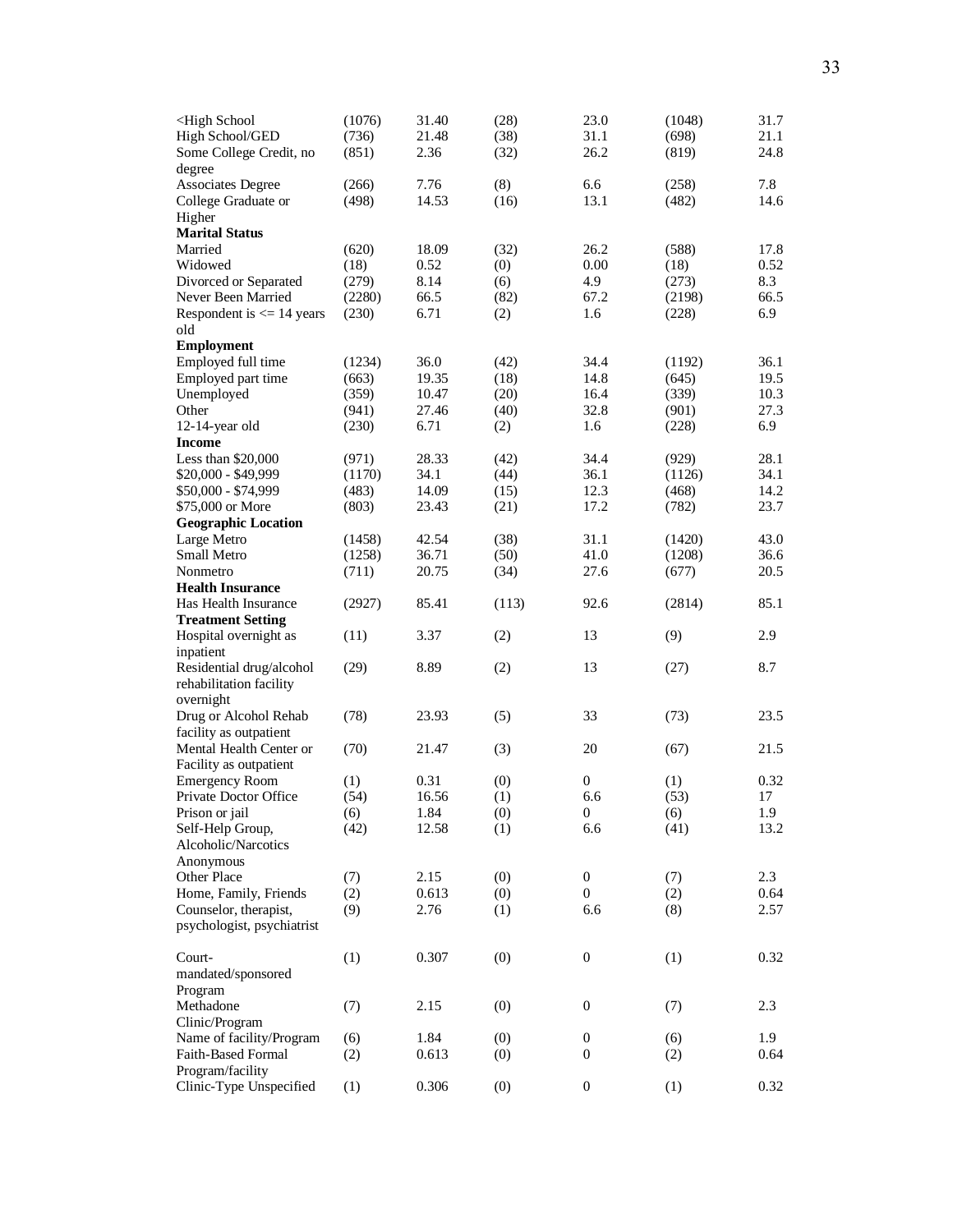# **Clinical Characteristics of Study Sample**

The ACOG Committee on Health Care (2017) claims that opioid dependence among pregnant women places them at a higher risk to of experiencing HIV, and Hepatitis B or C. Four out of 36 pregnant women and 89 out of 970 non pregnant women who misused opioids in the past year reported having Hepatitis B or C. No pregnant women and 5 out of 970 nonpregnant women who misused opioids reported having HIV or AIDs (Table 2). Within the past month 29.6% of pregnant women who misused opioids claim to have a serious mental illness and 23.5% experienced a major depressive episode with the past year. Thirty-three percent of pregnant women and 24.3 % of nonpregnant report attempting to end one's life. Women in this sample report using other substances in addition to misusing opioids. Marijuana use in past month was reported by 32.8% pregnant and 38.1% nonpregnant women; alcohol use as the next most frequently reported substance used; 22% for pregnant women and 61.7% for nonpregnant women (Table 3). Examining treatment variables indicated low frequencies. Thirteen of 122 pregnant women (10.7%) compared to 6.5% of nonpregnant women who misused opioids received treatment in the last year or are currently receiving treatment; 3.3% of pregnant women and 1.8% of nonpregnant women perceive they have a need to obtain treatment for misusing opioids.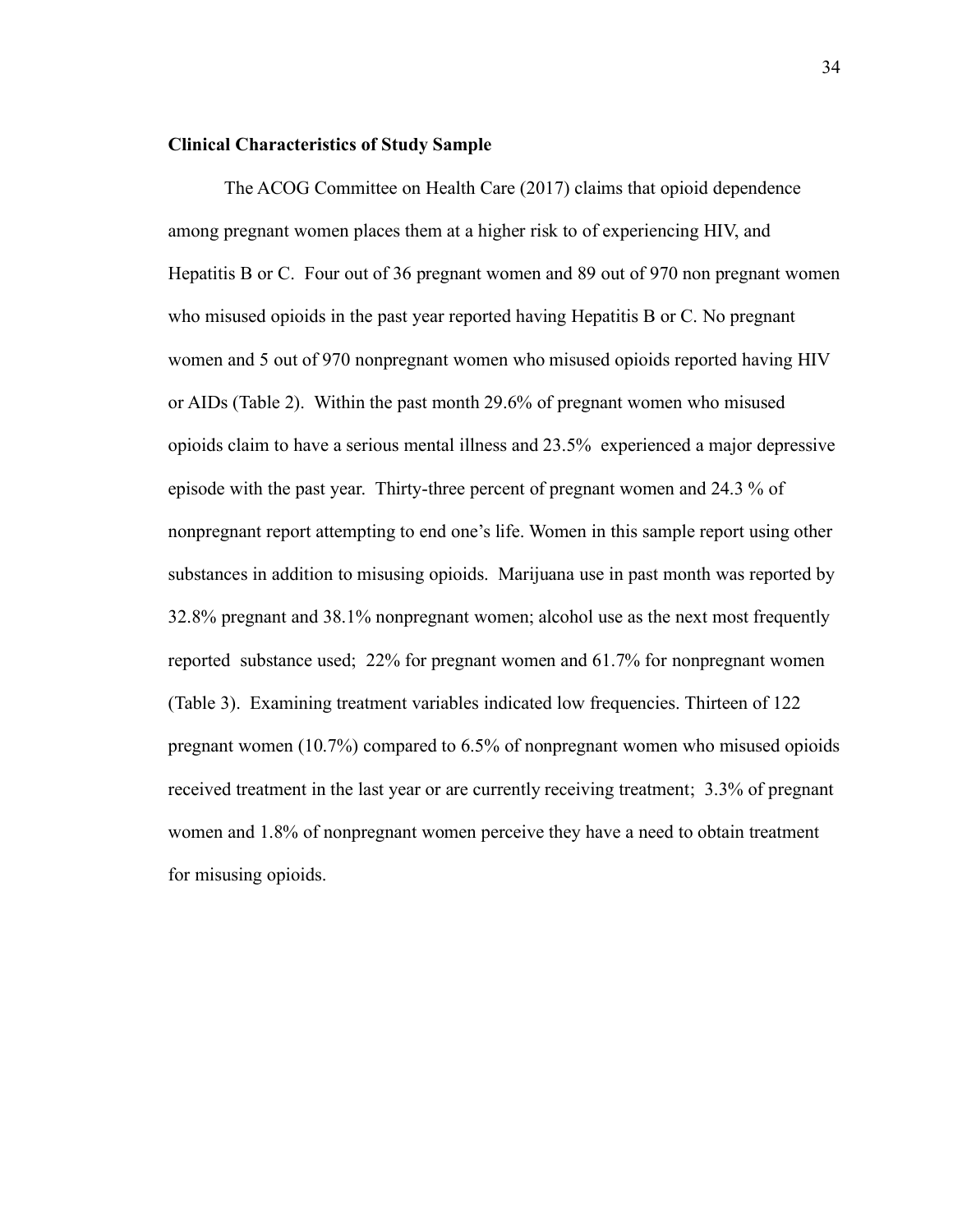## Table 3. Clinical Characteristics of Pregnant and Nonpregnant Misusing Study

# Participants.

| <b>Characteristics</b>       | <b>Total Sample</b> |               | <b>Pregnant Women</b><br><b>Misusing Opioids in last</b><br>Year |          | <b>Nonpregnant Women</b><br><b>Misusing Opioids in last</b><br>Year |               |
|------------------------------|---------------------|---------------|------------------------------------------------------------------|----------|---------------------------------------------------------------------|---------------|
|                              | (n)                 | $\frac{0}{0}$ | (n)                                                              | $\%$     | (n)                                                                 | $\frac{0}{0}$ |
| <b>Health Status</b>         |                     |               |                                                                  |          |                                                                     |               |
| Hepatitis B or C             | (1006)              | 9.2           | (4)                                                              | 11.1     | (89)                                                                | 9.2           |
| HIV or AIDs                  | (1006)              | 0.49          | (0)                                                              | $\theta$ | (5)                                                                 | 0.5           |
| <b>Mental Health Status</b>  |                     |               |                                                                  |          |                                                                     |               |
| Serious Psych Distress       | (2700)              | 30.3          | (34)                                                             | 29.6     | (783)                                                               | 30.3          |
| Past Month                   |                     |               |                                                                  |          |                                                                     |               |
| Major Depressive             | (2700)              | 28.67         | (27)                                                             | 23.5     | (747)                                                               | 28.9          |
| Episode Past year            |                     |               |                                                                  |          |                                                                     |               |
| <b>Suicide</b>               |                     |               |                                                                  |          |                                                                     |               |
| Thought                      | (2675)              | 22.65         | (24)                                                             | 21.2     | (582)                                                               | 22.7          |
| Plan                         | (606)               | 43.23         | (10)                                                             | 41.7     | (252)                                                               | 43.3          |
| Attempt                      | (605)               | 24.62         | (8)                                                              | 33.3     | (141)                                                               | 24.3          |
| <b>Other Substance Use</b>   |                     |               |                                                                  |          |                                                                     |               |
| <b>Tobacco Past Month</b>    | (3427)              | 47.68         | (62)                                                             | 51       | (1572)                                                              | 47.5          |
| Tobacco Past Year            | (3427)              | 57.16         | (84)                                                             | 68.9     | (1875)                                                              | 56.7          |
| <b>Cocaine Past Month</b>    | (3427)              | 5.31          | (3)                                                              | 2.5      | (179)                                                               | 5.4           |
| Cocaine Past Year            | (3427)              | 15.26         | (17)                                                             | 13.9     | (506)                                                               | 15.3          |
| Marijuana Past Month         | (3427)              | 37.93         | (40)                                                             | 32.8     | (1260)                                                              | 38.1          |
| Marijuana Past Year          | (3427)              | 55.12         | (77)                                                             | 63       | (1812)                                                              | 54.8          |
| <b>Alcohol Past Month</b>    | (3427)              | 60.26         | (27)                                                             | 22       | (2038)                                                              | 61.7          |
| <b>Alcohol Past Year</b>     | (3427)              | 81.70         | (99)                                                             | 81       | (2701)                                                              | 81.7          |
| <b>Treatment</b>             |                     |               |                                                                  |          |                                                                     |               |
| Perceived Need for           | (3427)              | 1.87          | (4)                                                              | 3.3      | (60)                                                                | 1.8           |
| Opioid Use Treatment         |                     |               |                                                                  |          |                                                                     |               |
| <b>Barriers to Treatment</b> | (3427)              | 2.62          | (5)                                                              | 4.1      | (85)                                                                | 2.6           |
| Received or Currently        | (3427)              | 6.62          | (13)                                                             | 10.7     | (214)                                                               | 6.5           |
| Receiving Treatment for      |                     |               |                                                                  |          |                                                                     |               |
| <b>Opioid Misuse</b>         |                     |               |                                                                  |          |                                                                     |               |

# **Research Question #2**

What relationships exist among demographic and clinical characteristics, perceived need for treatment, and facilitators/barriers to opioid use treatment and recovery services among pregnant and nonpregnant women who misuse opioids?

# **Specific Aim #2**

Examine the relationships among demographic and clinical characteristics,

perceived need for treatment, and facilitators/barriers to opioid use treatment and

recovery services among pregnant and nonpregnant women who misused opioids.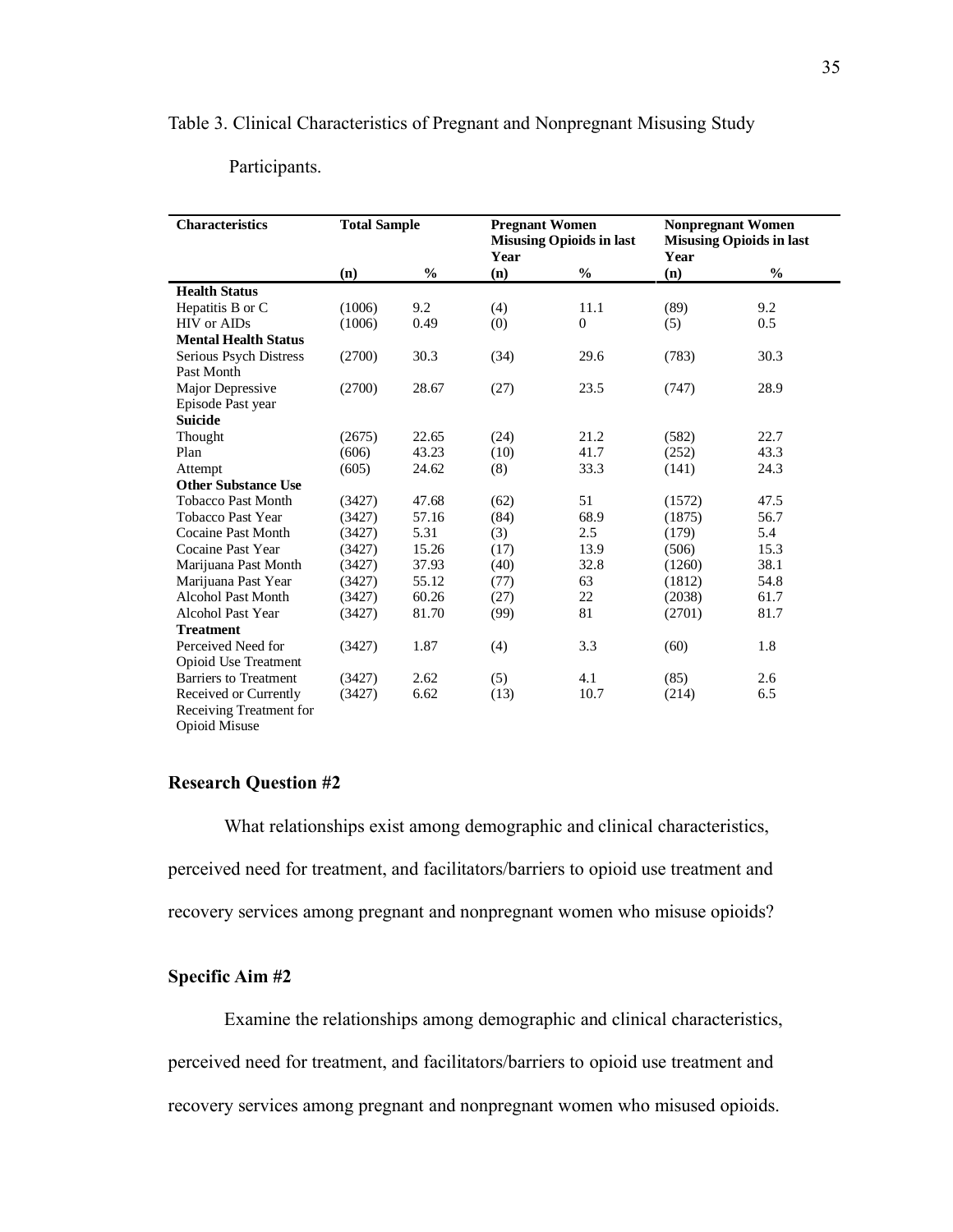A bivariate analysis using Chi-squared and Fisher's Exact tests of association were conducted on categorical variables (Table 4). Significant associations were noted with six variables; age ( $\chi$ 2=25.406, df=3, p=<0.001), race/ethnicity (LR=17.721, df=6, p=<0.007), geographic location ( $\chi$ 2=7.585, df=2, p=<0.023), health insurance (LR=13.909, df=5, p=<0.016), tobacco use within the past year ( $\gamma$ 2=7.058 df=1, p=008), and alcohol use within the past month ( $\chi$ 2=76.783, df=1, p=<0.001). Health status variables of Hepatitis B/C and HIV/AIDS, and, mental health status indicators were not significant (Table 4). Perceived need for treatment, barriers to treatment, and currently and received treatment for opioid misuse were not significant within this sample of women.

Table 4. Associations between Demographic and Clinical characteristics, Perceived Need

| <b>Characteristics</b>                          | Pregnant<br>Women<br><b>Misusing</b><br><b>Opioids in</b><br>last Year | <b>Nonpregnant</b><br>Women<br><b>Misusing Opioids</b><br>in last Year | <b>Statistical Test</b>   | df             | p-value    |
|-------------------------------------------------|------------------------------------------------------------------------|------------------------------------------------------------------------|---------------------------|----------------|------------|
|                                                 | Total (n)                                                              | Total (n)                                                              |                           |                |            |
| Age                                             | 122                                                                    | 3305                                                                   | $\chi$ 2= 25.406          | 3              | $< 0.001*$ |
| Race/Ethnicity                                  | 122                                                                    | 3305                                                                   | Likelihood<br>Ratio17.721 | 6              | $.007*$    |
| Education                                       | 122                                                                    | 3305                                                                   | $\chi$ 2= 8.895           | 4              | .064       |
| <b>Marital Status</b>                           | 122                                                                    | 3305                                                                   | $\gamma$ 2= 6.243         | 3              | .100       |
| Employment                                      | 122                                                                    | 3305                                                                   | $\chi$ 2= 5.82            | 3              | .152       |
| Income                                          | 122                                                                    | 3305                                                                   | $\chi$ 2= 4.173           | 3              | .243       |
| Geographic location                             | 122                                                                    | 3305                                                                   | $\chi$ 2= 7.585           | $\overline{c}$ | $.023*$    |
| <b>Health Insurance</b><br><b>Health Status</b> | 113                                                                    | 2814                                                                   | Fisher's Exact Test       |                | $.018*$    |
| HEP B/C                                         | 36                                                                     | 970                                                                    | Fisher's Exact Test       |                | .567       |
| <b>HIV/AIDS</b>                                 | 36                                                                     | 970                                                                    | Fisher's Exact Test       |                | 1.0        |
| <b>Mental Health Status</b>                     |                                                                        |                                                                        |                           |                |            |
| Serious Psych Distress<br>Past Month            | 115                                                                    | 2585                                                                   | $\chi$ 2=.027             | 1              | .868       |
| Major Depressive<br>Episode Past Year           | 115                                                                    | 2585                                                                   | $\chi$ 2=1.581            | 1              | .209       |

Services among Pregnant and Nonpregnant Women Who Misuse Opioids.

for Treatment, and Facilitators/Barriers to Opioid Use Treatment and Recovery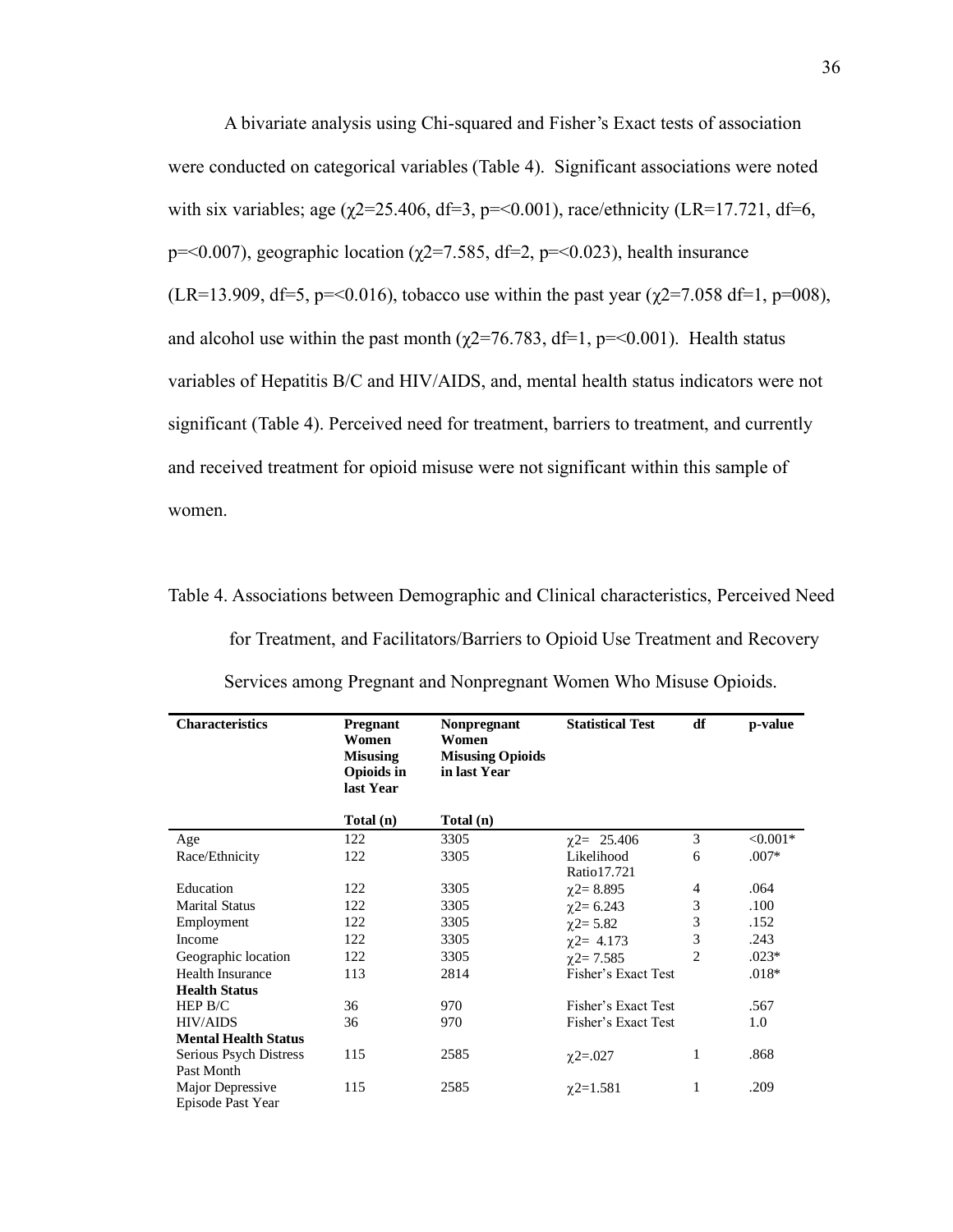| 113 | 2562 | $\chi$ 2 = 135    | 1 | .713                                                     |
|-----|------|-------------------|---|----------------------------------------------------------|
| 24  | 582  | $\chi$ 2= .025    | 1 | .874                                                     |
| 24  | 581  | $\gamma$ 2= 1.020 | 1 | .312                                                     |
|     |      |                   |   |                                                          |
| 122 | 3305 | $\chi$ 2=.500     | 1 | .480                                                     |
| 122 | 3305 | $\chi$ 2=7.058    | 1 | $.008*$                                                  |
| 122 | 3305 | $\gamma$ 2= 2.046 | 1 | .153                                                     |
| 122 | 3305 | $\gamma$ 2=.172   | 1 | .678                                                     |
| 122 | 3305 | $\chi$ 2=1.423    | 1 | .233                                                     |
| 122 | 3305 | $\chi$ 2=3.268    | 1 | .071                                                     |
| 122 | 3305 | $\chi$ 2=76.783   | 1 | $< 0.001*$                                               |
| 122 | 3305 | $\gamma$ 2= .026  | 1 | .871                                                     |
|     |      |                   |   |                                                          |
| 122 | 3305 |                   |   | .241                                                     |
|     |      |                   |   |                                                          |
| 122 | 3305 |                   |   | .252                                                     |
| 122 | 3305 | $\chi$ 2= .325    | 1 | .068                                                     |
|     |      |                   |   |                                                          |
|     |      |                   |   | <b>Fisher's Exact Test</b><br><b>Fisher's Exact Test</b> |

\*statistical significance  $\leq$  = 0.05

# **Research Question #3**.

What factors are the most likely to contribute to receiving opioids misuse treatment and recovery services among pregnant women who misuse opioids?

## **Specific Aim #3**.

Identify factors associated with increased odds of opioid misuse treatment and recovery services among pregnant women who misuse opioids. Unfortunately, the sample size for pregnant women who misused opioids  $(n=122)$  was small and lacked sufficient power, thus a logistic regression was not conducted. This subgroup of women who misused opioids, 4 out of 122 (3%) perceived they had a need to receive treatment for opioids and 13 of 122 (10.7%), 5 pregnant women who misused opioids out of 122 identified barriers to receiving treatment, and 13 of these women actually received or are currently receiving treatment for opioid misuse. These low frequencies limit the ability to reliability predict factors associated with increased odds of receiving opioid misuse treatment.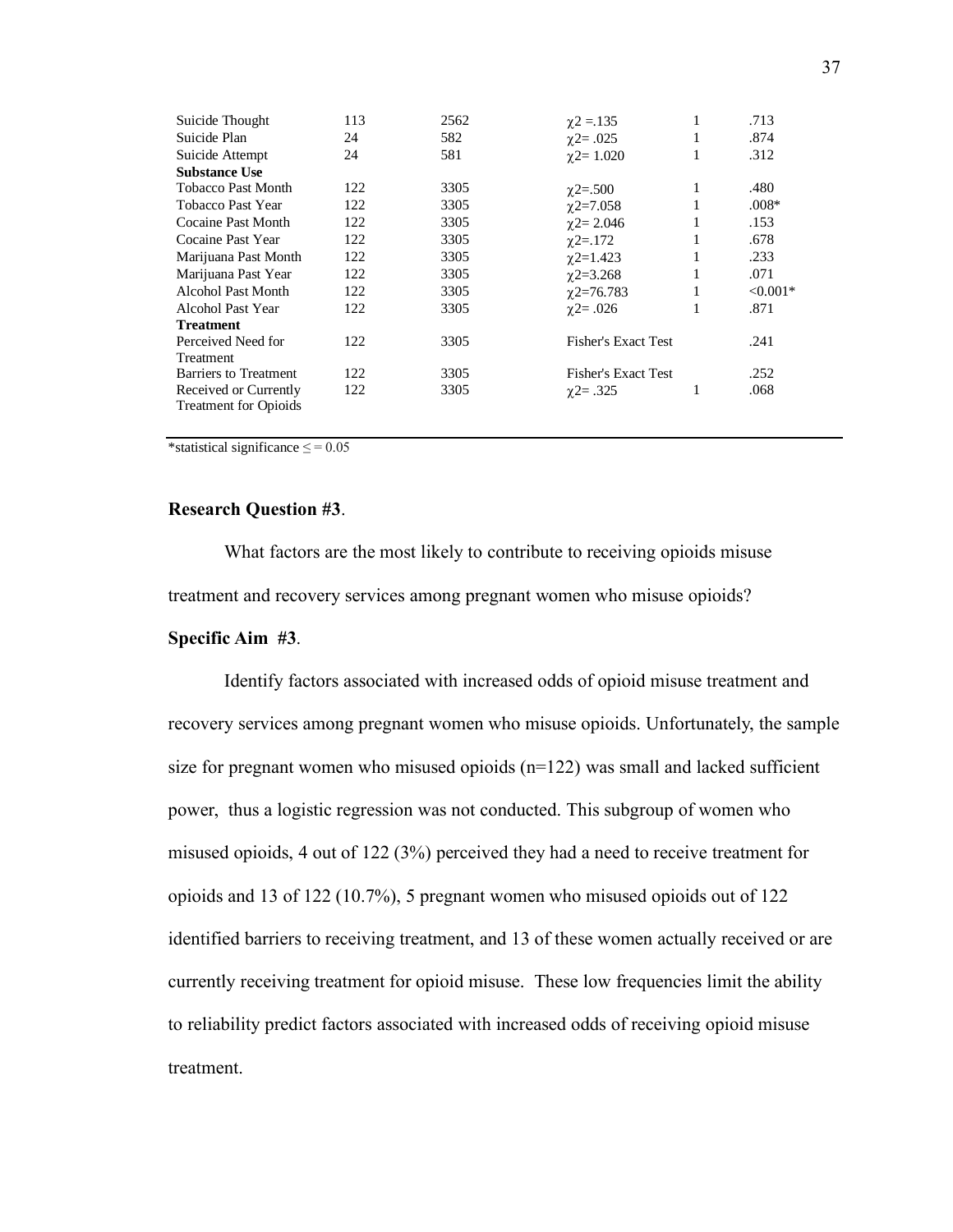#### **Chapter Ⅴ**

The purpose of this study was to identify facilitators and barriers related to opioid use treatment and recovery services among pregnant and nonpregnant women who misuse opioids. Discussion of study findings, limitations, and implications for nursing and future research will be examined in this chapter.

#### **Discussion of Findings**

Three years of NSDUH data, 2016-2018, indicated 3427 females misused opioids. Within this group, 122 reported being pregnant at the time of the survey. The following 3 research questions were proposed; (1) What are the demographic and clinical characteristics, and opioid use treatment and recovery services among pregnant and nonpregnant women who misuse opioids? (2) What relationships exist among demographic and clinical characteristics, perceived need for treatment, and facilitators/barriers to opioid use treatment and recovery services among pregnant and nonpregnant women who misuse opioids? and (3) What factors are the most likely to contribute to receiving opioids misuse treatment and recovery services among pregnant women who misuse opioids? Two out of the three research questions were answered.

Similarities and differences exist between the demographic and clinical characteristics of the 2 groups of opioid misusing females (pregnant and nonpregnant women). Both groups had higher frequencies among the 18-25 years of age range group, as well as, 64.8% of pregnant women misusing opioids and 59.8% of nonpregnant women identified as non-Hispanic white. These data are consistent with findings from Kozhimannil et al (2017) who examined 2005-2014 NSDUH data for pregnant women misusing prescription opioids within the past year and past month. Results included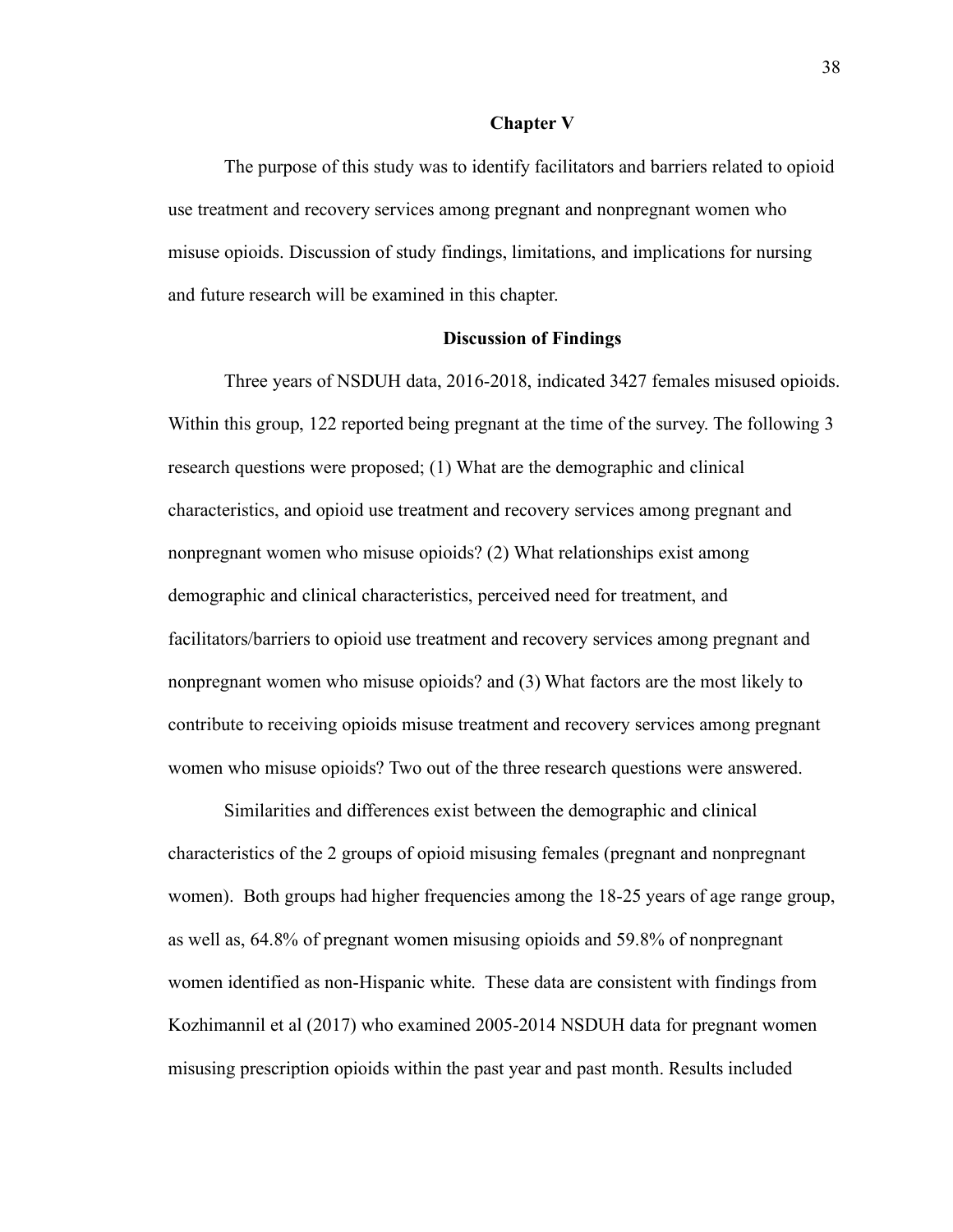63.3 % were less than or equal to 25 years of age and 66.8% were non-Hispanic Caucasian. Additional like variables between the 2 groups of opioid misusing females, included, never being married, working full time, and seeking treatment in an outpatient drug or alcohol rehabilitation. Similar work by Kozhimannil et al. (2017) indicated 70.4% of pregnant women misusing prescription opioids were not married.

Differing demographic characteristics between the 2 groups included level of education and geographic location. Pregnant women misusing opioids (31.1%) had high school or a GED whereas 31.7% of nonpregnant women misusing opioids had less than high school education. In contrast 36.9% of pregnant women misusing prescription opioids indicated some post-secondary level of education (Kozhimannil et al., 2017). Furthermore, pregnant women who misused opioids, 41% live in small metro areas of the united states, whereas 43% of the nonpregnant women live in large metro areas.

Common clinical characteristics of both groups were the presence of serious psychological distress and the use of additional substances such as cocaine, marijuana, and alcohol. Significant associations were noted with six variables; age ( $\chi$ 2=25.406, df=3, p=<0.001), race/ethnicity (LR=17.721, df=6, p=<0.007), geographic location ( $\chi$ 2=7.585, df=2,  $p = 0.023$ ), health insurance (LR=13.909, df=5,  $p = 0.016$ ), tobacco use within the past year ( $\chi$ 2=7.058 df=1, p=008), and alcohol use within the past month ( $\chi$ 2=76.783, df=1,  $p = 0.001$ ).

These results are consistent with Maeda et al. (2016) analysis of 2007-2011data from the Nationwide Inpatient Sample (NIS) of the Healthcare Cost and Utilization Project sponsored by the Agency for Healthcare Research and Quality. Results revealed within a sample of 20,517,479 delivery admissions with and without opioid abuse or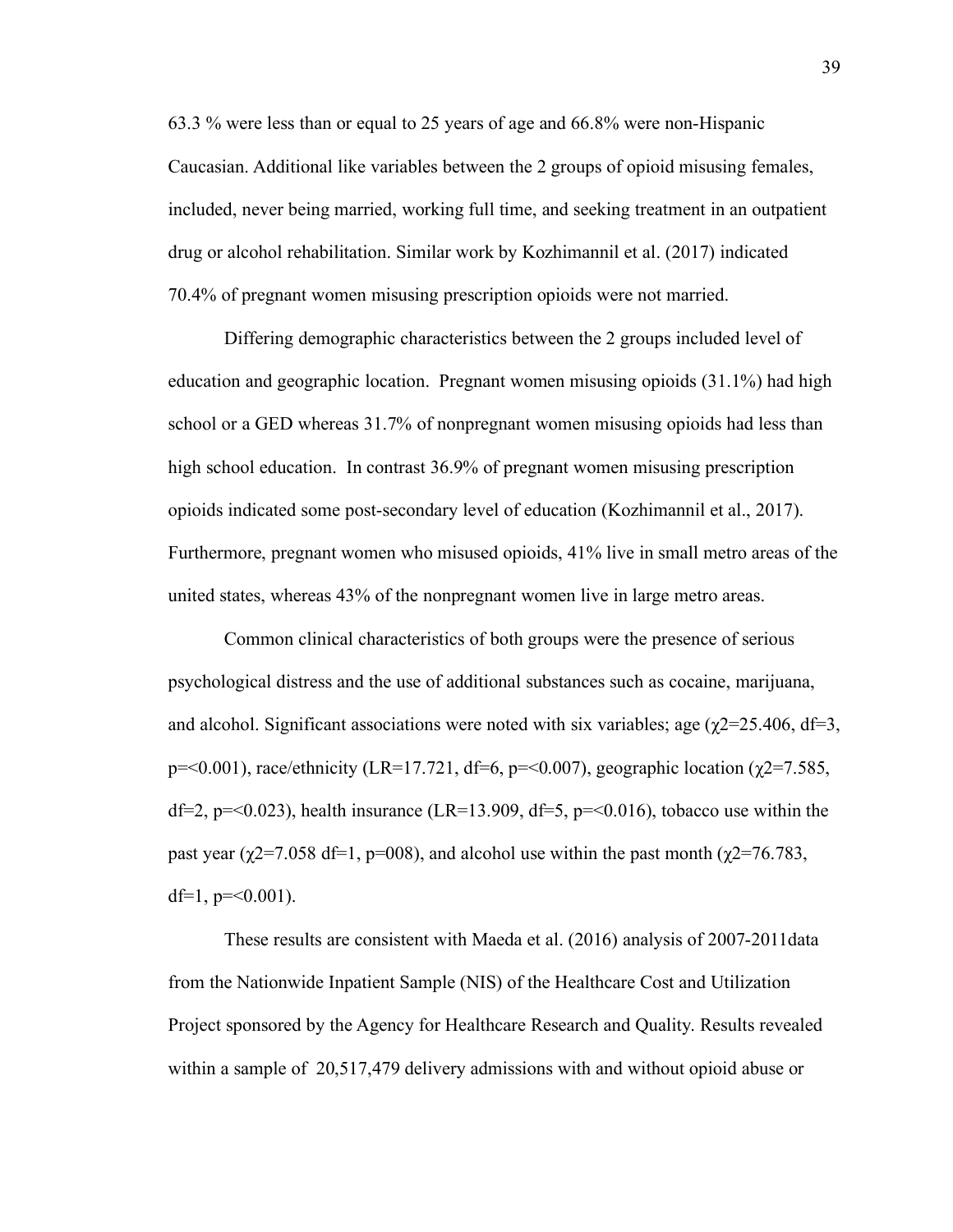dependence, participants with opioid abuse or dependence were white, insured by Medicaid, and had significantly higher rates of depression, anxiety, tobacco use, alcohol, or other illicit drug use,  $(p \le 01$  for all) when compared with those without an opioid abuse or dependence.

Kozhimannil et al. (2017) found prior past year of alcohol [AOR,1.56; 95% CI, 1.11-2.17], tobacco [AOR, 1.72; 95% CI, 1.17-2.53], and marijuana use [AOR, 3.44; 95% CI,2.47-4.81] use independently predicted non-medical opioid use among pregnant women. Qato, Zhang, Gandhi, Simoni-Wastila, and Coleman-Cowger (2020) examined the co-use of alcohol, tobacco, and licit and illicit controlled substances among pregnant and nonpregnant women in the United States. Their findings revealed determinants of couse among pregnant women to include: younger age,  $18-25$  years compared to those  $\geq 26$ years [AOR(95% CI): 1.81(1.18, 2.80)]; lower income (< \$30,000 USD annually) compared to the highest income bracket  $(\geq$ \$50,000 USD) [AOR 1.65(1.09, 2.48)]; and prior history of substance use [AOR 5.42 (3.59, 8.20)]. They found lower odds of co-use in Hispanic women compared to white women [AOR 0.54 (0.31, 0.94)]; married versus unmarried women [AOR 0.54 (0.34, 0.87)]; women with public vs. private insurance [AOR 0.54 (0.32, 0.89)].

Unfortunately, the ability to determine what factors are most likely to contribute to pregnant women who misuse opioids receiving opioid use treatment and recovery services was challenging to ascertain due to small sample size and lack of sufficient power. Sadly, 10.7% of pregnant women misusing opioids and 6.5 % of nonpregnant women misusing opioids received or is currently receiving treatment for opioid misuse. Only 5 out of 122 of pregnant women misusing opioids and 214 out of 3305 of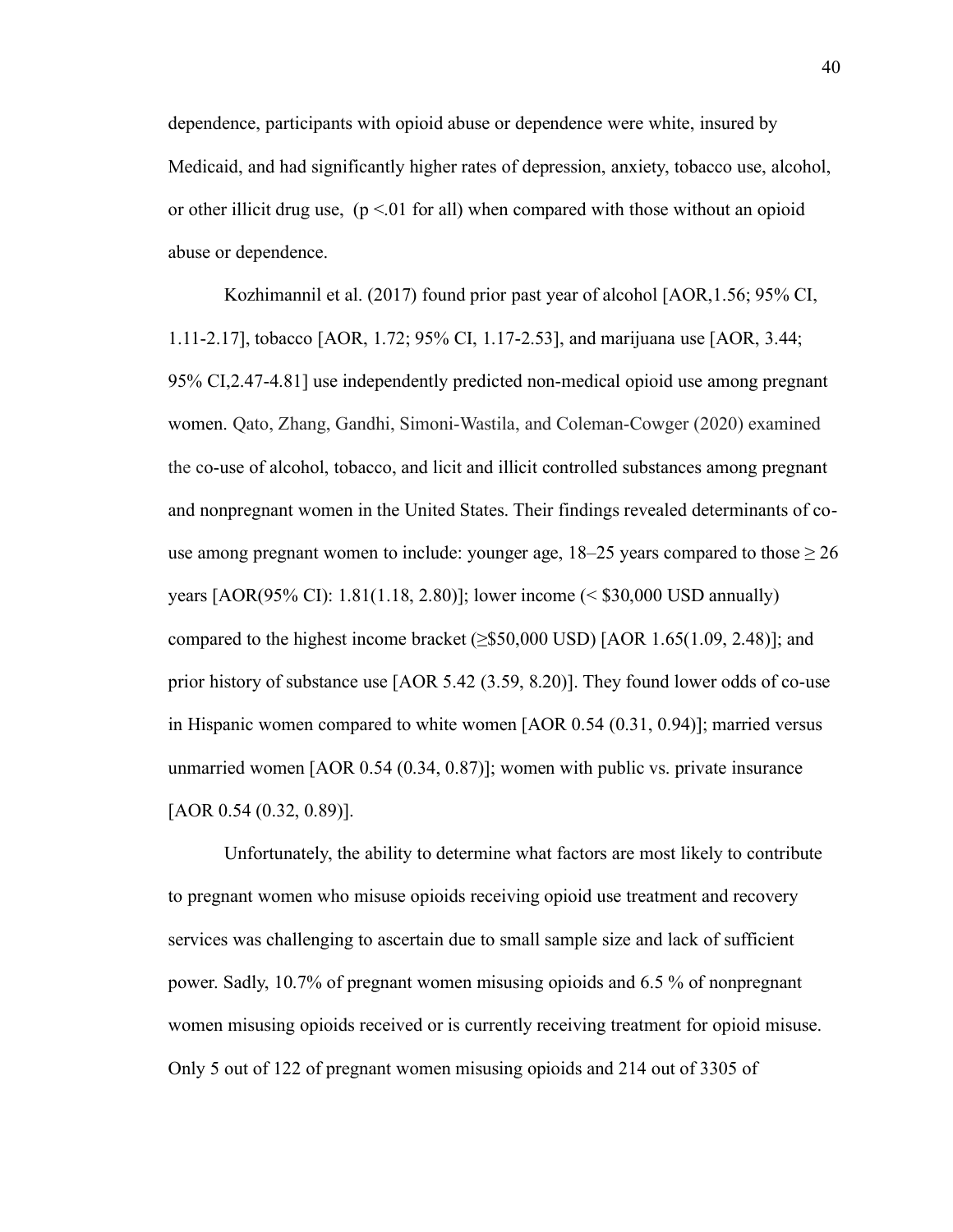nonpregnant women misusing opioids identified barriers to treatment. Barriers for the 5 pregnant women included unable to afford treatment, stigma, lack of time due to childcare, job, or other commitments, lack openings in treatment program, and or no transportation. Similar findings were reported by 20 pregnant women receiving opioid misuse treatment at care facility at John Hopkins (Frazer, McConnell, & Jansson, 2019). This qualitive study revealed the following barriers to treatment themes: not wanting to leave children or partner at home, fear of punitive measures or loss of custody, lack of information about treatment options, concerns about judgement and stigma, and lack of transportation. The NSDUH 2016-2018 data does not include "fear of losing custody of child" in the list of options for barriers to treatment. There is evidence that would support adding this question to future NSDUH surveys. Angelotta et al. (2016) claim fear of losing custody of children is a barrier for seeking substance use treatment. Of note, 90% of the participants  $(n=20)$  in the Frazer et al. (2019) study were identified as motivated for treatment and received substance use treatment prior to the study. This population differs from the NSDUH 2016-2018 sample ( $n=122$ ). This sample showed only 3.3 % of pregnant women misusing opioids and 1.8 % of nonpregnant women misusing opioids perceive they have a need for opioid use treatment. Although these numbers are not statically significant; recognition of these staggering low percentages and response rates shine a light on the need to address the issue of perceived need for treatment.

### **Limitations**

Limitations to the study include survey results based on self-report, potentially creating social-desirability bias. Additionally, the cross-sectional data collection prevents causal interpretation (Wu et al., 2016) and NSDUH excludes the homeless individuals,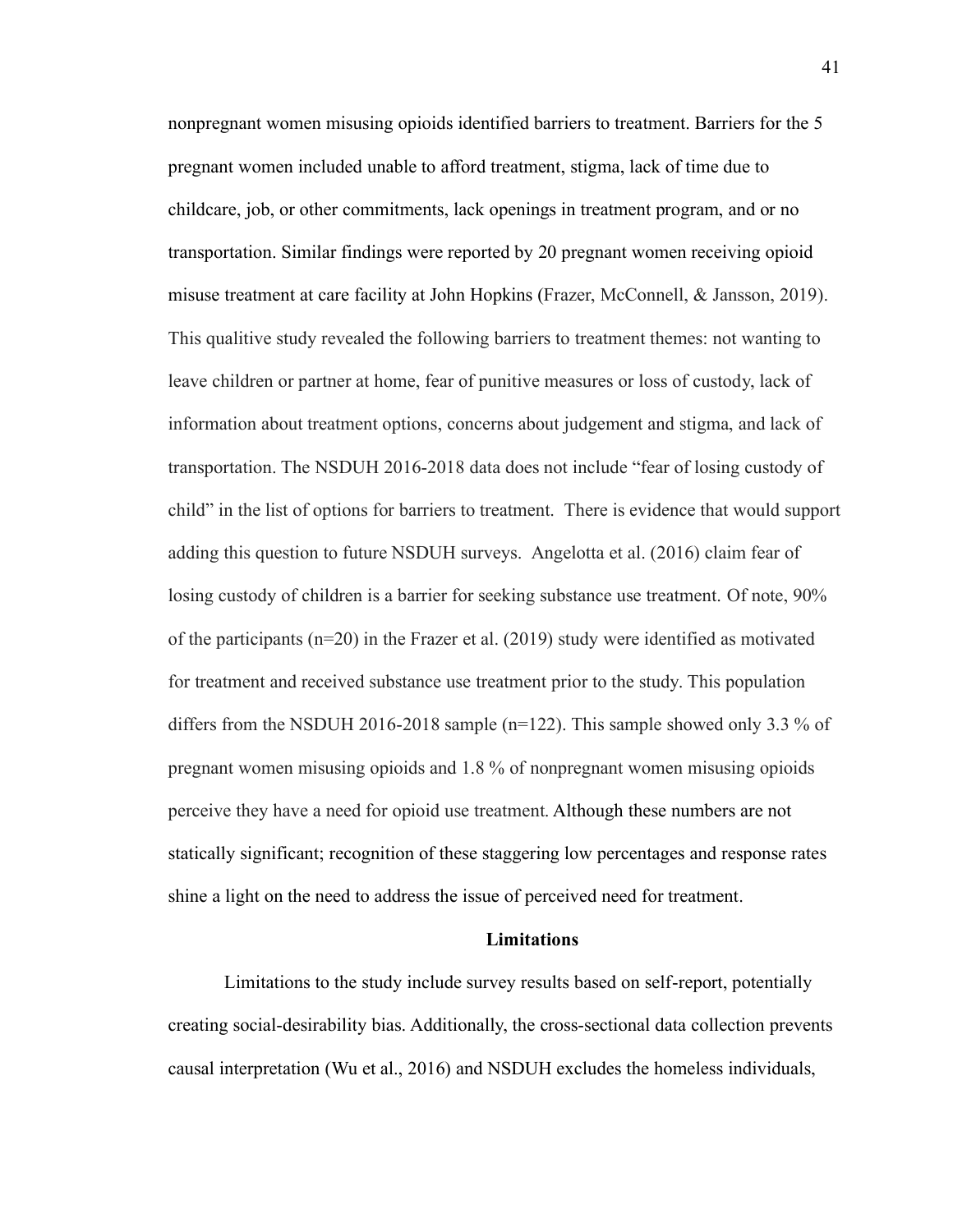military personnel on active duty, and residents of institutional group quarters limiting the generalizability of these populations. Additionally, the sample size of the pregnant women misusing opioids was too small and lacked sufficient power, thus a logistic regression was not conducted.

#### **Importance to Nursing Practice, Education and Policy**

The maternal and neonatal consequences of not receiving treatment for OUDs is well known. To address these issues many professional organizations and agencies such as the American Society of Addiction Medicine (Kampman, & Jarvis 2015), American College of Obstetricians and Gynecologists (2017) and SAMSHA (2018) have provided clinical guidelines and recommendations. Additionally, aggregate reports of substance use during pregnancy are available (SAMSHA, 2016 & CDC, 2018) however, they are often described in broad terms. Despite these resources, there remains a need to better understand the demographic and clinical characteristics of pregnant women who misuse opioids to inform prevention, screening, and treatment efforts (Patrick et al.,2015). Results from the NSDUH 2016-2018 data indicate a disproportionate amount of 18-25 year-old non-Hispanic white misuse opioids during pregnancy. As well, significant associations between pregnant and nonpregnant women misusing opioids were noted with age, race/ethnicity, geographic location, health insurance, tobacco use within the past year, and alcohol use within the past month. Although, not statically significant, it is clinically important to recognize 3.3 % of pregnant women misusing opioids and 1.8 % of nonpregnant women misusing opioids perceive they have a need for opioid use treatment. It is unknown to what effect the lack of perceived need for treatment contributes to the 10.7% of pregnant women misusing opioids and 6.5 % of nonpregnant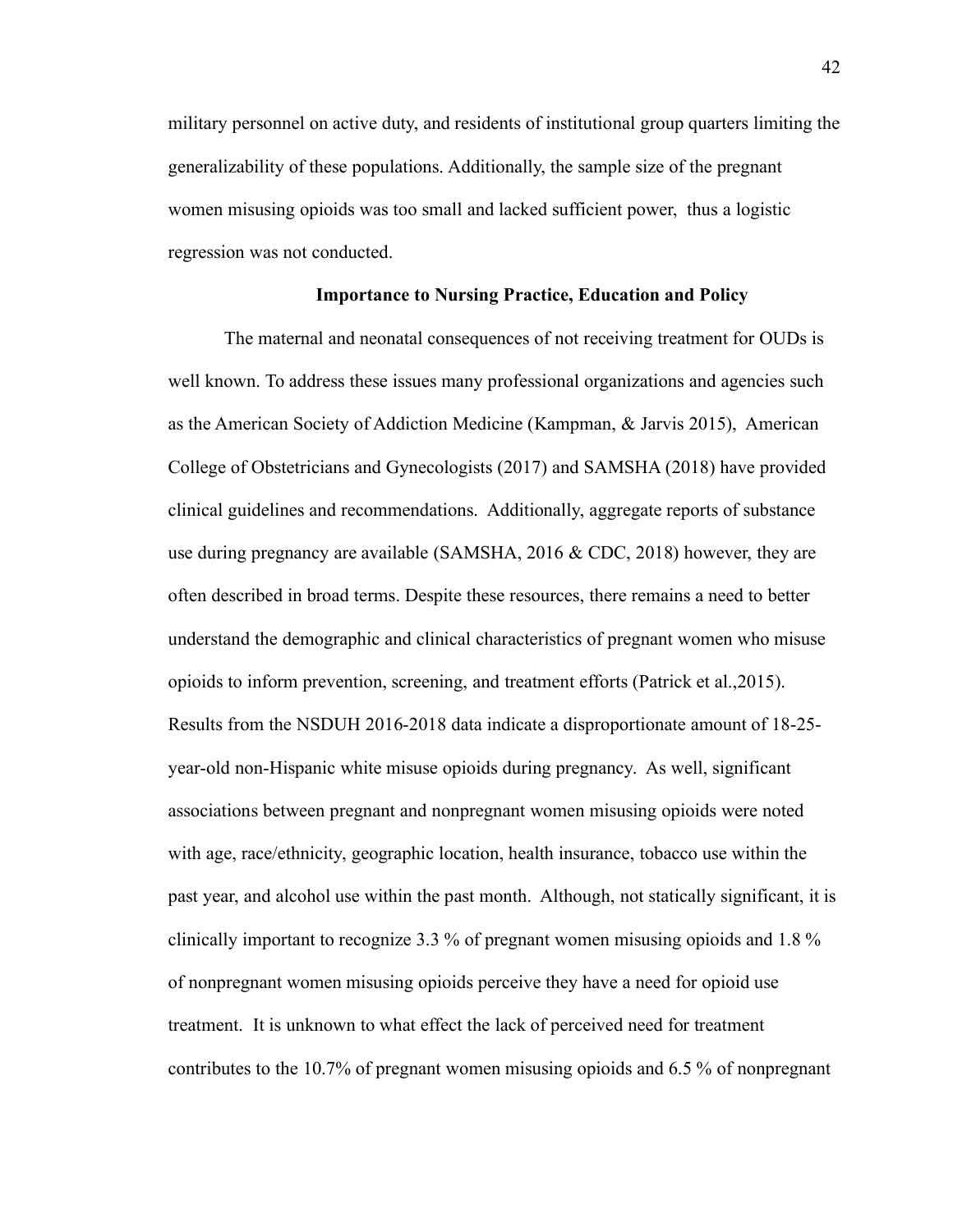women misusing opioids receiving treatment in this study. These numbers cannot be ignored. In conjunction to increasing access to treatment and enhancing clinical guidelines it is imperative to address the issue of perceived need for treatment. Studies have shown those who recognize having a problem with substance use and perceive a need for treatment are more likely to seek help than those who do not (Ali, Teich, & Mutter, (2015); Choi, DiNitto, & Marti, 2014; & Grella, Gil-Rivas, & Cooper, 2009). Resources exist to assist healthcare providers assist individuals with low motivation and lack of perceived need for substance use treatment (SAMSHA , 2019). As a start, emphasis on motivational interviewing techniques and understanding of the Transtheoretical Model would be worthwhile in primary care and obstetrical settings.

#### **Policy Recommendations**

To outpace the opioid epidemic, it is imperative efforts continue to focus on comprehensive public health-oriented policies, for example increasing funding for prevention, treatment, and recovery services instead of increasing funding that penalizes and criminalizes pregnant women with substance use disorders. Setting the tone with the correct language; referring to the opioid crisis as a "public-health emergency was a move in the right direction (Hirschfeld Davis, 2017). Secondly, supporting funding to states in Opioid State Targeted Response Grants to address prevention, treatment, and recovery services signals the importance and provides a foundation for much needed infrastructure. Detoxification alone is insufficient (Sharma, Bruner, Barnett, & Fishman, 2016). The US Department of Health and Human Services (2018) released \$485 million over a 2-year period as a measure of the 21st Century CURES ACT, however building sustainable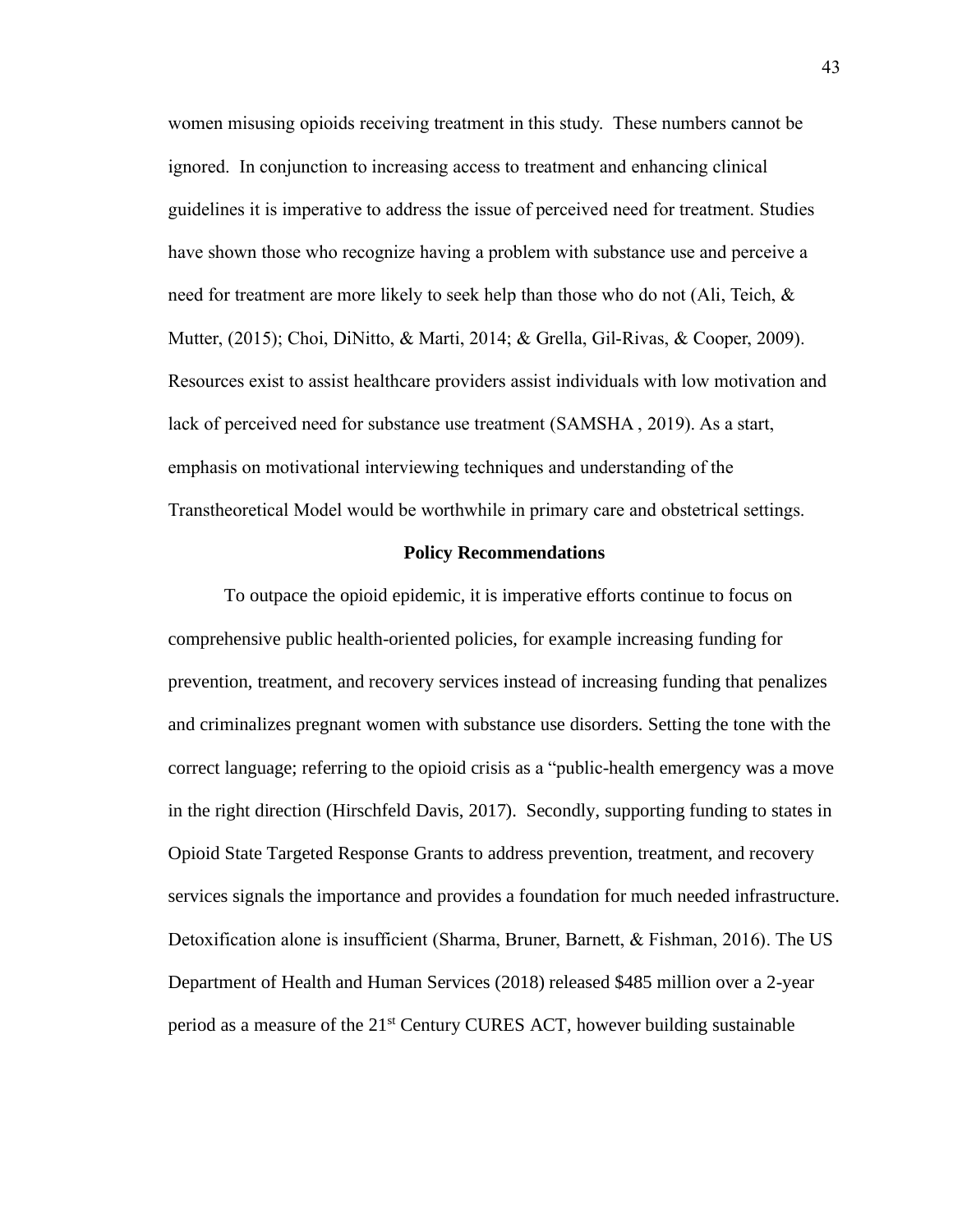infrastructure to meet the needs of this population is estimated to take longer and may need additional funding.

# **Remove Provider Barriers**

Comprehensive treatment for opioid addiction also takes into consideration policy that continues to remove barriers for physicians, nurse practitioners, and physician assistants, to treat and prescribe MAT (Kolodny et al., 2015). Currently qualified providers can apply for a waiver through the SAMSHA that permits them to prescribe medications up to 275 individuals with opioid use disorders (SAMSHA, 2018). Policy to expand education on the treatment and prevention of substance use disorders in medical and nursing training, as well as, education to the public are necessary steps to increase access and prevent death due to opioid overdose (Christie et al., 2017).

# **Decriminalization**

The final recommendation to curb the opioid crisis is advocating for stronger drug policy that decriminalizes individuals with opioid use disorders. Supporting this premise is the American Academy of Nursing (AAN). In 2019, the AAN called to end criminal prosecution and punitive civil actions to pregnant and parenting women based solely on their substance use disorder. Countries like Portugal have established decreased drug related deaths, cases of HIV and Hepatitis B & C (Greenwald, 2009). According to Drug Policy Alliance (2017) the US has made some movement towards decriminalizing, such as reducing marijuana possession to a misdemeanor and or legalizing marijuana in some states; however stronger efforts are needed. Based on an analysis of 1,186,810 national arrests for drug law violations in 2016: 84.7% (1,004,762) were for possession of a controlled substance. Only 15.3% (182,048) were for the sale or manufacturing of a drug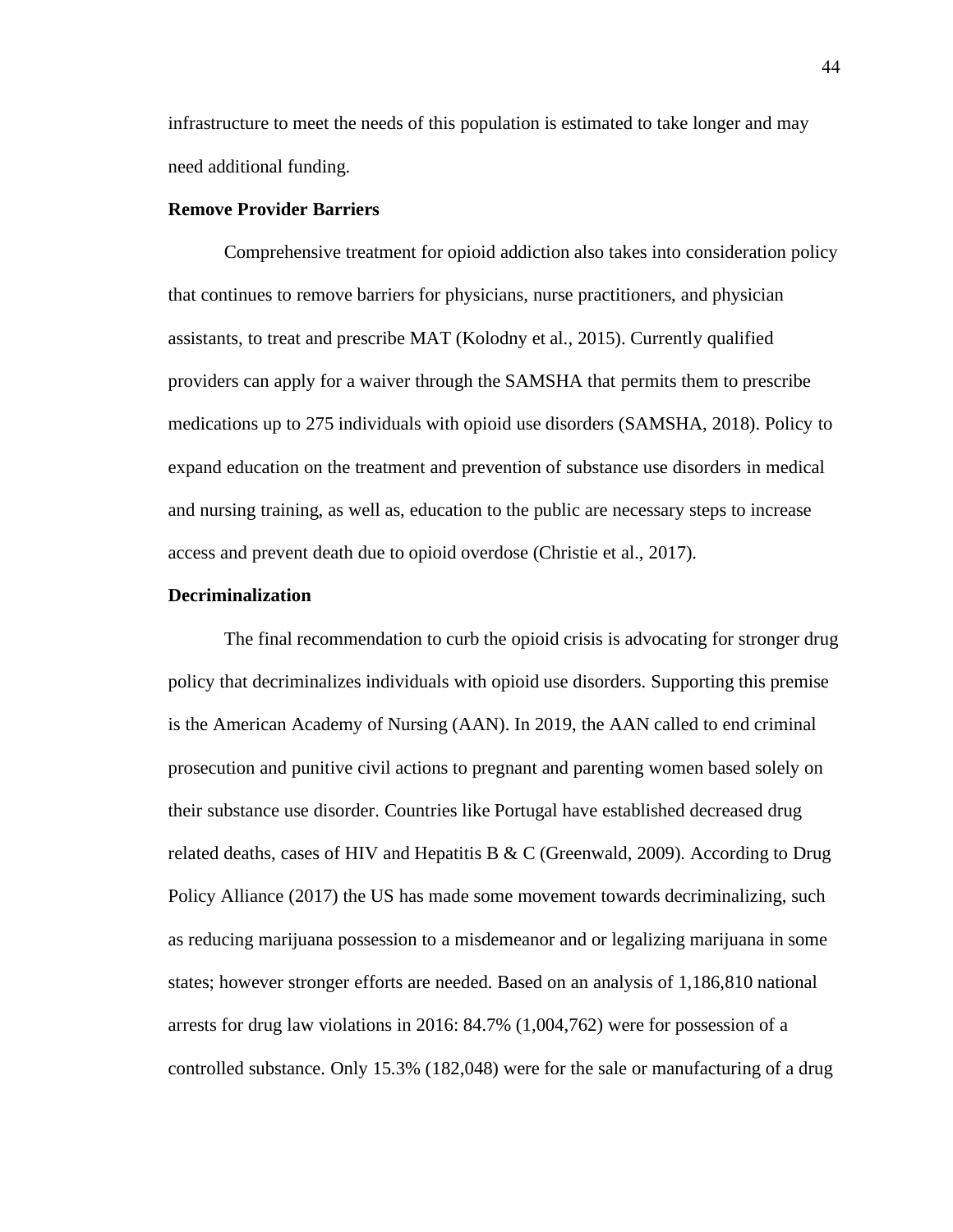(Drug War Facts, 2018). Moreover, "there are currently 500,000 persons imprisoned in the U.S. for violating drug laws; this is more than all the prisoners in all the Western European nations combined, the US federal prison population has grown by 900% since the Controlled Substances Act was enacted in 1970 (Criminal Justice Policy Foundation, nd.). According to the Guttmacher Institute (2020), 23 states and the District of Columbia claim substance use during pregnancy to be child abuse under civil childwelfare statutes, and 3 consider it grounds for civil commitment. Of promise, 19 states have either created or funded drug treatment programs specifically targeted to pregnant women, and 17 states and the District of Columbia provide pregnant women priority access to state-funded drug treatment programs. Individuals with substance use disorders need treatment and rehabilitation not incarceration.

#### **Conclusion and Implications for Nursing**

For women struggling with addiction, the toughest step toward recovery is the very first one; recognizing that you have a problem and deciding to make a change. MAT is clinically proven to assist pregnant women recovery from their OUD and reduce maternal and fetal complications ( Jones et al., 2010). Sadly, over 95% of the pregnant and nonpregnant women in this study identified as misusing opioids did not perceive they had a problem. These findings sound the alarm for clinicians to act. It is our responsibility to equally focus efforts on understanding the construct of perceived need and help seeking behaviors among pregnant women, as well as, deploy known techniques to engage them in recovery.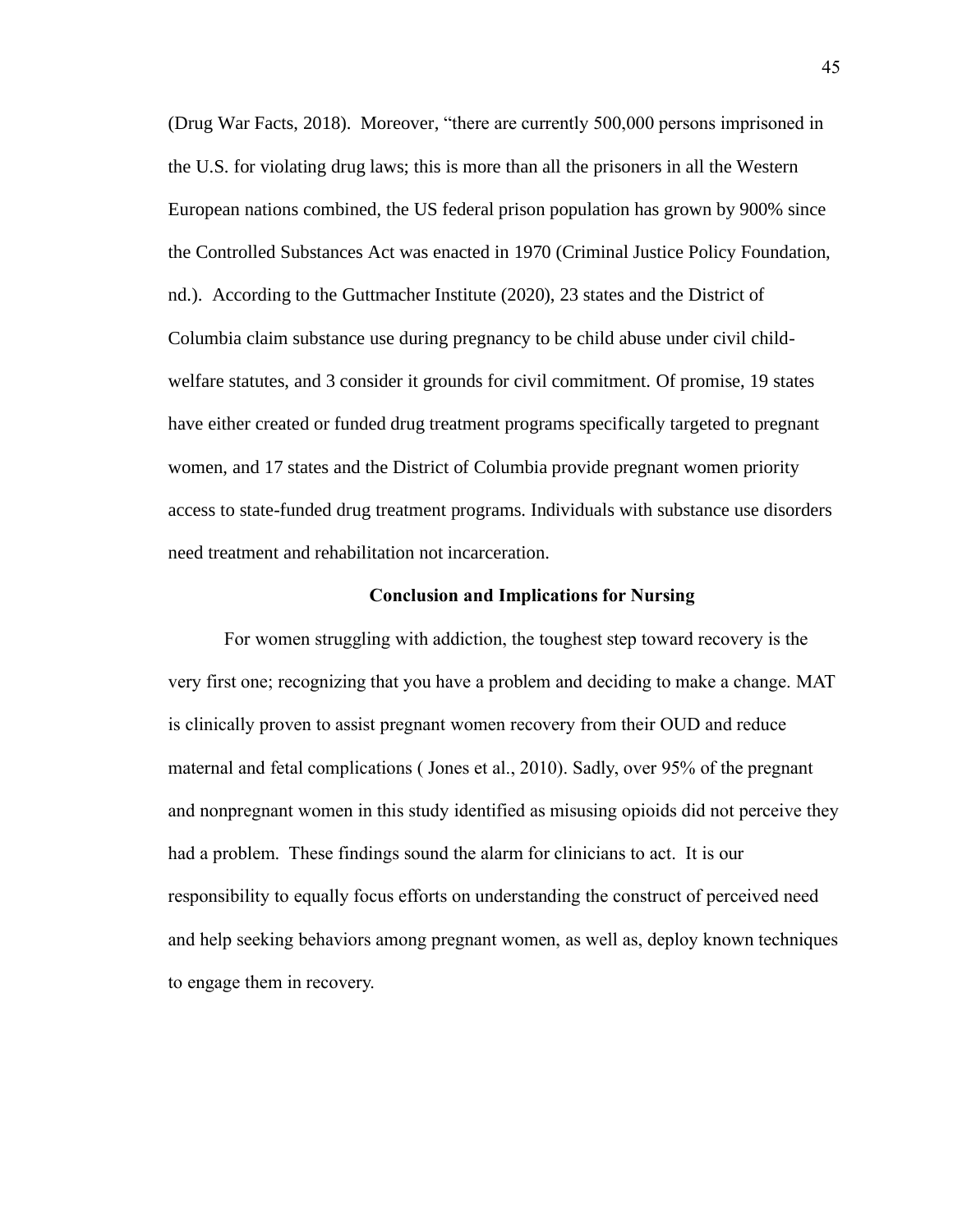#### **References**

Ali, M. M., Teich, J. L., & Mutter, R. (2015). The role of perceived need and health insurance in substance use treatment: Implications for the affordable care act. *Journal of Substance Abuse Treatment, 54*, 14-20.

Almario, C. V., Seligman, N. S., Dysart, K. C., Berghella, V., & Baxter, J. K. (2009). Risk factors for preterm birth among opiate-addicted gravid women in a methadone treatment program. *American Journal of Obstetrics and Gynecology*, *201*(3), 326-e1.

American College of Obstetricians and Gynecologists. (2017). ACOG Committee Opinion, Number 711. Opioid use and opioid use disorder in pregnancy. ACOG. org. Retrieved from: https://www. acog. org/Clinical-Guidance-and-Publications/Committee-Opinions/Committee-on-Obstetric-Practice/Opioid-Useand-Opioid-Use-Disorder-in-Pregnancy, 7.

- American Psychiatric Association. (2013). 5<sup>th</sup> ED. *Diagnostic and statistical manual of mental disorders* (DSM-5®). Washington, DC.
- Andersen, R. (1995). Revisiting the behavioral model and access to medical care: Does it matter? *Journal of Health and Social Behavior, 36*(1), 1-10.
- Angelotta, C., Weiss, C. J., Angelotta, J. W., & Friedman, R. A. (2016). A moral or medical problem? The relationship between legal penalties and treatment practices for opioid use disorders in pregnant women. *Women's Health Issues*, *26*(6), 595-601.
- Brady, K. T., McCauley, J. L., & Back, S. E. (2016). Prescription opioid misuse, abuse, and treatment in the United States: An update. *American Journal of Psychiatry,*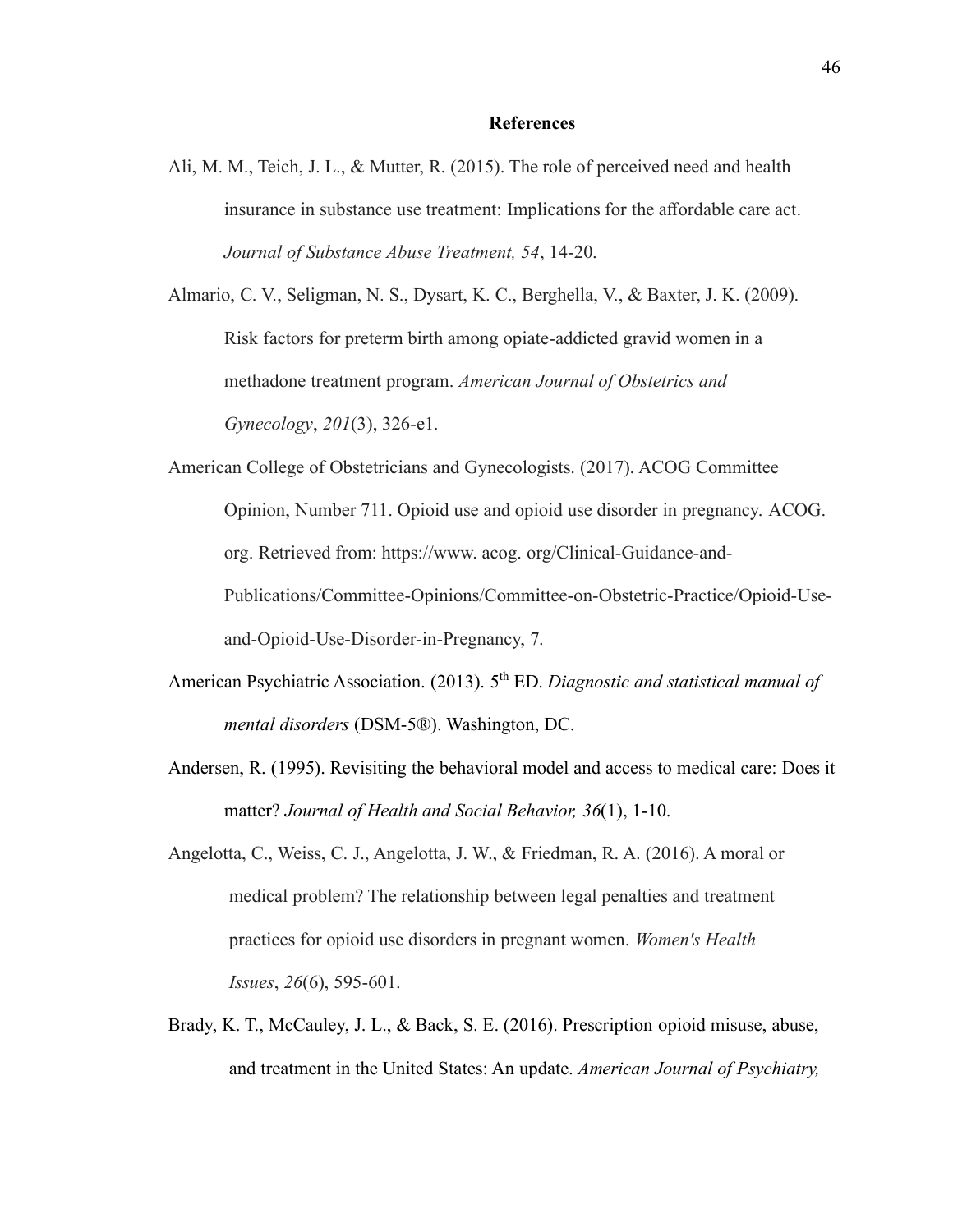*173*(1), 18– 6.

Brooklyn, J. R., & Sigmon, S. C. (2017). Vermont hub-and-spoke model of care for opioid use disorder: Development, implementation, and impact. *Journal of Addiction Medicine*, *11*(4), 286–292.

https://doi.org/10.1097/ADM.0000000000000310

- Center of Disease Control and Prevention. (2017a). Understanding the epidemic. Retrieved From https://www.cdc.gov/drugoverdose/epidemic/index.html
- Center of Disease Control and Prevention. (2017b). Opioid overdose. Retrieved from https://www.cdc.gov/drugoverdose/opioids/terms.html
- Center of Disease Control and Prevention. (2017c). Commonly used terms. Retrieved from https://www.cdc.gov/drugoverdose/opioids/terms.html
- Center of Disease Control and Prevention. (2017d). Fentanyl. Retrieved from https://www.cdc.gov/drugoverdose/opioids/terms.html
- Center of Disease Control and Prevention. (2018a). Understanding the epidemic. Retrieved from https://www.cdc.gov/drugoverdose/epidemic/index.html.
- Center of Disease Control and Prevention. (2018b). The number of women with opioid use disorder at labor and delivery quadrupled from 1999-2014. Retrieved from https://www.cdc.gov/media/releases/2018/p0809-women-opiod-use.html
- Center of Disease Control and Prevention. (2019). Opioid overdose common terms. Retrieved from https://www.cdc.gov/drugoverdose/opioids/terms.html

Choi, N. G., DiNitto, D. M., & Marti, C. N. (2014). Treatment use, perceived need, and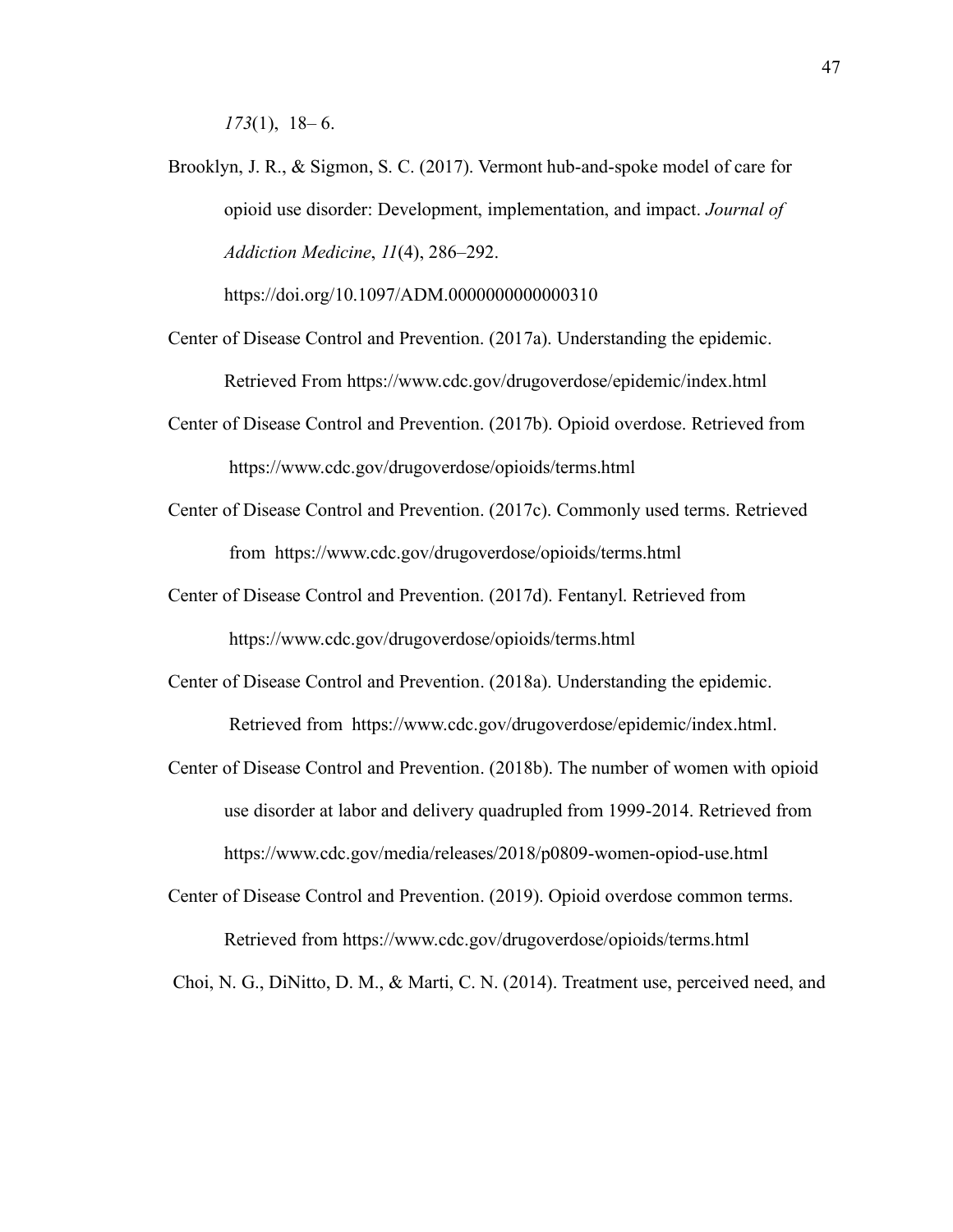barriers to seeking treatment for substance abuse and mental health problems among older adults compared to younger adults. *Drug and Alcohol Dependence,145*, 113–120.

- Christie, C., Baker, C., Cooper, R., Kennedy, P.J., & Madras, B. (2017). The President's Commission on Combating Drug Addiction and The Opioid Crisis. Retrieved from https://www.whitehouse.gov/sites/whitehouse.gov/files/ images/Final\_Report\_Draft\_11-1-2017.pdf
- Collins, F. (2018). The role of science in addressing the opioid crisis (National Institutes of Health Director PowerPoint & Podium Presentation: National Rx Drug Abuse and Heroin Summit.
- Criminal Justice Policy Foundation. nd. Drug Policy. Retrieved from https://www.cjpf.org/drug-policy/#\_ftn1
- de Leon-Casasola, O. A. (2013). Opioids for Chronic Pain: New Evidence, New Strategies, Safe Prescribing. *The American Journal of Medicine*, *126*(3), S3–S11. https://doi.org/10.1016/j.amjmed.2012.11.011
- Drug Policy Alliance (2017). It's Time for the U.S. to Decriminalize Drug Use and Possession. Retrieved from http://www.drugpolicy.org/resource/its-time-usdecriminalize-drug-use-and-possession
- Drug War Facts. (2018) Retrieved from http://www.drugwarfacts.org/chapter/ crime\_arrests
- Florence, C. S., Zhou, C., Luo, F., & Xu, L. (2016). The economic burden of prescription opioid overdose, abuse, and dependence in the united states, 2013. *Medical Care, 54*(10), 901-906.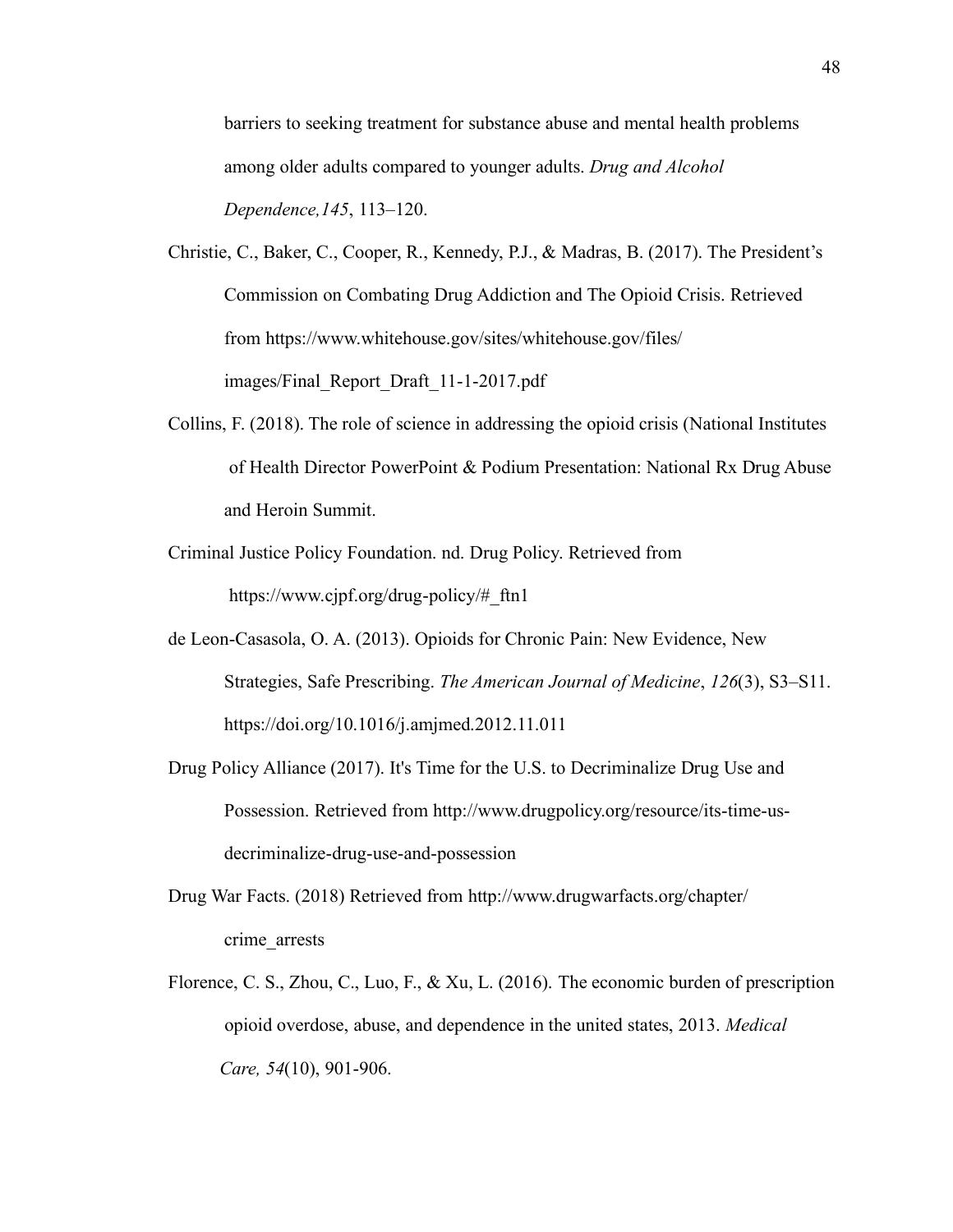- Frank, R.G., Glied, S.A., (2017). Keep Obamacare to keep progress on treating opioid disorders and mental illnesses. Retrieved from http://thehill.com/blogs/punditsblog/healthcare/313672-keep-obamacare-to-keep-progress-on-treating-opioiddisorders
- Frazer, Z., McConnell, K., & Jansson, L. M. (2019). Treatment for substance use disorders in pregnant women: Motivators and barriers. *Drug and Alcohol Dependence, 205,* 107652.
- Hirschfeld Davis, J. (2017, October 26). Trump declares opioid crisis a 'health emergency' but requests no funds. The New York Times. Retrieved from https://www.nytimes.com/2017/10/26/us/politics/trump-opioid-crisis.html
- Gordon D.B, Dahl J.L, Miaskowski C, & et al. (2005). American pain society recommendations for improving the quality of acute and cancer pain management: American pain society quality of care task force. *Archives of Internal Medicine*, *165*(14), 1574–1580.

https://doi.org/10.1001/archinte.165.14.1574

- Greenwald, G. Drug Decriminalization in Portugal: Lessons for Creating Fair and Successful Drug Policies, 2009. CATO Institute: Washington DC, US.
- Grella, C. E., Gil-Rivas, V., & Cooper, L. (2009). Perceptions of mental health and substance abuse program administrators and staff on service delivery to persons with cooccurring substance abuse and mental disorders. *Psychiatric Services, 60*, 12.

Guttmacher Institute. (2020). Substance abuse during pregnancy. Retrieved from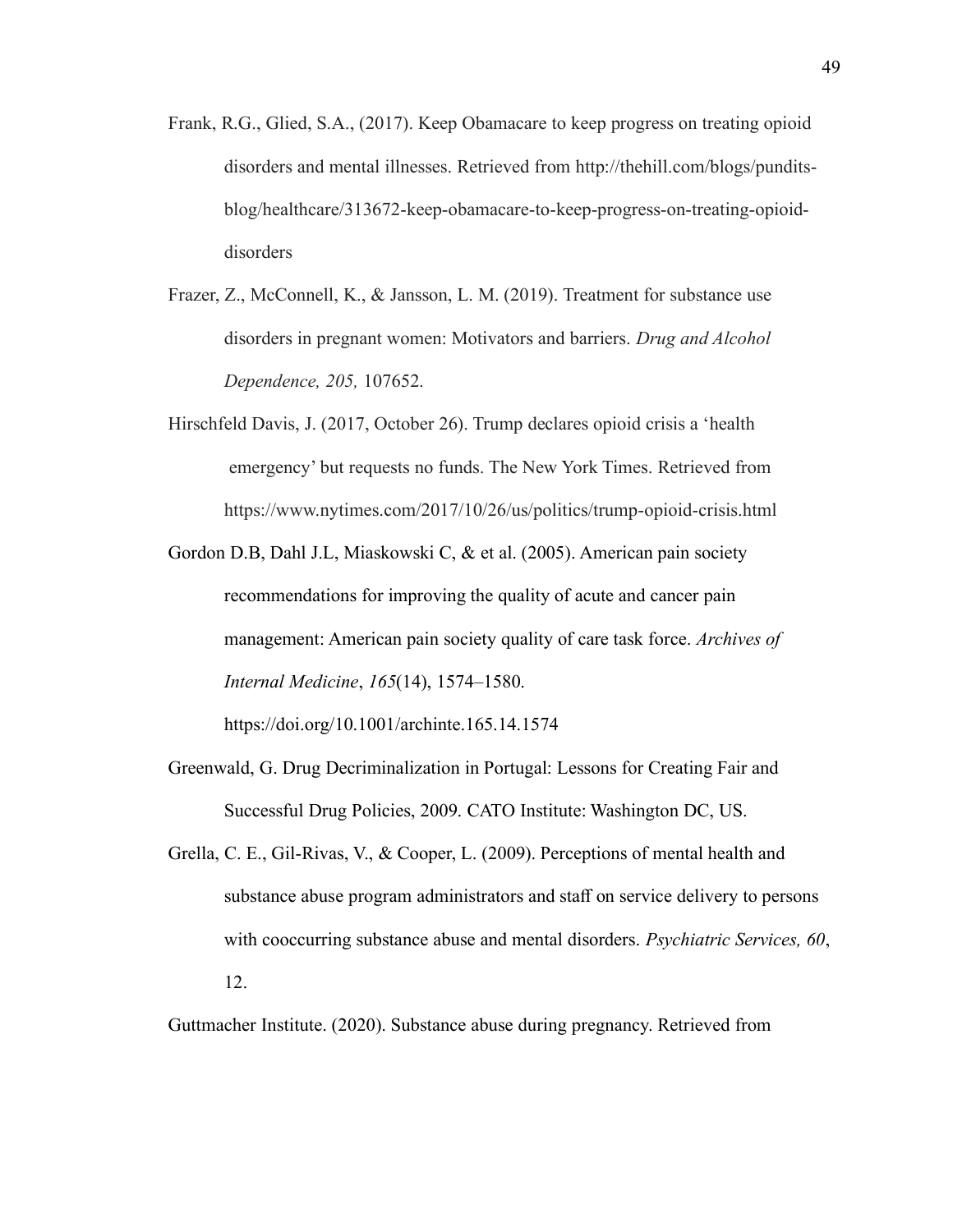https://www.guttmacher.org/state-policy/explore/substance-use-duringpregnancy.

- Jilani, S. M., Frey, M. T., Pepin, D., Jewell, T., Jordan, M., Miller, A. M., ... & Ailes, E. C. (2019). Evaluation of state-mandated reporting of neonatal abstinence syndrome—six states, 2013–2017. *Morbidity and Mortality Weekly Report*, *68*(1), 6.
- Jones, H. E., Kaltenbach, K., Heil, S. H., Stine, S. M., Coyle, M. G., Arria, A. M., ... & Fischer, G. (2010). Neonatal abstinence syndrome after methadone or buprenorphine exposure. *New England Journal of Medicine, 363* (24), 2320-2331.
- Kaltenbach, K., Holbrook, A. M., Coyle, M. G., Heil, S. H., Salisbury, A. L., Stine, S. M., ... & Jones, H. E. (2012). Predicting treatment for neonatal abstinence syndrome in infants born to women maintained on opioid agonist medication. *Addiction, 107*, 45-52.
- Kampman, K., & Jarvis, M. (2015). American Society of Addiction Medicine (ASAM) national practice guideline for the use of medications in the treatment of addiction involving opioid use. *Journal of Addiction Medicine, 9*(5), 358.
- Katz, M. (2006). *Study design and statistical analysis*: *A practical guide for clinicians*. Cambridge, UK: Cambridge University Press.

Klaman, S. L., Isaacs, K., Leopold, A., Perpich, J., Hayashi, S., Vender, J., … Jones, H. E. (2017). Treating women who are pregnant and parenting for opioid use disorder and the concurrent care of their infants and children: Literature review to support national guidance. *Journal of Addiction Medicine*, *11*(3), 178–190. https://doi.org/10.1097/ADM.0000000000000308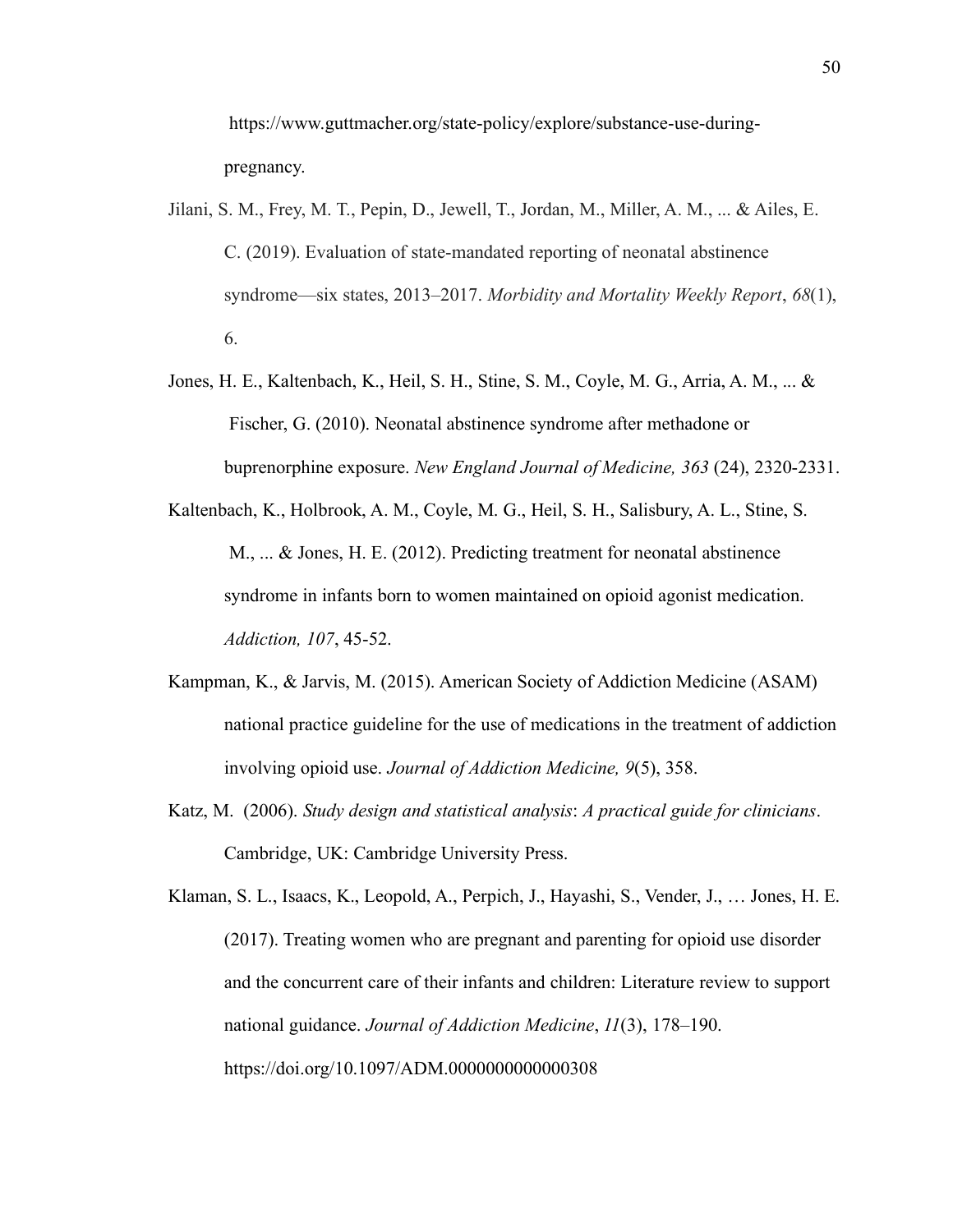Kocherlakota, P. (2014). Neonatal abstinence syndrome. *Pediatrics, 134*(2), e547-e561.

- Kolodny, A., Courtwright, D. T., Hwang, C. S., Kreiner, P., Eadie, J. L., Clark, T. W., & Alexander, G. C. (2015). The prescription opioid and heroin crisis: A public health approach to an epidemic of addiction. *Annual Review of Public Health*, *36*(1), 559–574. https://doi.org/10.1146/annurev-publhealth-031914-122957
- Kozhimannil, K. B., Graves, A. J., Levy, R., & Patrick, S. W. (2017). Nonmedical use of prescription opioids among pregnant us women. *Women's Health Issues, 27*(3), 308-315.
- Krans, E. E., & Patrick, S. W. (2016). Opioid use disorder in pregnancy: health policy and practice in the midst of an epidemic. *Obstetrics and gynecology, 128*(1), 4.
- Madras B.K. (2017). The surge of opioid use, addiction, and overdoses: Responsibility and response of the us health care system. *JAMA Psychiatry, 74*(5), 441–442. https://doi.org/10.1001/jamapsychiatry.2017.0163
- Maeda, A., Bateman, B. T., Clancy, C. R., Creanga, A. A., & Leffert, L. R. (2014). Opioid abuse and dependence during pregnancy temporal trends and obstetrical outcomes. *The Journal of the American Society of Anesthesiologists, 121*(6), 1158-1165.
- Marie, B. S., Coleman, L., Vignato, J. A., Arndt, S., & Segre, L. S. (2020). Use and misuse of opioid pain medications by pregnant and nonpregnant women. *Pain Management Nursing, 21*(1), 90-93.
- McCarty, D., Priest, K. C., & Korthuis, P. T. (2018). Treatment and prevention of opioid use disorder: Challenges and opportunities. *Annual Review of Public Health*, *39*(1), 525–541. https://doi.org/10.1146/annurev-publhealth-040617-013526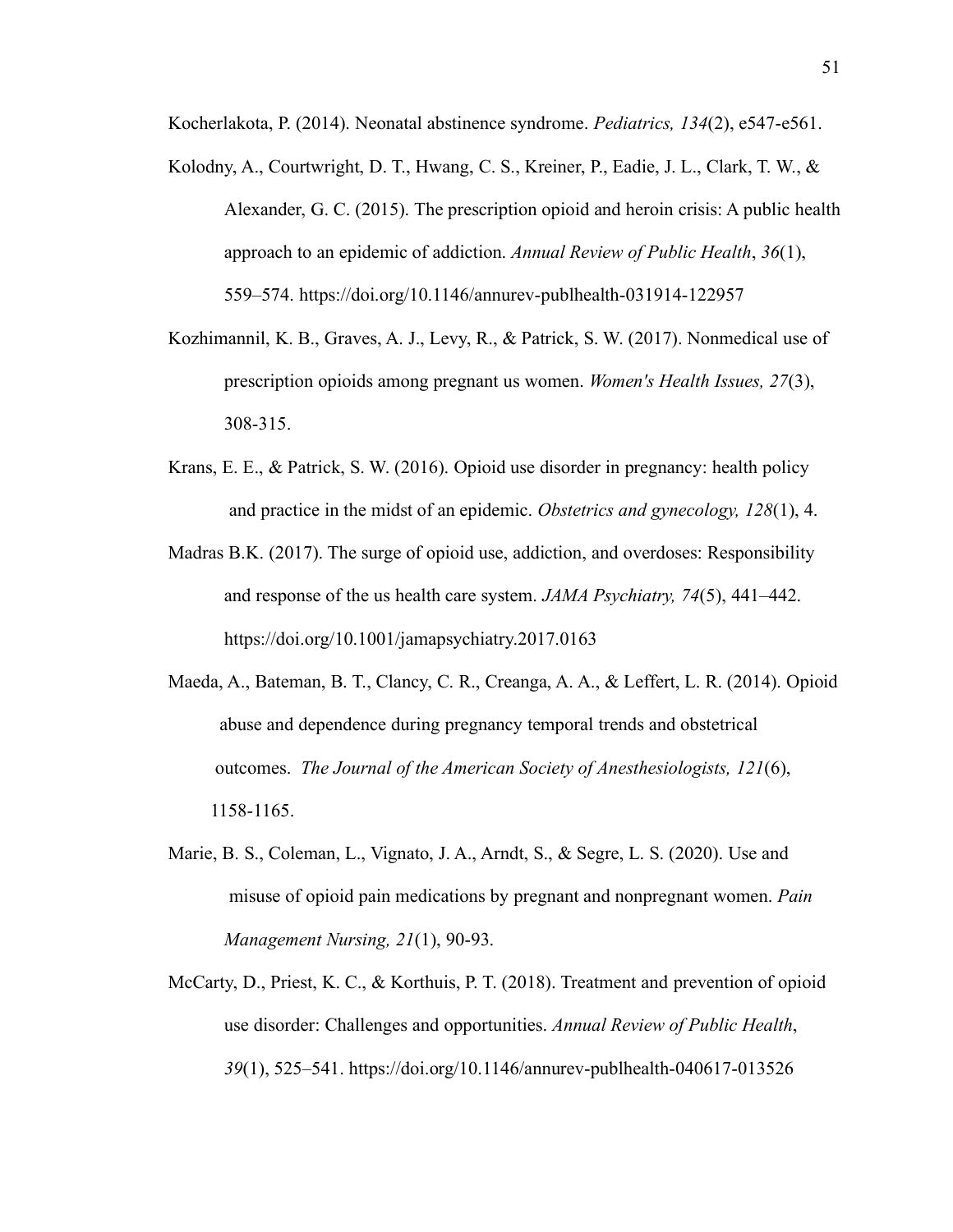- Muhuri, P. K., Gfroerer, J. C., & Davies, M. C. (2013). CBHSQ Data Review. Center for Behavioral Health Statistics and Quality, SAMHSA, 1-17.
- Munro, B. H. (2005). *Statistical methods for health care research*. Philadelphia, PA: Lippincott Williams & Wilkins.
- Nationally Alliance on Mental Illness. (2018). What is mental health parity? Retrieved from https://www.nami.org/find-support/living-with-a-mental-healthcondition/understanding-health-insurance/what-is-mental-health-parity
- National Association of Psychiatric Health Systems. (2013). Eliminate the 190-Day lifetime limit on inpatient psychiatric care. Retrieved from https://www.naphs.org/resourcemanager/handlerresource.aspx?id
- National Institutes of Health. (2017). Testimony on the federal response to the opioid crisis. Retrieved from https://www.nih.gov/about-nih/who-we-are/nihdirector/testimony- federal-response-opioid-crisis
- National Survey on Drug Use and Health. (2018a). What is NSDUH? Retrieved from https://nsduhweb.rti.org/respweb/homepage.cfm
- National Survey on Drug Use and Health. (2018b.) Information for selected participants. Retrieved from https://nsduhweb.rti.org/respweb/selected\_participants.html
- National Survey on Drug Use and Health (n.d) Confidentiality. Retrieved from nsduhweb.rti.org/respweb/confidentiality.html
- Northam. R. (2018). Opioid Program Increases Access to Treatment Across the Commonwealth. Retrieved from http://governor.virginia.gov/newsroom /newsarticle?articleId=26207

Opioid Crisis Fast Facts. (2018, March). CNN Library. Retrieved from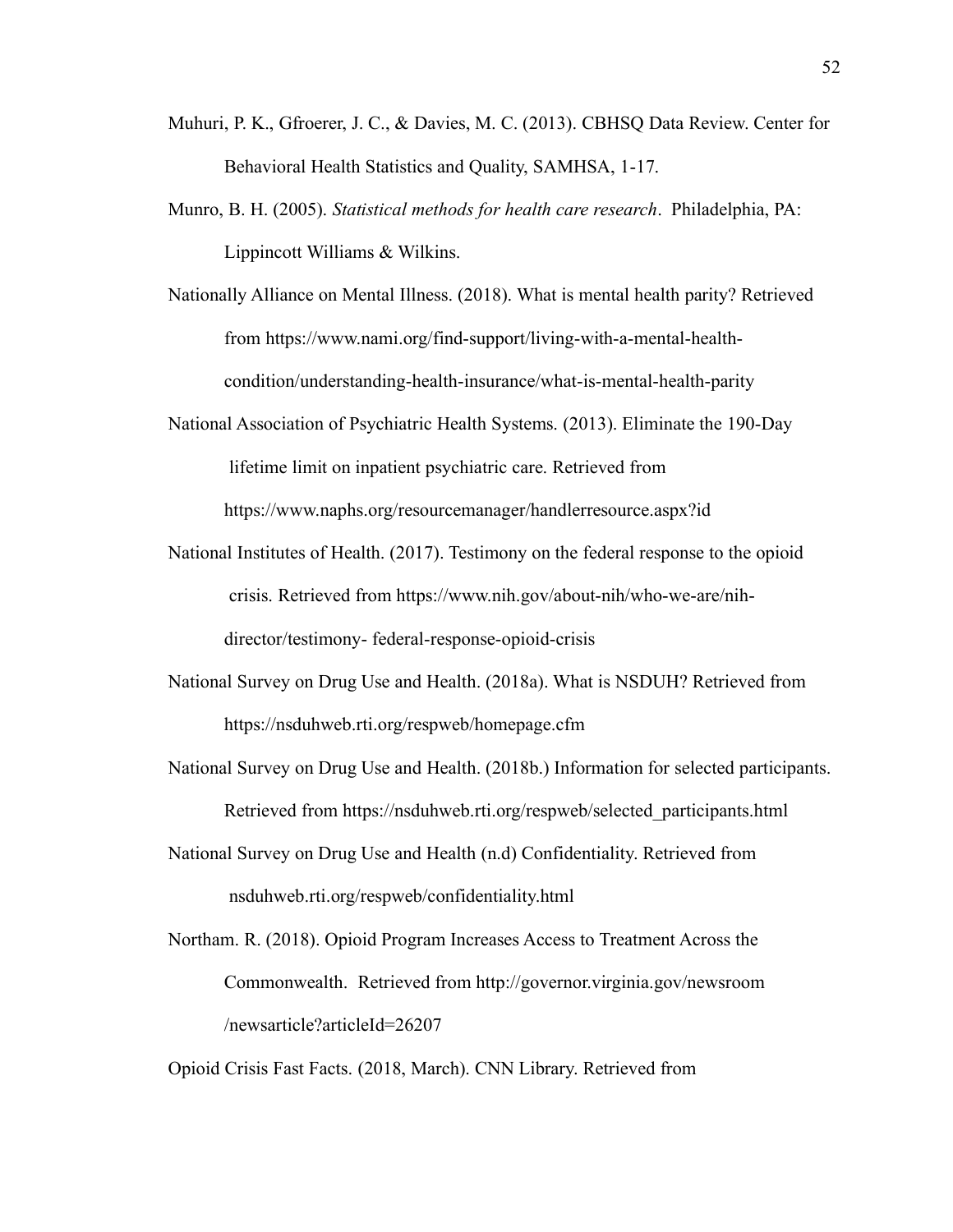https://www.cnn.com/2017/09/18/health/opioid-crisis-fast-facts/index.htmloid-

- Orleans, L. A., & Kaye, A. D. (2017). Prescription opioid abuse in chronic pain: An updated review of opioid abuse predictors and strategies to curb opioid abuse: part 1. *Pain Physician, 20*, S93–S109.
- Patrick, S. W., Dudley, J., Martin, P. R., Harrell, F. E., Warren, M. D., Hartmann, K. E., ... & Cooper, W. O. (2015). Prescription opioid epidemic and infant outcomes. *Pediatrics, peds-2014.*
- Paulozzi, L. J. (2012). Prescription drug overdoses: a review. *Journal of Safety Research, 43*(4), 283-289.
- Polit, D. F., & Beck, C. T. (2017). *Nursing research: Generating and assessing evidence for nursing practice*; 10<sup>th</sup> ed. Wolters Kluwer: Philadelphia.
- Portenoy, R. K., & Foley, K. M. (1986). Chronic use of opioid analgesics in nonmalignant pain: report of 38 cases. *Pain, 25*(2), 171-186.
- Porter, J., & Jick, H. (1980), Jan 10. Addiction rare in patients treated with narcotics. *New England Journal of Medicine, 302*(2):123.
- Qato, D. M., Zhang, C., Gandhi, A. B., Simoni-Wastila, L., & Coleman-Cowger, V. H. (2020). Co-use of alcohol, tobacco, and licit and illicit controlled substances among pregnant and nonpregnant women in the United States: Findings from 2006 to 2014 National Survey on Drug Use and Health (NSDUH) data. *Drug and alcohol dependence*, *206*, 107729.

Raymond, N. (2018, February 6) Alabama sues OxyContin maker Purdue Pharma over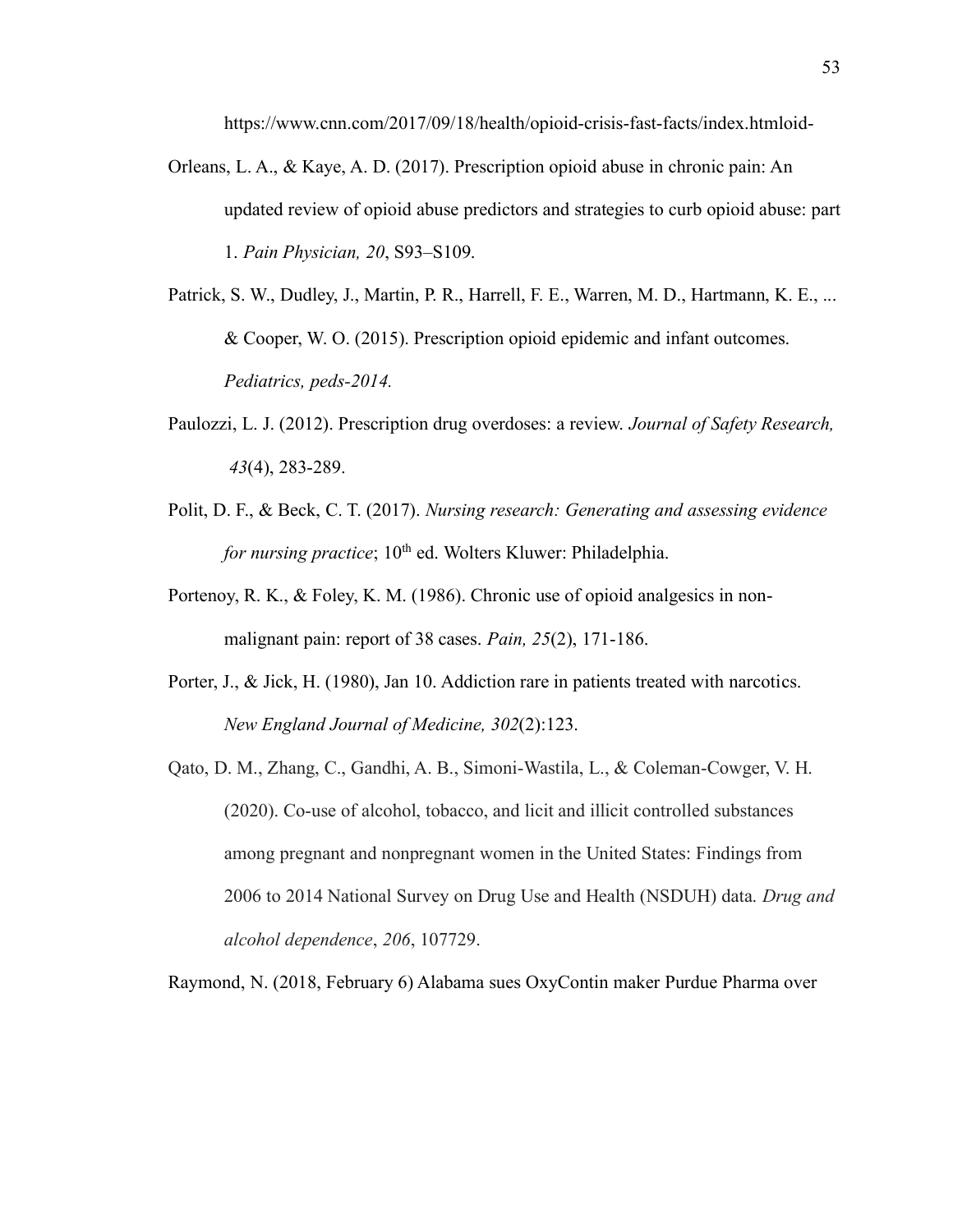opioid epidemic. Reuters. Retrieved from https://www.reuters.com/article/us-usaopioids-litigation/alabama-sues-oxycontin-maker-purdue-pharma-over-opioidepidemic-idUSKBN1FQ2HC

- RTI International. (2015). 2016 National Survey On Drug Use And Health Field Interviewer Manual Field Interviewer Computer Manual.
- Rudd, R. A., Aleshire, N., Zibbell, J. E., & Matthew Gladden, R. (2016). Increases in drug and opioid overdose deaths—United States, 2000–2014. *American Journal of Transplantation, 16*(4), 1323-1327.
- Sacco, L. N. (2014). Drug Enforcement in the United States: History, Policy, and Trends. Congressional Research Service. Retrieved from https://fas.org/sgp/crs/misc/R43749.pdf
- Saia, K. A., Schiff, D., Wachman, E. M., Mehta, P., Vilkins, A., Sia, M., ... & Emmer, S. F. (2016). Caring for pregnant women with opioid use disorder in the USA: expanding and improving treatment. *Current Obstetrics and Gynecology Reports, 5*(3), 257-263.
- Sharma, B., Bruner, A., Barnett, G., & Fishman, M. (2016). Opioid use disorders. *Child and Adolescent Psychiatric Clinics of North America, 25*(3), 473–487.
- Substance Abuse and Mental Health Services Administration. A Collaborative Approach to the Treatment of Pregnant Women with Opioid Use Disorders. HHS Publication No. (SMA) 16-4978. Rockville, MD: Substance Abuse and Mental Health Services Administration, 2016.

Substance Abuse and Mental Health Services Administration. Clinical Guidance for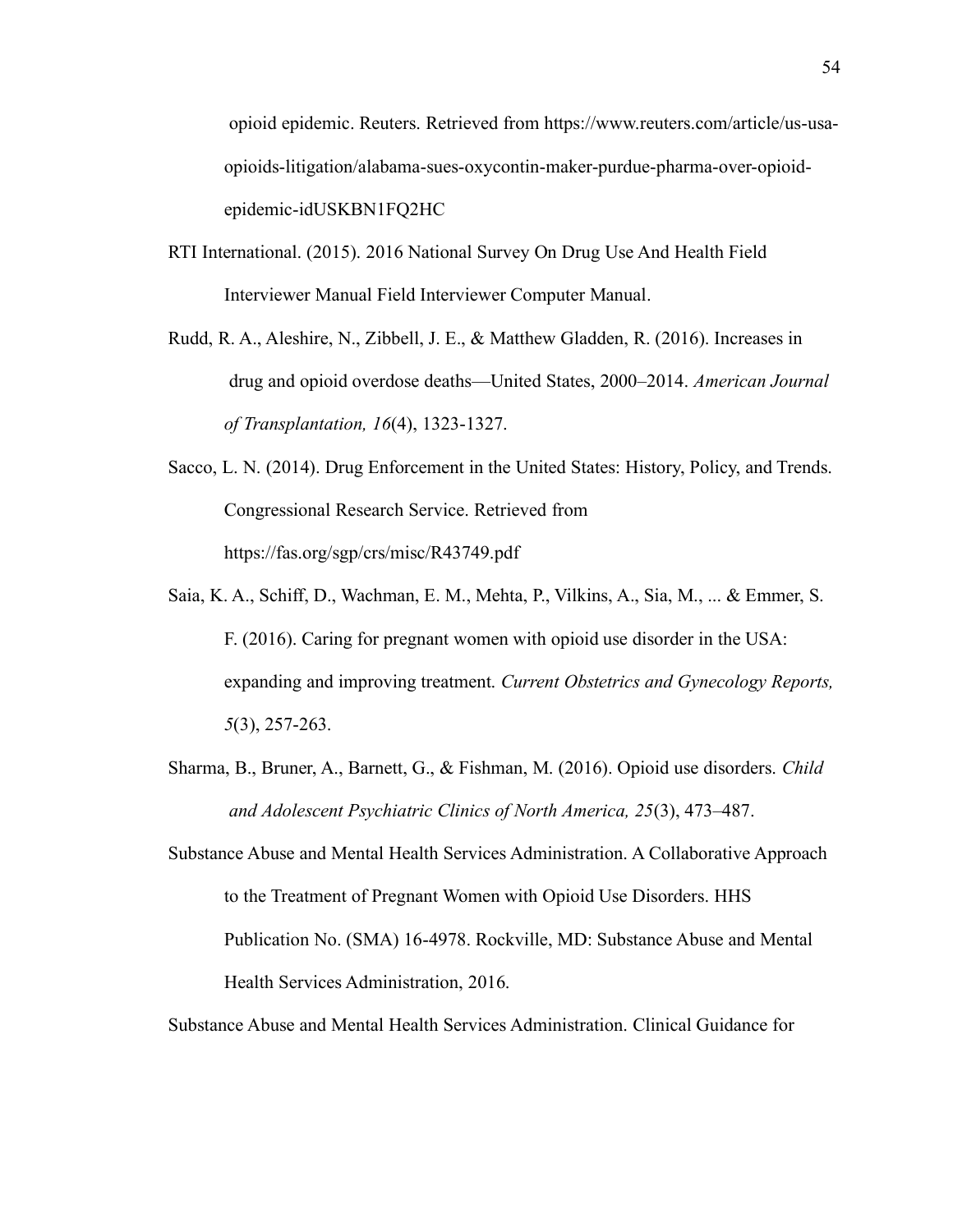Treating Pregnant and Parenting Women with Opioid Use Disorder and Their Infants. HHS Publication No. (SMA) 18-5054. Rockville, MD: Substance Abuse and Mental Health Services Administration, 2018.

- Substance Abuse and Mental Health Services Administration. National Survey on Drug Use and Health: 2014 and 2015 Redesign Changes. 2015: Substance Abuse and Mental Health Services Administration Center for Behavioral Health Statistics and Quality. Rockville MD.
- Substance Abuse and Mental Health Services Administration, National Survey of Substance Abuse Treatment Services (N-SSATS): 2016. Data on Substance Abuse Treatment Facilities. BHSIS Series S-93, HHS Publication No. (SMA) 17- 5039. Rockville, MD: Substance Abuse and Mental Health Services Administration, 2017.
- Substance Abuse and Mental Health Services Administration (2019). Series, TIP 35: Enhancing Motivation for Change in Substance Use Disorder Treatment
- Sutter, M. B., Gopman, S., & Leeman, L. (2017). Patient-centered care to address barriers for pregnant women with opioid dependence. *Obstetrics and Gynecology Clinics*, *44*(1), 95-107.
- The National Institute on Drug Abuse (2018). Drugs, brains, and behavior: The science of addiction. Retrieved from https://www.drugabuse.gov/publications/drugsbrains-behavior-science-addiction/treatment-recovery
- The Opium Kings: Opium Throughout History. (1998). Frontline KPBS. Retrieved from https://www.pbs.org/wgbh/pages/frontline/shows/heroin/etc/history.htmlcrisis

Volkow, N. D., Frieden, T. R., Hyde, P. S., & Cha, S. S. (2014). Medication-assisted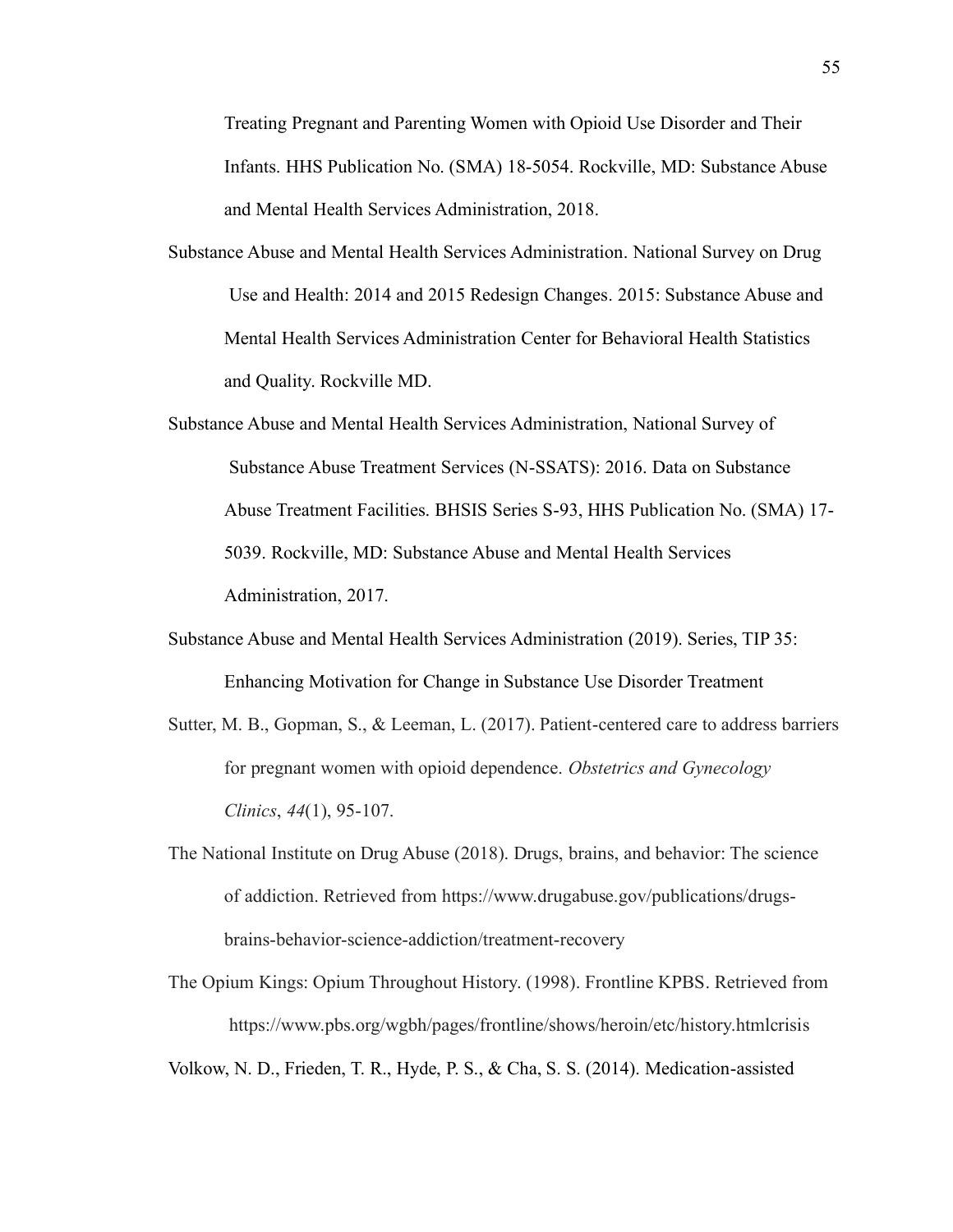therapies—tackling the opioid-overdose epidemic. *New England Journal of Medicine, 370*(22), 2063-2066.

- U.S. Congress, House Committee on Ways and Means, Taxation of Marihuana, 75<sup>th</sup> Cong., 1st sess., April 27-30,May 4, 1937, HRG-1837-WAM-0002, p. 7 in Sacco, 2014)
- U.S. Department of Health & Human Service, n.d. HHS5-Point Stratgey to Combat the Opioid Crisis. Retreieved from https://www.hhs.gov/opioids/
- U.S. Department of Health & Human Service. (2018). HHS provides states second installment of grant awards to combat opioid crisis. Retrieved from https://www.hhs.gov/about/news/2018/04/18/hhs-provides-states-secondinstallment-grant-awards-combat-opioid-crisis.html
- Wachman, E. M., Schiff, D. M., & Silverstein, M. (2018). Neonatal abstinence syndrome: advances in diagnosis and treatment. *Jama*, *319*(13), 1362-1374.
- White, W. & Callahan, J.F. (2014). Addiction medicine in America: Its birth and early history (1750-1935) with a modern postscript. In R. Ries, D. Fiellin, S. Miller, & R. Saitz, Eds. Principles of Addiction Medicine, 5th Edition, American Society of Addiction Medicine. Baltimore: Lippincott Williams & Wilkins, Chapter 22, pp 365-374.
- Wu, L. T., Zhu, H., & Swartz, M. S. (2016). Treatment utilization among persons with opioid use disorder in the United States. *Drug and Alcohol Dependence, 169,* 117- 127. response/index.html